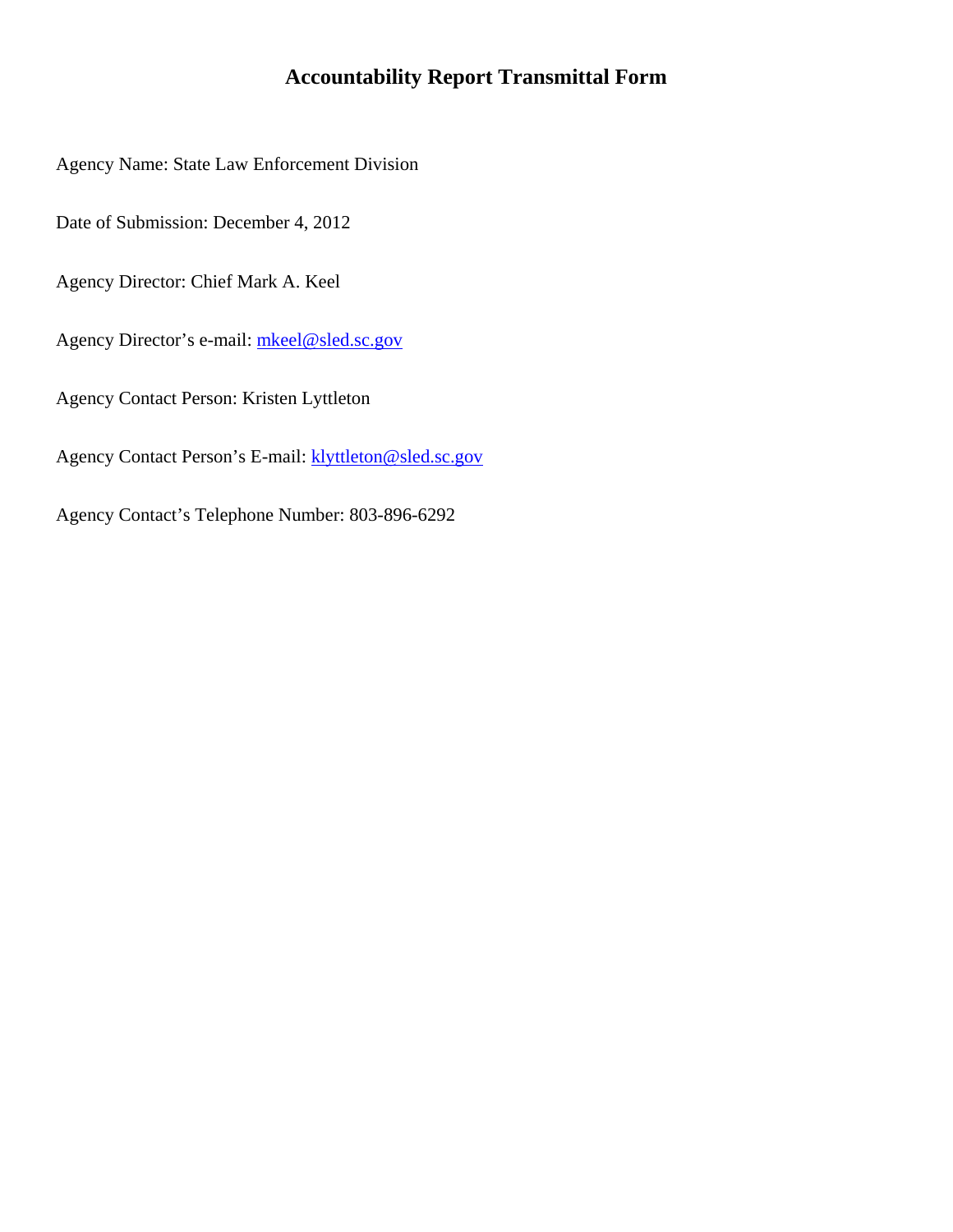# **South Carolina Law Enforcement Division (SLED)**



**Agency Accountability Report Fiscal Year 2011-2012**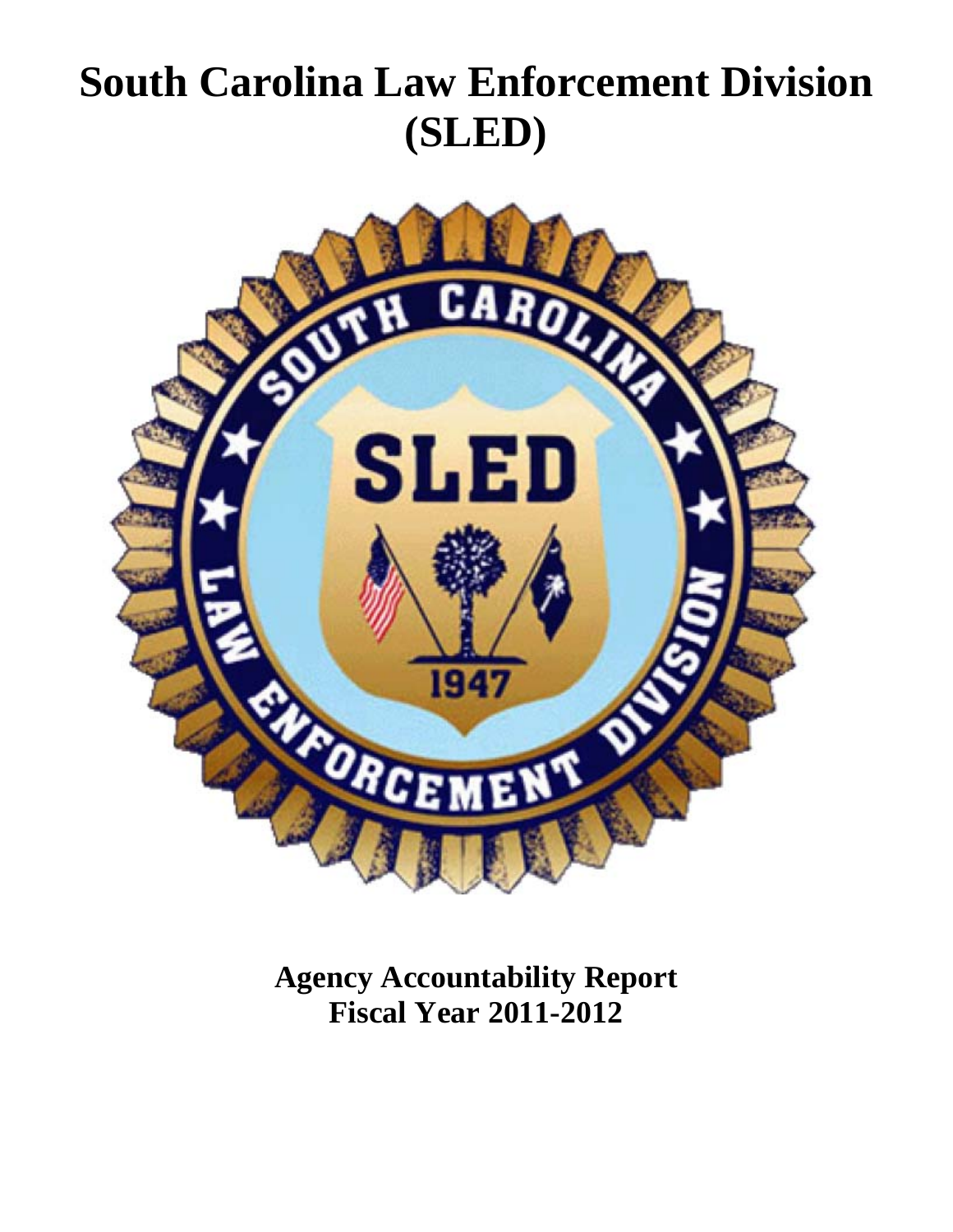## **Table of Contents**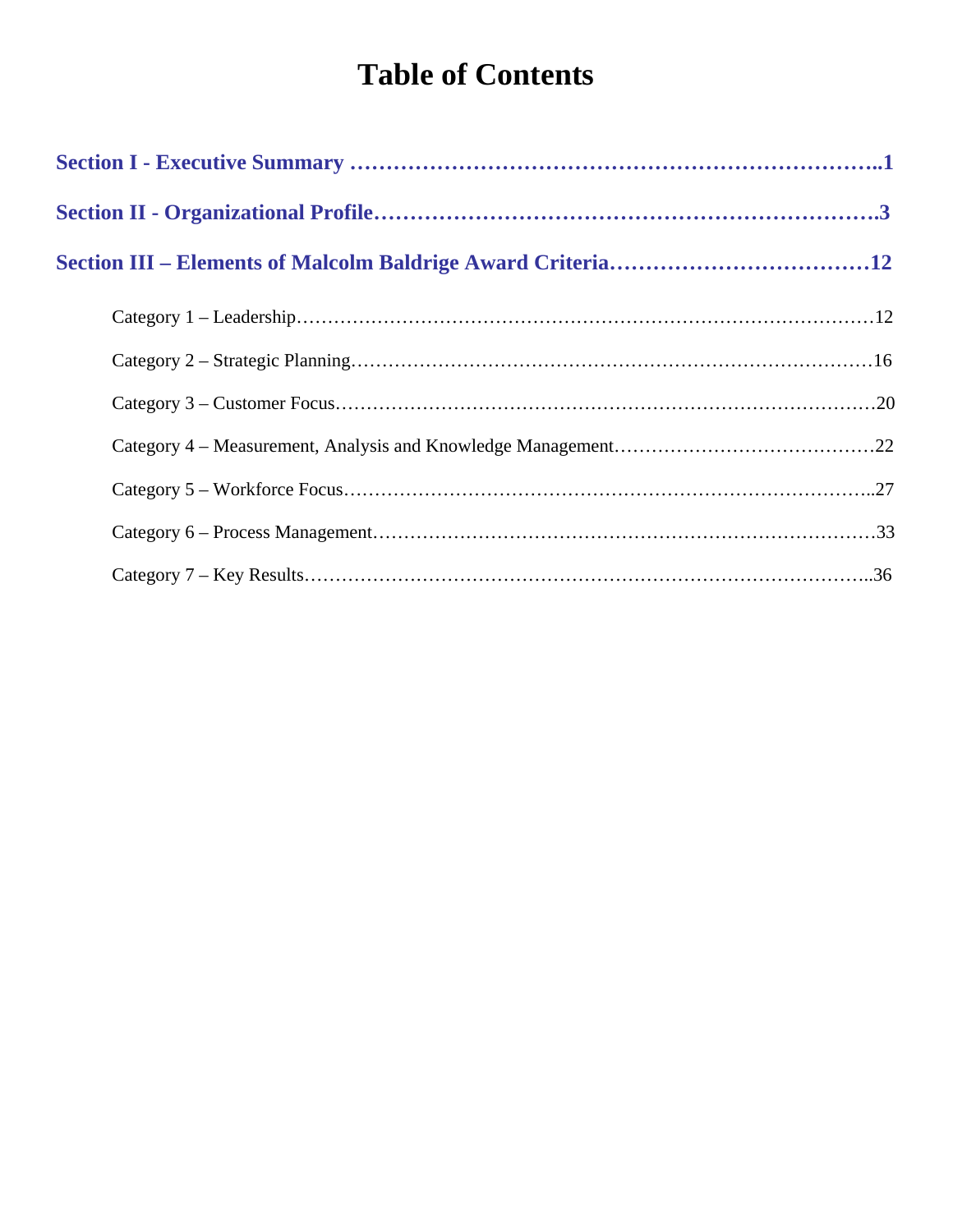## **Section I : Executive Summary**

#### **1. Purpose, Mission, Vision and Values**

- The primary mission of SLED is **to provide quality manpower and technical assistance to all law enforcement agencies and to conduct professional investigations on behalf of the State**, for the purpose of solving crime and promoting public order in South Carolina.
- In 1974, enabling legislation was enacted granting SLED specific and exclusive jurisdiction and authority statewide, on behalf of the State. This legislation has been amended and now includes the following functions and activities:
	- Investigations of criminal activity, arson investigations, and explosive device emergency event management;
	- Operation of a statewide forensic laboratory;
	- Covert investigations and interdiction of narcotics;
	- Operation of a central, statewide criminal justice information system;
	- Operation of tactical law enforcement units;
	- Operation and regulation of state polygraph examination services;
	- Alcohol law enforcement, regulation enforcement, and inspections;
	- Operation of a child fatality investigative unit;
	- Operation of a vulnerable adult investigative unit;
	- Coordination of state counter-terrorism efforts; and,
	- All other activities consistent with the SLED mission.

#### **2. Major Achievements (by functional area and program)**

- Forensic Services Laboratory
	- National standards compliance result in improved operations. Since 1994, the American Society of Crime Laboratory Directors/Laboratory Accreditation Board (ASCLD/LAB) has accredited the Laboratory. To obtain ASCLD/LAB accreditation, specific standards and criteria must be met and confirmed by an external inspection. Accreditation is maintained through annual internal and periodic external inspections. The DNA Department (Casework/Database) continues to maintain compliance with FBI Quality Assurance Standards (QAS) (formerly known as DNA Advisory Board (DAB) Standards)."
	- Databases being used to solve cases. The South Carolina Combined DNA Indexing System (CODIS) database contained approximately 177,368 profiles at the end of FY11-12. As a result of the DNA Database being implemented, non-suspect and/or "cold" cases are now analyzed. The DNA National Database was expanded to include all offenders committing a felonious crime; this has resulted in a substantial increase in profiles included in the Combined DNA Indexing System (CODIS) which is the National DNA Database.
- Criminal Justice Information System (CJIS)
	- SLED continues to participate with the National Sex Offender Public Registry (NSOPR) and is compliant with the Sex Offender Registration and Notification (SORNA).
	- CCH: SLED worked with the South Carolina Judicial Department to streamline arrest warrants to comply with national standards.
	- CJIS/IT compliance and audit issues.
		- o A strategic plan has been developed to bring SLED into compliance with grant requirements and address compliance and audit issues within CJIS and IT. SLED also addressed compliance issues with the Compact Council.
		- o The South Carolina Automated Fingerprint Identification System (AFIS), which is housed at the Crime Information Center (CIC), was upgraded to provide faster and more efficient searches. The CIC implemented an interface between the South Carolina AFIS, SLED's Combined Offendor DNA database (CODNA) system and livescan workstations through out the state. This interface will determine if DNA collection is needed at the time of the arrest. South Carolina AFIS also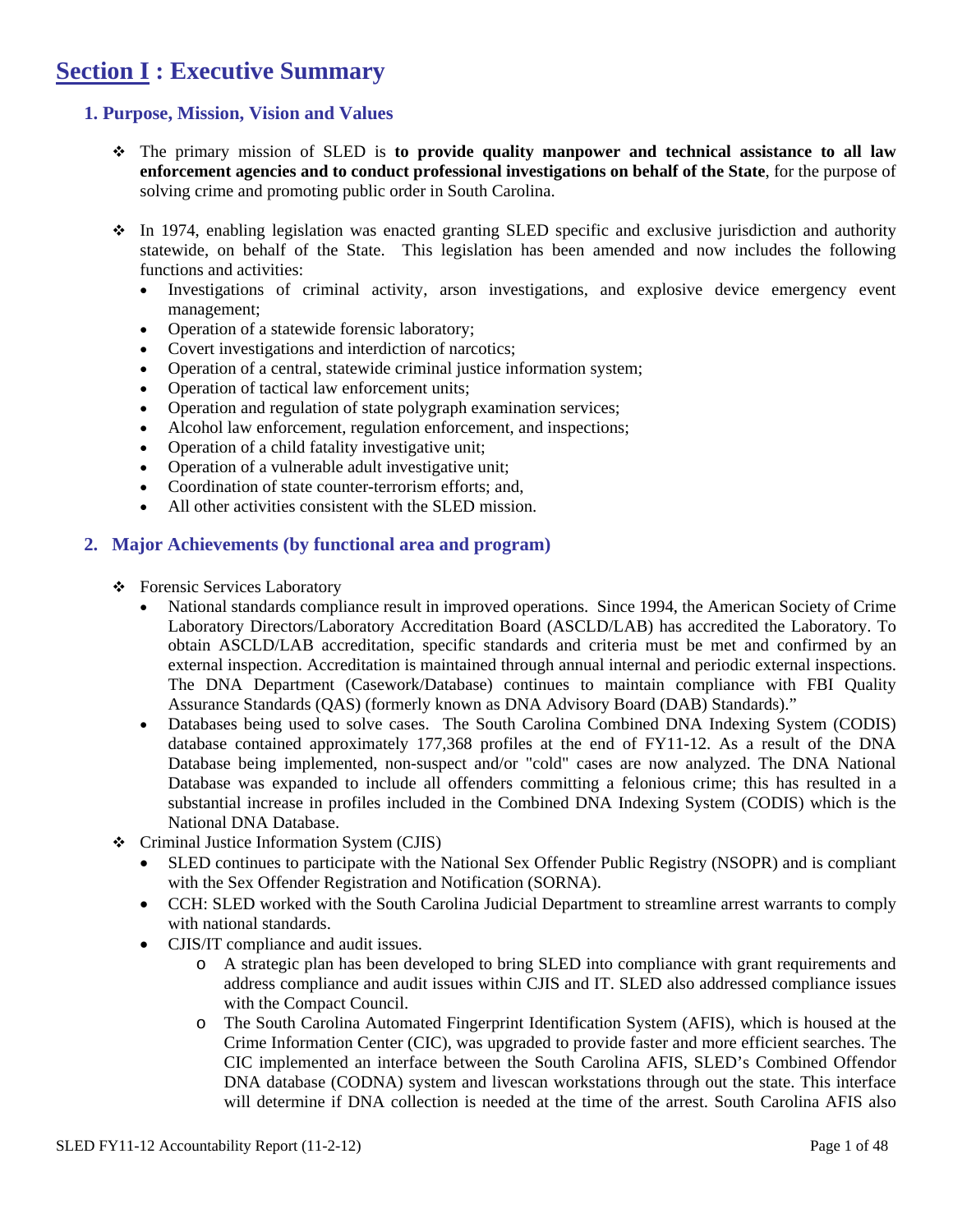houses a total of 36,255 fingerprints for certified law enforcement officers for the state. The Criminal Justice Academy and SLED have signed an MOU for processing fingerprint submissions via livescan for certified police applicants.

- Office of Homeland Security
	- Reversed a SLED/State Agency funding trend depriving SC jurisdictions potential direct and reverted funds awards of Homeland Security grants (although allowable through MOA) increasing morale. Since July 2011, the percentage of direct awards to local authorities increased to 70 percent. Even with the reduced budgets, this made a significant impact on local budgets, morale and the spirit of the program.

#### **3. Key Strategic Goals**

- The agency's primary goal is to provide investigative, technical, and tactical law enforcement resources to all areas of South Carolina. SLED continues to provide these services and assistance to law enforcement agencies throughout South Carolina when requested. These services are provided to local, state, and federal entities throughout the state at no cost, allowing the request for critical services to be first and foremost. An equal level of law enforcement resources must be provided on a statewide basis.
- Achieve accreditation by the Commission on Accreditation for Law Enforcement Agencies (CALEA).
- Continue to aggressively pursue federal funding. The agency will continue to work with the South Carolina Congressional Delegation and the Federal Appropriations Committee in an effort to secure federal funding for the Forensic Laboratory and the Criminal Justice Information System (CJIS).
- Continue to search for innovations. SLED will continue to pursue innovations and initiatives that enhance the safety of our citizens and improve the collective efforts of statewide law enforcement and criminal justice systems. SLED is working with sheriffs and chiefs of police to provide needed services, while other duplicative services are reduced or eliminated.
- Comply with statutory mandates. SLED will continue to comply with all statutory and regulatory requirements, and will develop appropriate policies and procedures as needed.
- Continue to promote equal employment opportunities. Ensuring our workforce is representative of the citizens we serve will continue to be a top priority. The agency will continue to evaluate and address these issues in a proactive manner.

#### **4. Key Strategic Challenges**

- Recruitment of qualified law enforcement officers who meet SLED requirements, standards and background checks.
- Maintain sufficient staffing and technology in an effort to provide a basic level of law enforcement resources to all areas of South Carolina. SLED continues to offer technical services and manpower assistance to other law enforcement agencies throughout South Carolina when requested. These services are provided to local, state, and federal entities throughout the state at no cost, allowing the requests for critical services to be first and foremost. An equal level of law enforcement resources must be provided on a statewide basis.
- Uncertain future of federal funds for the Forensic Services Laboratory and the Criminal Justice Information System (CJIS) cause concern in relation to the staffing and the funding of critical services. SLED continues to pursue federal funds to offset current equipment needs and upgrades. While equipment and upgrades are necessary for SLED's operations, the equipment maintenance costs must be covered by the agency's other funds. SLED continues to closely monitor revenues. Other funds have become critical to the agency's operating budget.
- Address growing technology needs. During the next year and for years to come, SLED will be faced with a significant challenge to replace outdated data and communications infrastructure to meet existing and future information technology needs. Increasing training opportunities will be sought for all SLED employees, particularly supervisory and mid-level management training.
- Aligning employee classification and compensation.
- ◆ Realigning job functions and resources to optimize the operation of SCEIS.
- Sustainment of the statewide Homeland Security mission and compliance with federal Homeland Security mandates in light of substantially reduced federal funds.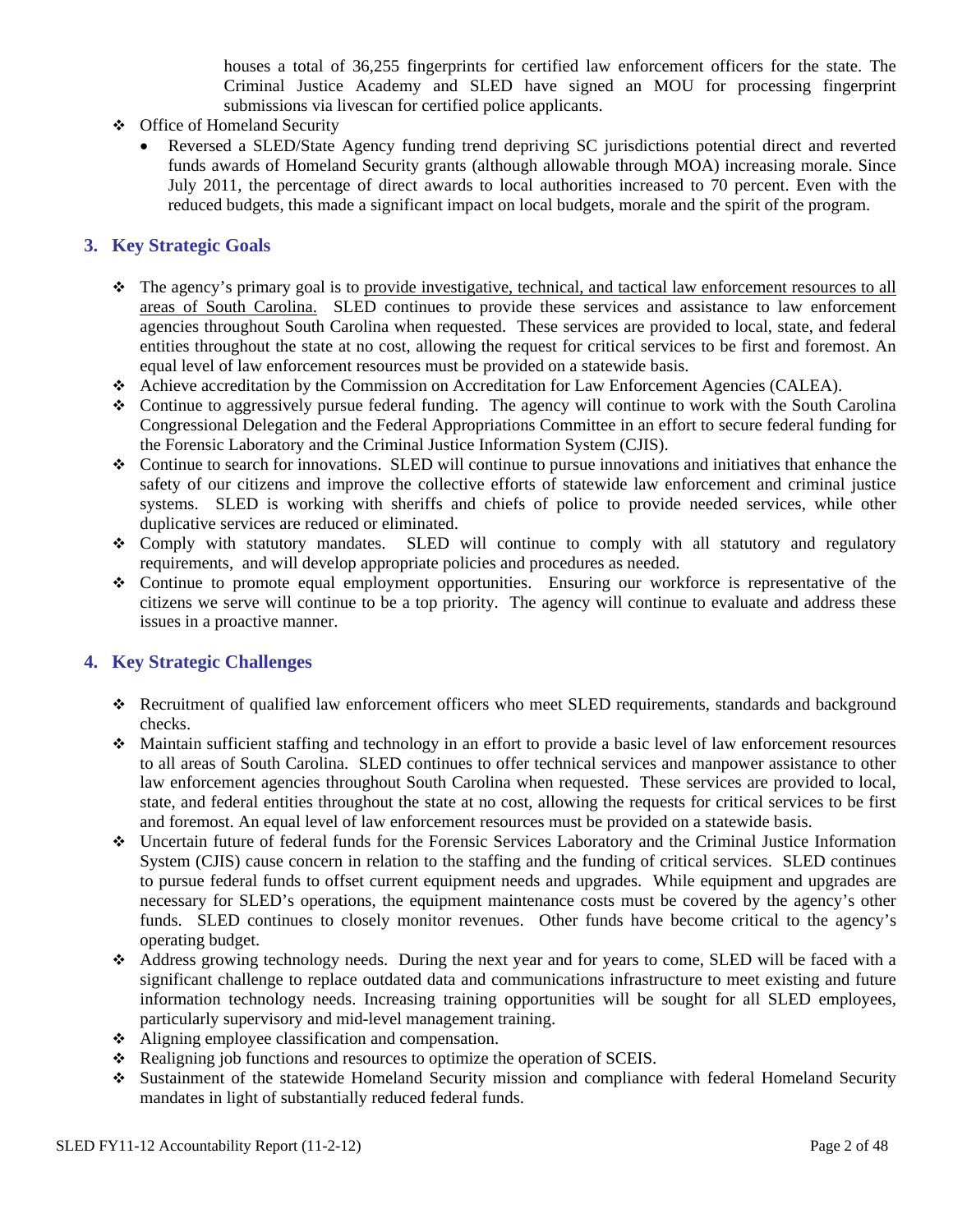#### **5. Agency's Use of Accountability Report**

 The Division utilizes the Accountability Report as an opportunity for a retrospective look at the agency's performance over the past year while applying this information to refine the scope and strategies used to meet SLED's mission. This approach allows the agency to find positive development from its successes and apply lessons learned in a healthy growth-oriented environment.

## **Section II : Organizational Profile**

#### **1. Description of Major Products and Services and Delivery Methods**

- Forensic Services Laboratory provides the criminal justice system in South Carolina with a full-service forensic laboratory; to employ persons of the highest possible ethical and educational standards and furnish necessary training to them; and to perform work with a high degree of accuracy, quality and efficiency. It is composed of an administrative component (Forensic Administration) and the following departments;
	- Quality and Safety maintains accreditation standards and employs safety standards.
	- Forensic Technology maintains Laboratory Information Management System (LIMS).
	- DNA Casework processes evidence and performs DNA analysis of biological evidence.
	- DNA Database maintains Combined DNA Indexing System (CODIS) Database.
	- Drug Analysis analyzes non-biological evidence for controlled substances.
	- Evidence Control receives, stores, and returns evidence and distributes evidence collection kits.
	- Firearms examines firearms, tools, and related evidence, maintains Integrated Ballistic Identification System (IBIS).
	- Implied Consent maintains breath alcohol testing devices and video recording systems.
	- Latent Prints/Crime Scene develops and identifies latent fingerprints and other imprint/impressions, contributes to the Automated Fingerprint Identification System (AFIS) database, and processes crime scenes.
	- Questioned Documents examines authenticity of documents in question.
	- Toxicology analyzes biological fluids/tissues for alcohol, drugs, and poisons.
	- Trace analyzes glass, fibers, paints, gunshot residue, and explosives; analyzes fire debris for the presence of petroleum accelerants.
- Criminal Justice Information System (CJIS) processes civil fingerprint cards, per state statute, and criminal fingerprint cards taken on subjects following arrest, correctional commitment, or supervision; dispositions, expungements, and records of persons who are convicted sex offenders or violent predators. Dissemination processes all name-based criminal record checks for the general public and reviews Concealed Weapons Permits (CWP) and security guard applications; records of persons wanted for criminal offenses, records of stolen property, records of orders of protection. Major processes and services produced by CJIS include: records of persons wanted for criminal offenses; records of stolen property; records of orders of protection from domestic abuse; and records of criminal organizations and domestic gangs.
- Regulatory Administration has the following processes and services: concealed weapons permits, private security guard and business licenses, private investigator and business licenses, constable commissions, and administers the South Carolina Office of Extradition and Rendition for the Governor's Office.
- Fusion Center coordinates the information sharing. This office also coordinates intelligence gathering and analysis with state and federal agencies. The Fusion Center provides the means to gather, analyze, disseminate, and use terrorism information, homeland security information, and law enforcement information relating to terrorism in support of the Information Sharing Environment Implementation Plan, Information Sharing Environment (ISE November 2006), to support the National Infrastructure Protection Plan (NIPP) consistent with HSPD-7 as it relates to Critical Infrastructure Identification, Prioritization, and Protection, and to provide timely support and information regarding missing persons and AMBER Alerts to local, state, and federal law enforcement agencies, transportation agencies, broadcasters, endangered persons, the emergency alert systems, etc. in an effort to recover missing and abducted children and vulnerable adults.
- Investigative Services provides quality manpower and technical assistance to all law enforcement agencies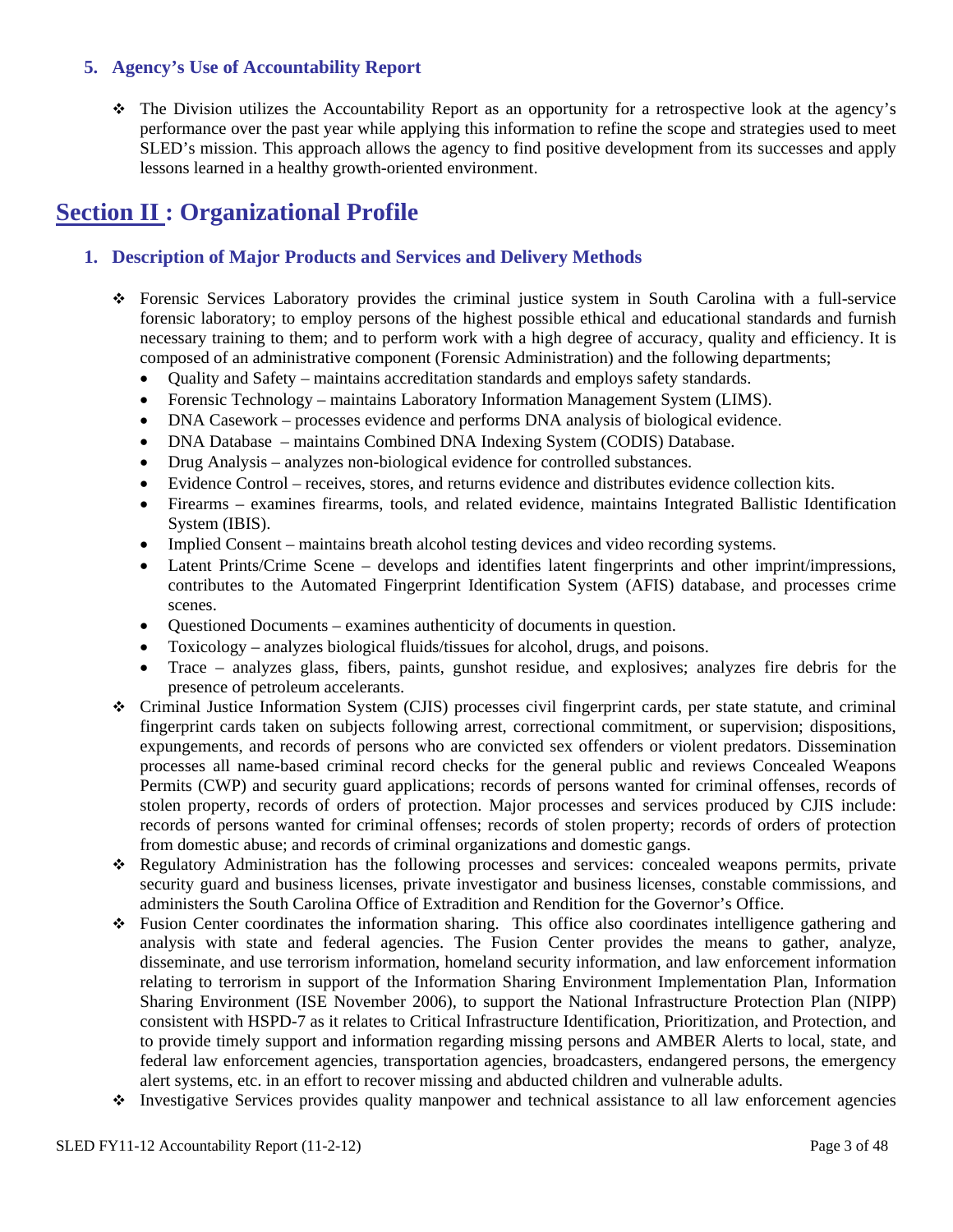and to conduct professional investigations on behalf of the state, as directed by the Governor or Attorney General, for the purpose of solving crime and promoting public order in South Carolina. Each section and unit within Investigative Services continues to experience major accomplishments in addition to achieving success in their primary missions and goals for the year.

- The Office of Professional Responsibility provides citizens with a fair and effective avenue for redress of legitimate grievances against SLED employees and protects those same employees from false allegations of misconduct or wrongdoing based on internal policies and procedures. The Polygraph Section conducts polygraph examinations for criminal matters statewide and regulates all polygraph licenses.
- The Office of Regulatory Services consists of several units which provide services in various areas as needed. The Alcohol Licensing Unit investigates applications for alcohol sales licenses and permits as requested by the South Carolina Department of Revenue, provides investigative support to the Regulatory Administration Unit within the Office of Administration, and provides investigative support to the SC Education Lottery.
- Office of Counter-Terrorism supports the South Carolina Counter-terrorism initiative through planning, research and development of strategy, and coordination of programs, resources, and operational functions essential to the counter-terrorism mission. The Protective Services/Emergency Management Unit is charged with coordinating law enforcement emergency planning and preparedness with the appropriate local, state, and federal agencies during emergency situations, and with providing dignitary protection and special event protective detail coordination. Tactical Operations provides SWAT, Aviation, Bloodhound Tracking and Technical Support upon request. The Training Unit covers topics and skills including Firearms and Driving training, CPR certification, Criminal Domestic Violence updates, Legal updates, and Yearly In-Service Training updates. This unit also facilitates the fitting of Personal Protective Ensembles (PPE) and facilitates health screening. In a proactive attempt to protect the State of South Carolina, the SLED Bomb Squad conducts protective sweeps in and around all public transportation venues to include airports, rail stations and bus terminals. The Underwater Hazardous Devices Response Unit conducts protective sweeps in the port as the need arises for port and waterway functions. The Arson Investigative Section continues to investigate fires that are deemed suspicious. If a fire is determined to be an act of arson, the SLED arson unit assists with the investigation in pursuit of the suspect who set the fire. Agents assigned see cases made through court.
- Office of Homeland Security (OHS) coordinates state level homeland security policy, planning and organization, and distributes and manages federal grants from the United States Department of Homeland Security (DHS); coordinates statewide Weapons of Mass Destruction (WMD) and Specialty Team organization, assessment and training; provides assistance to state and local authorities regarding Active Shooter Response activities; coordinates statewide Critical Infrastructure/Key Resources (CI/KR) protection program; and, coordinates statewide DHS funded training. As the State Administrative Agency (SAA) for Homeland Security Grants, SLED OHS manages a grants program which is responsible for distributing federal grant funds to local and state first responders (Law Enforcement, Fire, EMS, Emergency Management, etc.).

#### **2. Key Customers**

- Key customers of the South Carolina Law Enforcement Division are the Governor, Lt. Governor, Attorney General, local, state, and federal law enforcement and judicial agencies, other state and federal agencies, citizens of South Carolina, elected officials, and our employees. However, each department has specific customers in each respective area outlined below:
- Forensic Services Laboratory All laboratory sections serve local, state, and federal criminal justice agencies, coroners, and solicitors. A significant function of laboratory sections also involves the support of other laboratory and non-laboratory departments at SLED.
- Criminal Justice Information System (CJIS) Police, Prosecutors, and citizens are the primary CJIS customers, and are the group that created initial demand for CJIS services. Local, state, and federal law enforcement and other criminal justice agencies, including corrections and probation agencies, military, and civilian agencies involved with national defense or security, academic, regulatory and licensing agencies, and private citizens use CJIS services and products, NCIC advisory process (Southern Working Group), and Compact Council represents the State of South Carolina in the SEARCH organization.
- $\bullet$  Investigative Services The major external customers include, but are not limited to, the Governor, Attorney General, Sheriffs, Chiefs of Police, Coroners, Prosecutors, Judges, elected officials and citizens of South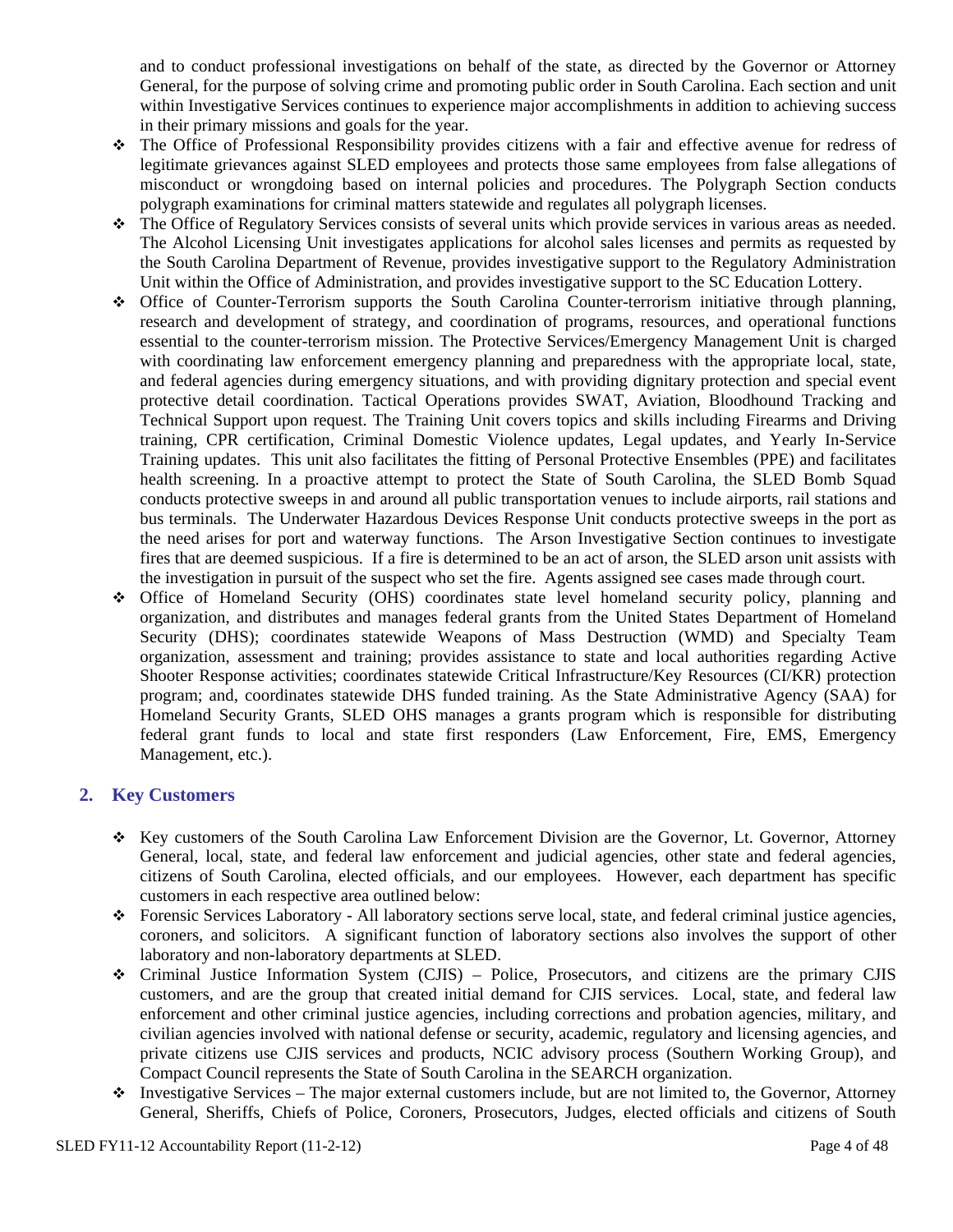Carolina. Additionally, Investigations interacts with and provides service to federal law enforcement agencies and the Federal Courts system. Special Victims unit offers training at medical schools, hospitals, universities, colleges and local law enforcement.

- Office of Homeland Security Major customers include, but are not limited to: local, state and federal law enforcement agencies, first responder agencies, emergency managers, The U.S. Department of Homeland Security (DHS), the South Carolina Emergency Management Division (EMD), the South Carolina Department of Health and Environmental Control (DHEC), the South Carolina Homeland Security Advisory Council (HSAC) and its discipline specific and regional committees, U.S. Coast Guard, U.S Department of Defense, U.S. Department of Energy, U.S. Attorney, Attorney General, elected officials, private sector partners, the citizens of South Carolina, and other entities critical to the success of counter-terrorism initiatives and homeland security.
- Office of Regulatory Services Major customers include, but are not limited to: SLED and its employees, local, state, and federal law enforcement agencies, the Department of Revenue, the Department of Alcohol and Other Drug Abuse Services (DAODAS), the Commission on Accreditation for Law Enforcement Agencies (CALEA), the South Carolina Criminal Justice Academy (SCCJA), the SC Education Lottery, and businesses applying for new and renewal licenses and the citizens of South Carolina applying for Concealed Weapon Permits, SC Department of Revenue, and SC Education Lottery.
- Human Resources Major customers include SLED employees, applicants, general public (career fairs), National Guard and Disabled Veterans.

#### **3. Key stakeholder groups (other than customers)**

- Key stakeholder groups of the South Carolina Law Enforcement Division are the Governor, the Attorney General, local, state, and federal law enforcement and judicial agencies, other state and federal agencies, citizens of South Carolina, elected officials, and our employees. However, each department has specific stakeholders that are outlined below:
	- Forensic Services Laboratory Local, state, and federal criminal justice agencies and coroners who utilize these services.
	- Criminal Justice Information System (CJIS) Local, state, and federal law enforcement and other criminal justice agencies, including courts, corrections, and probation agencies.
	- Fusion Center Local, state, and federal law enforcement agencies, first responder agencies, emergency managers, the Department of Health and Environmental Control, state and regional counter-terrorism coordinating councils, US Department of Energy, U.S. Attorney, S.C. Attorney General, elected officials, private sector partners, the citizens of South Carolina, and other entities critical to the success of homeland security and counter-terrorism initiatives.
	- Investigative Services Elected officials, the Governor, Attorney General, Sheriffs, Chiefs of Police, Coroners, Department of Disabilities and Special Needs, Department of Social Services, Department of Health and Environmental Control, Department of Mental Health, Prosecutors, Judges, and citizens of South Carolina. Additionally, Investigations interacts with and provides service to federal law enforcement agencies and the federal courts system.
	- Office of Regulatory Services SLED and its employees, local, state, and federal law enforcement agencies, the Department of Revenue, the Department of Alcohol and Other Drug Abuse Services (DAODAS), the Commission on Accreditation for Law Enforcement Agencies (CALEA), the SC Education Lottery, and businesses applying for new and renewal licenses.
	- Office of Homeland Security Local, state, and federal law enforcement agencies, fire departments, emergency medical service agencies, emergency management agencies, state Fire Marshal's office, South Carolina Forestry Commission, South Carolina Emergency Management Division, South Carolina Department of Health and Environmental Control, state and regional homeland security advisory councils.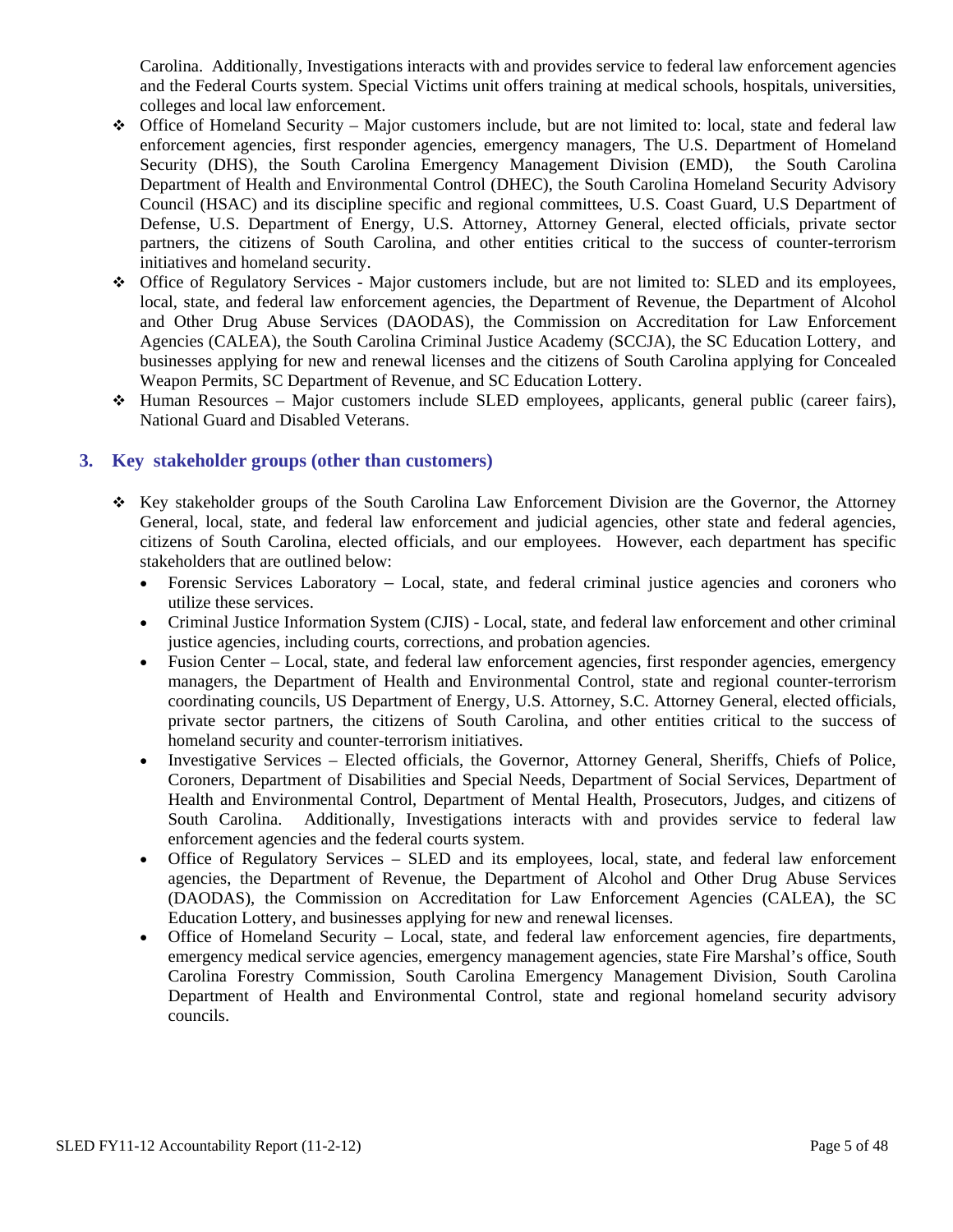#### **4. Key Suppliers**

- Equipment vendors and suppliers of specialized response equipment to include SWAT, Bomb, Arson, Dive Team, and Weapons of Mass Destruction (WMD).
- Contractors are utilized to provide subject matter experts who, in turn, provide expertise in specialized response areas of SLED.
- Forensic Services Laboratory
	- WH Platt: services and maintains the on-line video equipment for Implied Consent's video system;
	- South Carolina Criminal Justice Academy: provides training for Data Master Operators;
	- ASCLD LAB and QAS: provide criteria and guidance for the laboratory to examine evidence used by the laboratory's customers; and
	- Porter-Lee Corporation: provides service and support for the laboratory Information Management System (LIMS) that the Laboratory uses to internally track evidence, complete case notes and reports, and deliver the final report to the customer.

#### **5. Operation Locations**

 SLED Headquarters is located on Broad River Road with an Annex building located on Bush River Road, both in Columbia, S.C. SLED operates regionalized facilities located in Greenville, Effingham, and Walterboro.

#### **6. Number of Employees: SLED Organizational Chart**

- Authorized Full Time Equivalents (FTE): 520.24
- $\div$  Filled FTEs: 474
- Temporary Employees: 46
- Temporary Grant Employees: 15

#### **7. Regulatory Environment under which your organization operates (i.e. occupational health and safety regulations, certifications, financial and service requirements)**

- The Forensic Services Laboratory is accredited through ASCLD/LAB and the DNA Casework and Database departments comply with the criterion set forth by the QAS.
- SLED is regulated by the Budget and Control Board, Comptroller General and State Treasurer. SLED also complies with appropriate sections in the South Carolina Code of Laws and South Carolina Regulations

#### **8. Performance improvement system**

- Supervisors use the Employee Performance Management System (EPMS) along with regular feedback to evaluate job performance and identify need for improvement. In addition, SLED is implementing a probationary quarterly review and the Employee Development Plan (EDP) to address career planning and development.
- The Forensic Services Laboratory uses courtroom monitoring to provide analysts with feedback on their courtroom testimony, proficiency testing which monitors analysts' knowledge in their science, and the Forensic Administration monitors the number of cases assigned and completed each month. In addition, each department's backlog (cases that have been assigned to an analyst for more than 30 days) is monitored on an ongoing basis.
- The Training Unit develops training based upon feedback (needs/desires) from employees, statutory requirements, current law enforcement challenges (active shooters; use of force) along with statewide and national trends based on the Crime Training Council through the South Carolina Criminal Justice Academy.

#### **9. Organizational Structure (see page 7)**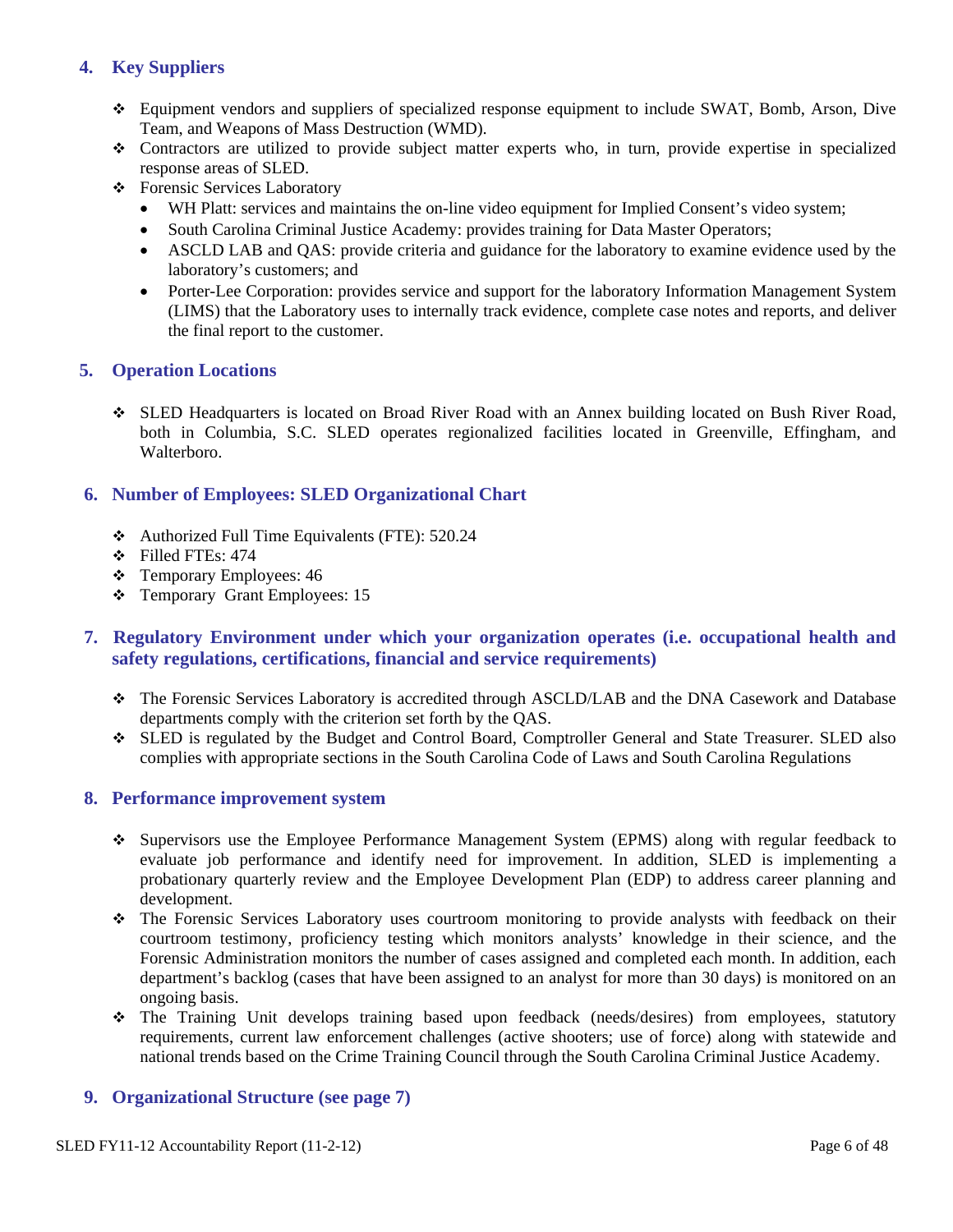

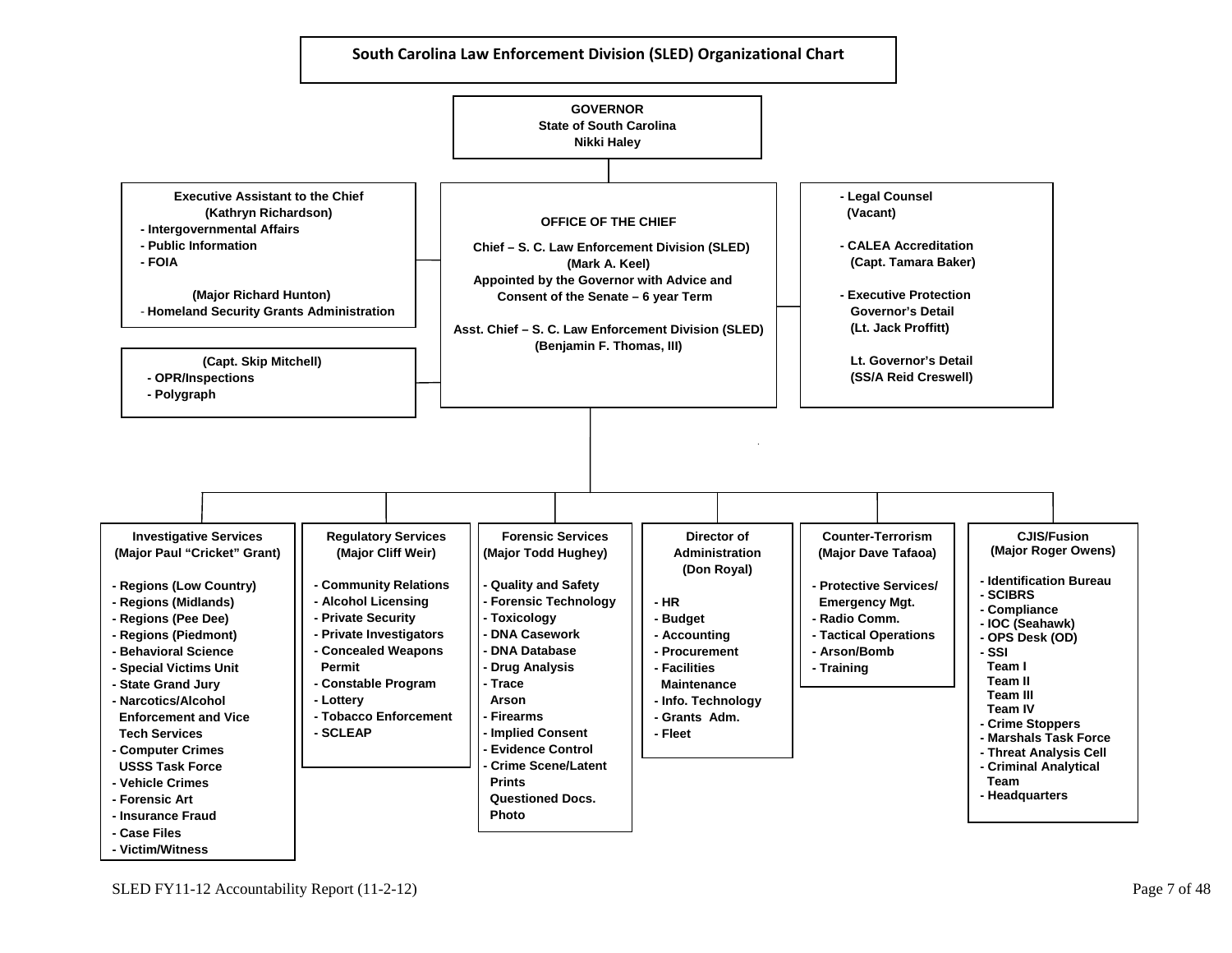#### **10. Appropriations/Expenditures Chart**

#### **Accountability Report Appropriations/Expenditures Chart**

#### **Base Budget Expenditures and Appropriations**

|                        |                       | FY 10-11 Actual Expenditures |             | FY 11-12 Actual Expenditures |    |              | FY 12-13 Appropriations Act |                 |  |
|------------------------|-----------------------|------------------------------|-------------|------------------------------|----|--------------|-----------------------------|-----------------|--|
| Major<br><b>Budget</b> | Total<br><b>Funds</b> | General                      |             | <b>Total Funds</b>           |    | General      | <b>Total Funds</b>          | General         |  |
| <b>Categories</b>      |                       | <b>Funds</b>                 |             |                              |    | <b>Funds</b> |                             | <b>Funds</b>    |  |
| Personal               |                       |                              |             |                              |    |              |                             |                 |  |
| Service                | \$20,366,148          | \$<br>17,695,965             | \$          | 21,833,405                   | \$ | 17,687,175   | \$27,558,424                | \$21,931,011    |  |
| Other                  |                       |                              |             |                              |    |              |                             |                 |  |
| Operating              | \$17,234,878          | \$                           | \$          | 13,788,644                   | \$ |              | \$22,283,086                | \$<br>2,022,420 |  |
| Special Items          | \$<br>851,233         | \$<br>231,233                | \$          | 2,916,624                    | \$ | 231,106      | \$<br>1,851,233             | \$<br>1,231,233 |  |
| Permanent              |                       |                              |             |                              |    |              |                             |                 |  |
| Improvements           | \$                    | \$                           | \$<br>۰     | ۰                            | \$ |              | \$                          | \$              |  |
| Case                   |                       |                              |             |                              |    |              |                             |                 |  |
| <b>Services</b>        | \$<br>2,948           | \$                           | \$<br>2,948 | 3,580                        | \$ | 3,258        | \$<br>3,174                 | \$<br>3,174     |  |
| <b>Distributions</b>   |                       |                              |             |                              |    |              |                             |                 |  |
| to                     |                       |                              |             |                              |    |              |                             |                 |  |
| Subdivisions           | \$18,749,652          | \$                           | \$<br>٠     | 13,422,045                   | \$ |              | \$27,257,353                | \$              |  |
| Fringe                 |                       |                              |             |                              |    |              |                             |                 |  |
| <b>Benefits</b>        | 7,270,119<br>\$.      | \$<br>5,992,464              | \$          | 7,549,785                    | \$ | 5,791,224    | \$<br>9,994,234             | \$<br>7,949,627 |  |
| Non-recurring          | \$2,000,000           |                              | \$          | 96,759                       | \$ |              | \$                          | \$              |  |
| Total                  | \$66,474,978          | \$.<br>23,922,610            | \$          | 59,610,842                   | \$ | 23,712,763   | \$88,947,504                | \$33,137,465    |  |

#### **Other Expenditures**

| Sources of<br><b>Funds</b>   | FY 10-11<br>Actual<br><b>Expenditures</b> | FY 11-12<br>Actual<br><b>Expenditures</b> |         |
|------------------------------|-------------------------------------------|-------------------------------------------|---------|
| Supplemental<br><b>Bills</b> |                                           |                                           |         |
| Capital                      |                                           |                                           |         |
| Reserve                      |                                           |                                           |         |
| Funds                        |                                           |                                           | 819,877 |
| <b>Bonds</b>                 |                                           |                                           |         |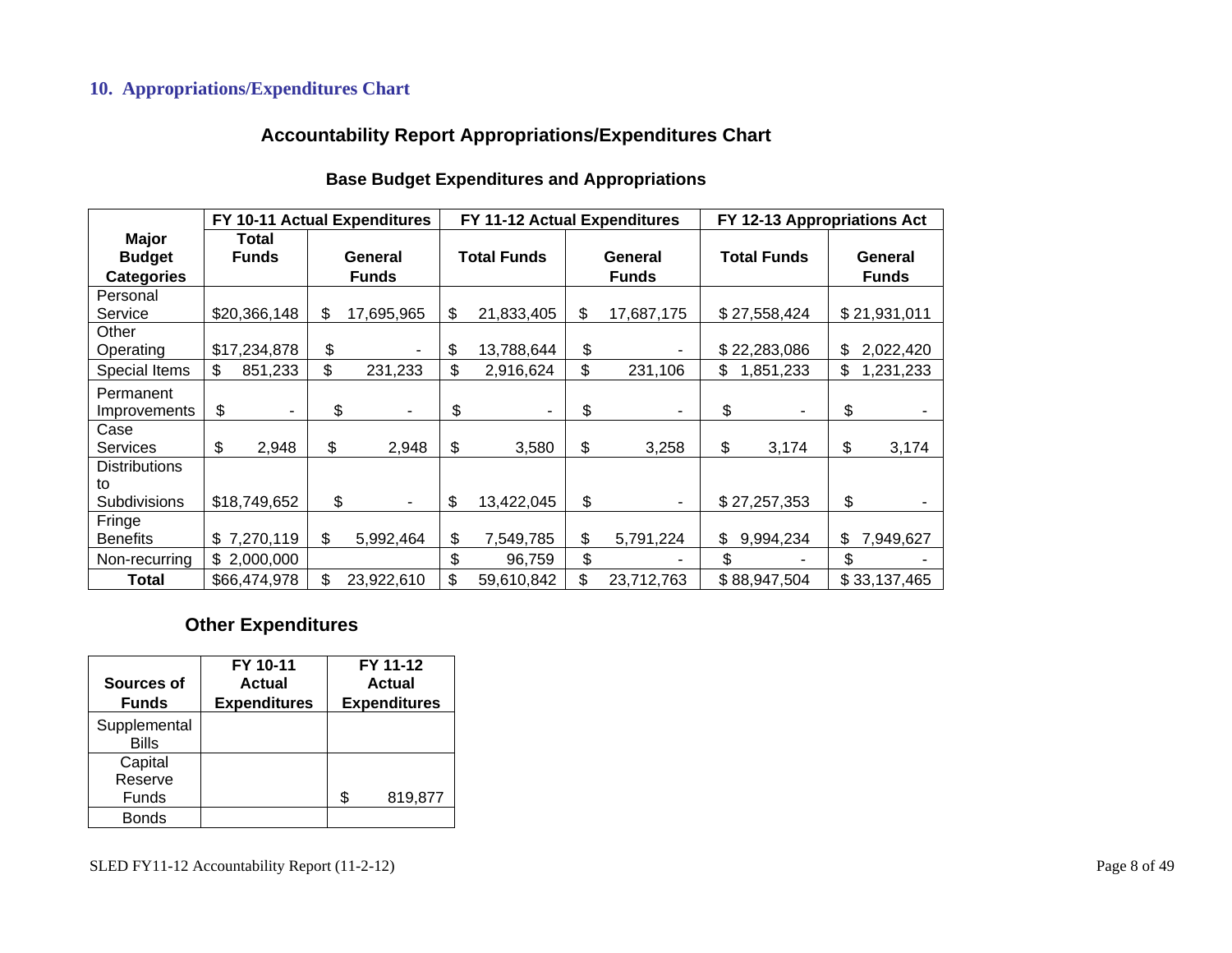#### **11. Major Program Areas (see chart below)**

|                                    | major ni ogram Arvas                                                                                                        |                    |                            |     |                            |                    |     |  |  |  |
|------------------------------------|-----------------------------------------------------------------------------------------------------------------------------|--------------------|----------------------------|-----|----------------------------|--------------------|-----|--|--|--|
| Program                            | <b>Major Program Area</b>                                                                                                   | FY 10-11           |                            |     |                            | FY 11-12           |     |  |  |  |
| <b>Number</b>                      | <b>Purpose</b>                                                                                                              |                    | <b>Budget Expenditures</b> |     | <b>Budget Expenditures</b> |                    |     |  |  |  |
| and Title                          | (Brief)                                                                                                                     |                    |                            |     |                            |                    |     |  |  |  |
|                                    |                                                                                                                             | State:             | 1,545,981.00               |     | State:                     | 1,559,942.00       |     |  |  |  |
|                                    | Provide timely, efficient, and quality                                                                                      | Federal:           | 35,267.00                  |     | Federal:                   | (137, 206.00)      |     |  |  |  |
| I. Administration                  | administrative support to internal and                                                                                      | Other:             | 920,587.00                 |     | Other:                     | 1,468,825.00       |     |  |  |  |
|                                    | external customers.                                                                                                         | Total:             | 2,501,835.00               |     | Total:                     | 2,891,561.00       |     |  |  |  |
|                                    |                                                                                                                             |                    | % of Total Budget:         | 4%  |                            | % of Total Budget: | 5%  |  |  |  |
|                                    |                                                                                                                             | State:             | 4,647,184.00               |     | State:                     | 4,620,941.00       |     |  |  |  |
|                                    | Conduct field investigations of major<br>felonious crimes in regions throughout the<br>state, and special event assistance. | Federal:           | 589,317.00                 |     | Federal:                   | 184,226.00         |     |  |  |  |
| II.A.1. Investigation<br>- Regions |                                                                                                                             | Other:             | 1,062,768.00               |     | Other:                     | 874,057.00         |     |  |  |  |
|                                    |                                                                                                                             | Total:             | 6,299,269.00               |     | Total:                     | 5,679,224.00       |     |  |  |  |
|                                    |                                                                                                                             | % of Total Budget: |                            | 9%  | % of Total Budget:         |                    | 9%  |  |  |  |
|                                    | Conduct field investigations of child<br>fatalities, behavioral sciences, white collar<br>and computer crimes, etc.         | State:             | 2,182,299.00               |     | State:                     | 1,874,491.00       |     |  |  |  |
|                                    |                                                                                                                             | Federal:           | 0.00                       |     | Federal:                   | 0.00               |     |  |  |  |
| II.A.2. Investigation<br>- Special |                                                                                                                             | Other:             | 182,070.00                 |     | Other:                     | 252,693.00         |     |  |  |  |
|                                    |                                                                                                                             | Total:             | 2,364,369.00               |     | Total:                     | 2,127,184.00       |     |  |  |  |
|                                    |                                                                                                                             | % of Total Budget: |                            | 4%  | % of Total Budget:         |                    | 4%  |  |  |  |
|                                    | Provide timely, efficient, and quality                                                                                      | State:             | 3,050,342.00               |     | State:                     | 3,334,092.00       |     |  |  |  |
|                                    | technical forensic examination and expert                                                                                   | Federal:           | 1,815,444.00               |     | Federal:                   | 1,270,374.00       |     |  |  |  |
| II.B. Forensic<br><b>Services</b>  | witness testimony for local, state, and                                                                                     | Other:             | 1,623,333.00               |     | Other:                     | 3,537,275.00       |     |  |  |  |
|                                    | federal law enforcement and prosecutorial                                                                                   | Total:             | 6,489,119.00               |     | Total:                     | 8,141,741.00       |     |  |  |  |
|                                    | entities.                                                                                                                   |                    | % of Total Budget:         | 10% |                            | % of Total Budget: | 13% |  |  |  |
| II.C. Data Center                  | Provide computer crime analysis and                                                                                         | State:             | 1,374,214.00               |     | State:                     | 1,390,879.00       |     |  |  |  |
| (CJIS)                             | criminal justice information needed to<br>prevent crime, solve cases, recover                                               | Federal:           | 1,594,189.00               |     | Federal:                   | 193,367.00         |     |  |  |  |
|                                    | property, and identify and apprehend                                                                                        | Other:             | 4,695,393.00               |     | Other:                     | 3,399,334.00       |     |  |  |  |
|                                    | criminals. Support the agencies                                                                                             | Total:             | 7,663,796.00               |     | Total:                     | 4,983,580.00       |     |  |  |  |

#### **Major Program Ar eas**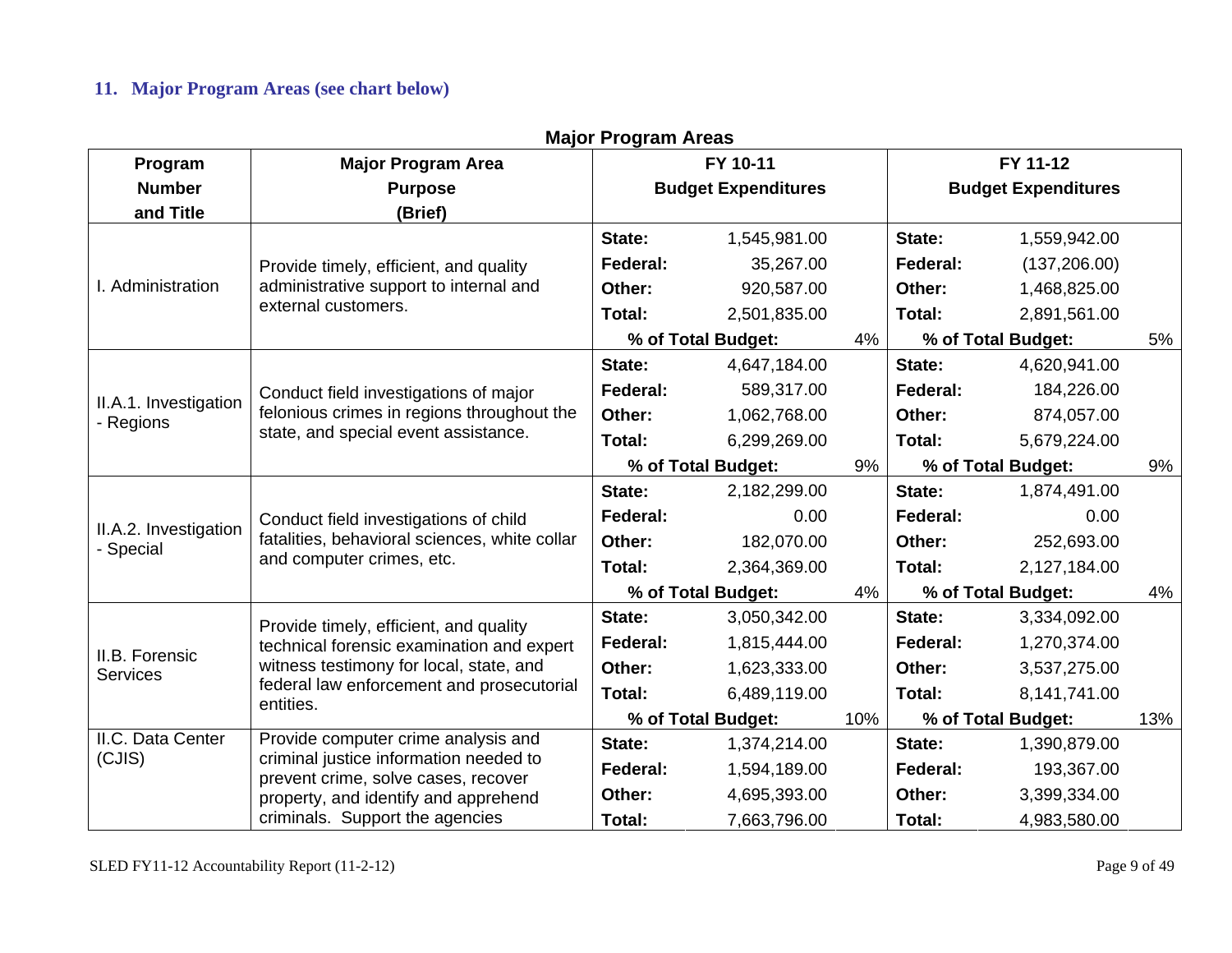|                                     | information technology needs.                                                                                                                                                                                                  |          |                    |     |          |                    |     |
|-------------------------------------|--------------------------------------------------------------------------------------------------------------------------------------------------------------------------------------------------------------------------------|----------|--------------------|-----|----------|--------------------|-----|
|                                     |                                                                                                                                                                                                                                |          | % of Total Budget: | 12% |          | % of Total Budget: | 8%  |
|                                     | Provide timely, efficient, and quality                                                                                                                                                                                         | State:   | 527,878.00         |     | State:   | 520,566.00         |     |
|                                     | customer services for concealed weapon                                                                                                                                                                                         | Federal: | 0.00               |     | Federal: | 0.00               |     |
| II.D. Regulatory<br><b>Services</b> | permits, private security licenses, private                                                                                                                                                                                    | Other:   | 1,067,005.00       |     | Other:   | 1,168,429.00       |     |
|                                     | investigative licenses, and constable<br>commissions.                                                                                                                                                                          | Total:   | 1,594,883.00       |     | Total:   | 1,688,995.00       |     |
|                                     |                                                                                                                                                                                                                                |          | % of Total Budget: | 2%  |          | % of Total Budget: | 3%  |
|                                     | Provides protective services/emergency                                                                                                                                                                                         | State:   | 0.00               |     | State:   | 2,580,406.00       |     |
| II.E.1. Homeland                    | management, arson/bomb investigations.                                                                                                                                                                                         | Federal: | 0.00               |     | Federal: | 2,814,644.00       |     |
| Security $-$                        | Responsible for sharing information                                                                                                                                                                                            | Other:   | 0.00               |     | Other:   | 609,063.00         |     |
| Operations                          | sharing, intelligence analysis, and linking<br>of data in an attempt to detect, prevent,                                                                                                                                       | Total:   | 0.00               |     | Total:   | 6,004,113.00       |     |
|                                     | and respond to violence or threats.                                                                                                                                                                                            |          |                    |     |          |                    |     |
|                                     |                                                                                                                                                                                                                                |          | % of Total Budget: | 0%  |          | % of Total Budget: | 10% |
|                                     | Serves as the State Administrative Agency<br>(SAA) for Homeland Security Grant<br>Program which is responsible for<br>distributing federal grant funds to local and<br>state first responders and law enforcement<br>entities. | State:   | 2,068,245.00       |     | State:   | 246,323.00         |     |
| II.E.2. Homeland                    |                                                                                                                                                                                                                                | Federal: | 22,449,240.00      |     | Federal: | 14,065,669.00      |     |
| Security -                          |                                                                                                                                                                                                                                | Other:   | 1,034,935.00       |     | Other:   | 41,846.00          |     |
| Allocations                         |                                                                                                                                                                                                                                | Total:   | 25,552,420.00      |     | Total:   | 14,353,838.00      |     |
|                                     |                                                                                                                                                                                                                                |          | % of Total Budget: | 38% |          | % of Total Budget: | 24% |
|                                     | Provide quality manpower and technical                                                                                                                                                                                         | State:   | 2,302,769.00       |     | State:   | 1,562,795.00       |     |
| II.F. Special                       | assistance to all law enforcement                                                                                                                                                                                              | Federal: | 150,029.00         |     | Federal: | 420,126.00         |     |
| Operations                          | agencies to include SWAT, tactical                                                                                                                                                                                             | Other:   | 1,310,443.00       |     | Other:   | 1,069,826.00       |     |
|                                     | operations, aviation support, and tracking<br>assistance.                                                                                                                                                                      | Total:   | 3,763,241.00       |     | Total:   | 3,052,747.00       |     |
|                                     |                                                                                                                                                                                                                                |          | % of Total Budget: | 6%  |          | % of Total Budget: | 5%  |
|                                     |                                                                                                                                                                                                                                | State:   | 5,992,465.00       |     | State:   | 5,791,224.00       |     |
| III.C. State                        |                                                                                                                                                                                                                                | Federal: | 250,474.00         |     | Federal: | 274,216.00         |     |
| Employer                            | Provide state employee fringe benefits.                                                                                                                                                                                        | Other:   | 1,027,181.00       |     | Other:   | 1,484,346.00       |     |
| Contributions                       |                                                                                                                                                                                                                                | Total:   | 7,270,120.00       |     | Total:   | 7,549,786.00       |     |
|                                     |                                                                                                                                                                                                                                |          | % of Total Budget: | 11% |          | % of Total Budget: | 12% |

**Below: List any programs not included above and show the remainder of expenditures by source of funds.**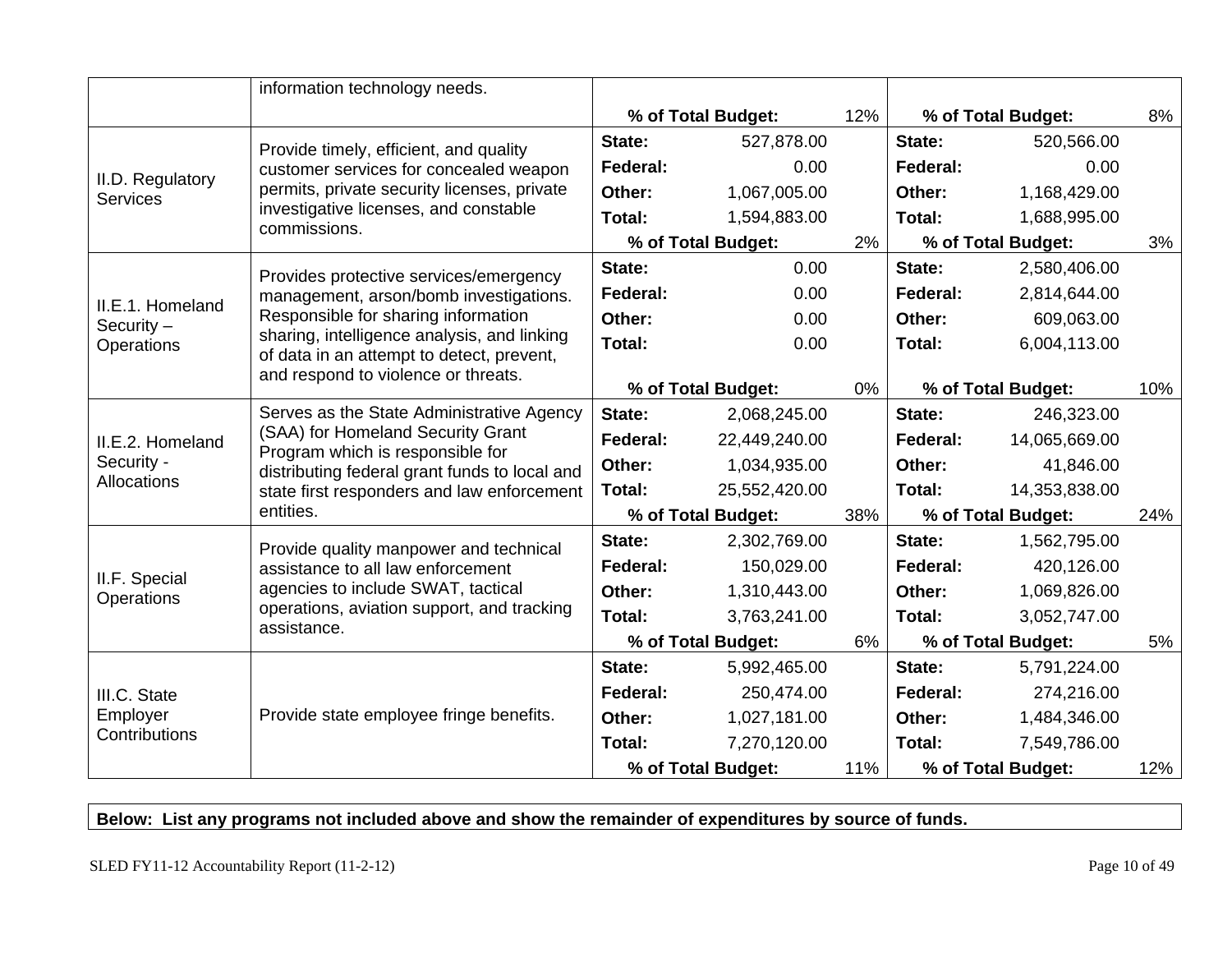Special Line Items: Implied Consent, Amber Alert, Agency Operations, Concealed Weapons Permit, DNA Database, and Breathtesting Site Video. Non-Recurring Funds: ARRA Stabilization and Energy Grant Funds, Law Enforcement Equipment, & Meth Lab Clean Up. SCEIS Loan Repayment.

| <b>Remainder of Expenditures:</b> | State:   | 231,233.00         |    | State:   | 1,050,981.00       |    |
|-----------------------------------|----------|--------------------|----|----------|--------------------|----|
|                                   | Federal: | 2,000,000.00       |    | Federal: | 96,759.00          |    |
|                                   | Other:   | 744,693.00         |    | Other:   | 2,810,210.00       |    |
|                                   | Total:   | 2,975,926.00       |    | Total:   | 3,957,950.00       |    |
|                                   |          | % of Total Budget: | 4% |          | % of Total Budget: | 7% |

66,474,978.00 60,430,719.00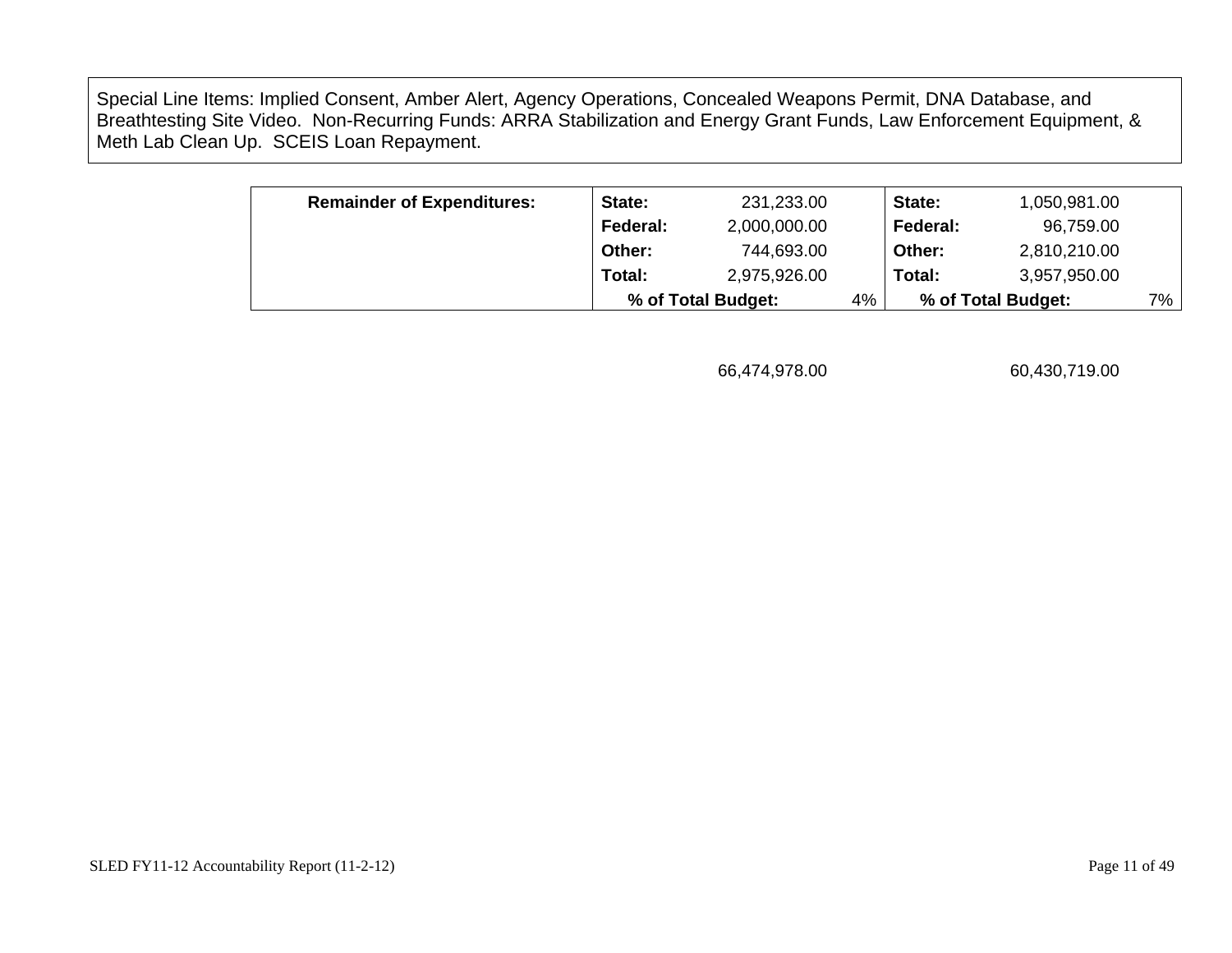## **Section III : Elements of the Malcolm Baldrige Criteria**

#### **Category 1 – Leadership**

The South Carolina Law Enforcement Division (SLED) requires its leaders to provide organizational vision to agency members and the people they serve through positive attitude and unparalleled desire to fulfill agency mission and goals, demonstrated by continuous commitment to improvement of the services they provide; handson, day-to-day leadership of the essential activities of the agency and to the people performing them; and professional dedication to reinforce and support those contributions to a work environment that reflects agency values.

#### **1. How do senior leaders set, deploy, and ensure two-way communications throughout the organization:**

The Chief of SLED along with senior staff comprises the SLED leadership team. The leadership team consistently and continually communicates priorities to employees and shares information through meetings, e-mail and the Intranet. The SLED leadership team fosters commitment within their fellow employees toward accomplishing the agency mission by promoting the desire in all department members to put forth their best effort through recognition of individual contributions, and by recognizing that more is accomplished when individual actions are taken cooperatively rather than separately.

#### **a. Short and Long Term**

The leadership team provides the guidance and direction necessary to carry out the mission, goals, objectives, strategic plan, and resource management initiatives for SLED. Senior leadership within the South Carolina Law Enforcement Division is intimately involved in guiding the organization in setting direction, seeking future opportunities, and monitoring performance excellence.

#### **b. Performance Expectations**

The SLED leadership team has re-employed the EPMS process which was temporarily suspended under the previous administration. Informal communication and completion of planning state and EPMS documents involve joint efforts between supervisors and employees. Completing annual reviews are a part of supervisors' success criteria and ensure managers are provided feedback. SLED also uses Personnel Early Warning System to identify employees needing intervention due to performance issues and to determine remedial action needed to help employees perform at optimal levels.

Forensic Services Laboratory: The laboratory communicates performance expectation through courtroom testimony evaluations, proficiency testing, and feedback from the results of the metrics collected on a monthly basis.

#### **c. Organizational Values**

The Chief and Assistant Chief hold meetings with agents and employees in headquarters and in the field to communicate a consistent message of organizational values to every employee.

#### **d. Ethical behavior**

Employees receive the policy on Code of Conduct which defines acceptable work behaviors. The EEO/Affirmative Action Officer serves as a direct link to employees to report violations and questionable behavior. SLED promotes a climate where integrity and honesty are valued and expected. These values are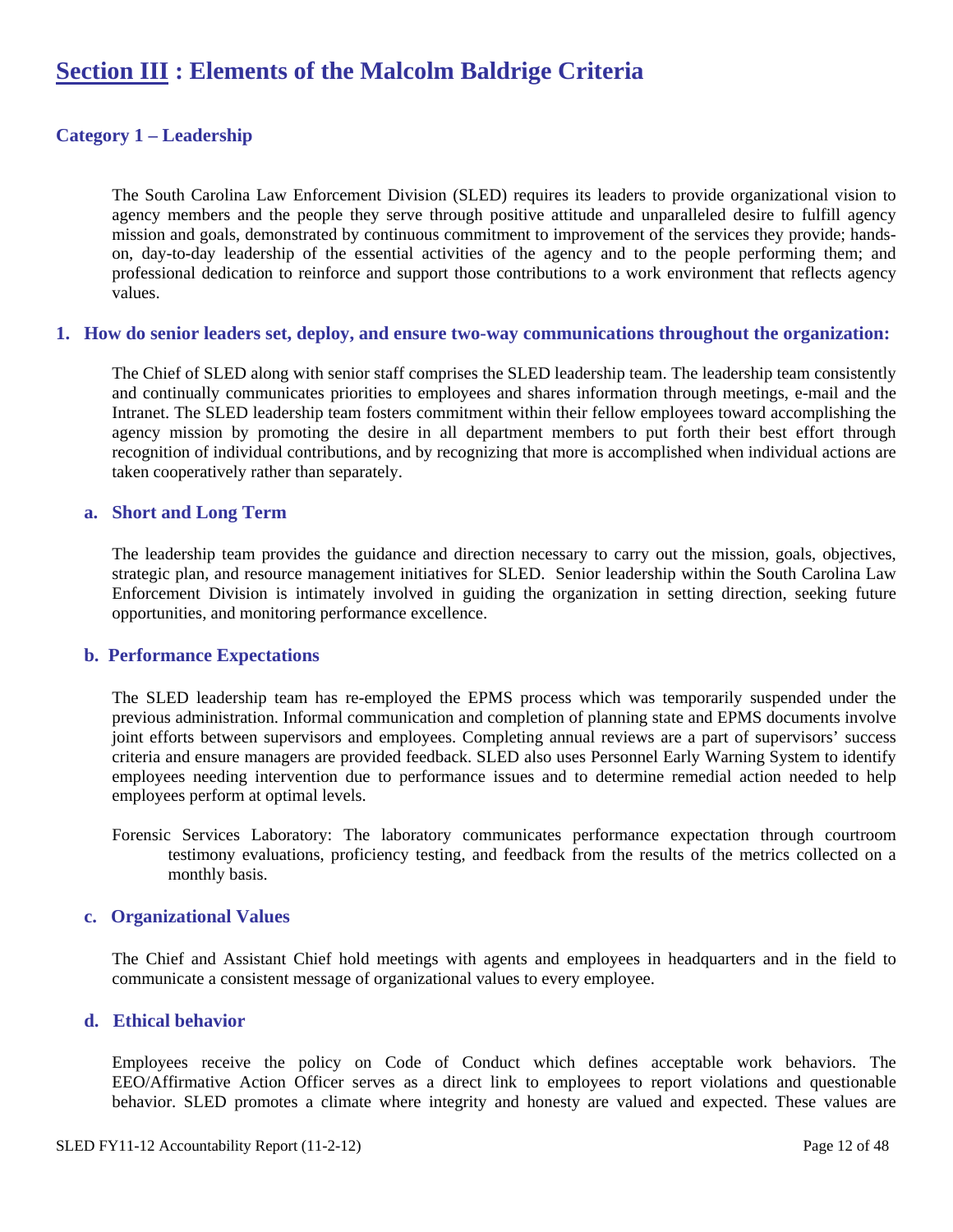emphasized throughout the hiring and training process to instill their importance. The agency relies on an internal discipline policy to maintain these values.

All laboratory employees receive ethics training as part of accreditation. This training is a combination of both on-line and classroom discussion.

#### **2. How do senior leaders establish and promote a focus on customers and other stake holders?**

The primary responsibility of the leadership team is to provide professional law enforcement and support services to the people they serve. This is accomplished by acknowledging the needs of those they serve by demonstrating a willingness to be of service and by ensuring that all members of the agency understand the importance of their individual roles towards the accomplishment of the agency's mission. The leadership team within the South Carolina Law Enforcement Division is very involved in guiding the organization in setting direction, seeking future opportunities, and monitoring performance excellence.

#### **3. How does the organization address the current and potential impact on the public of its programs, services, facilities, and operations, including associated risks?**

In that any actions by SLED and/or its personnel could either directly or indirectly impact the public, SLED remains consistently mindful of holding personnel above reproach as it has since inception. The work product, attitudes, and behavior of SLED personnel directly reflect the agency, its law enforcement partners, the law enforcement profession, and the State of South Carolina. As such, SLED maintains rigid selection, hiring, and training standards to ensure that employees are of the highest standards. Further, SLED ensures that investigative and operational procedures are compliant with all laws, regulations, and standards.

The laboratory assesses its impact on the public through feedback from local, state, and federal judicial and law enforcement agencies in reference to courtroom testimony, the quality and usefulness of completed reports, and the quality of the training provided by laboratory employees.

#### **4. How do senior leaders maintain fiscal, legal, and regulatory accountability?**

- $\div$  The senior leadership team at SLED maintains fiscal, legal, and regulatory accountability by:
	- Holding routine meetings to share department progress and concerns;
	- Reviewing provisos annually to certify applicability;
	- Follows Budget and Control Board guidelines, legislative mandates, and SLED policies;
	- Meeting with Captains periodically to update agents on law enforcement matters and changes in policies;
	- Conducting periodic internal inspections prior to formal review for accreditation or re-accreditation to meet national CALEA and ASCLD/LAB standards;
	- Seeking procurement re-certification every three years to show compliance in procurement procedures;
	- Performing personnel evaluations on all personnel as directed by State Human Resources standards;
	- Encouraging continuing education training, as allowed by budgetary constraints;
	- Using electronic communication methods for efficient communications;
	- Conducting case management reviews to address current issues;
	- Conducting 100 percent review of all purchase requests; and ,
	- Establishment of an Office of Professional Responsibility for citizens complaint procedures and internal discipline.

#### **5. What performance measures do senior leaders regularly review to inform them on needed actions?**

Senior leadership reviews written directives, policy, procedures, and practices with agency personnel on an ongoing basis. Leadership specifically reviews the EEO/AA plan, Early Warning Systems, and employee performance documents to identify areas needing improvement or further development.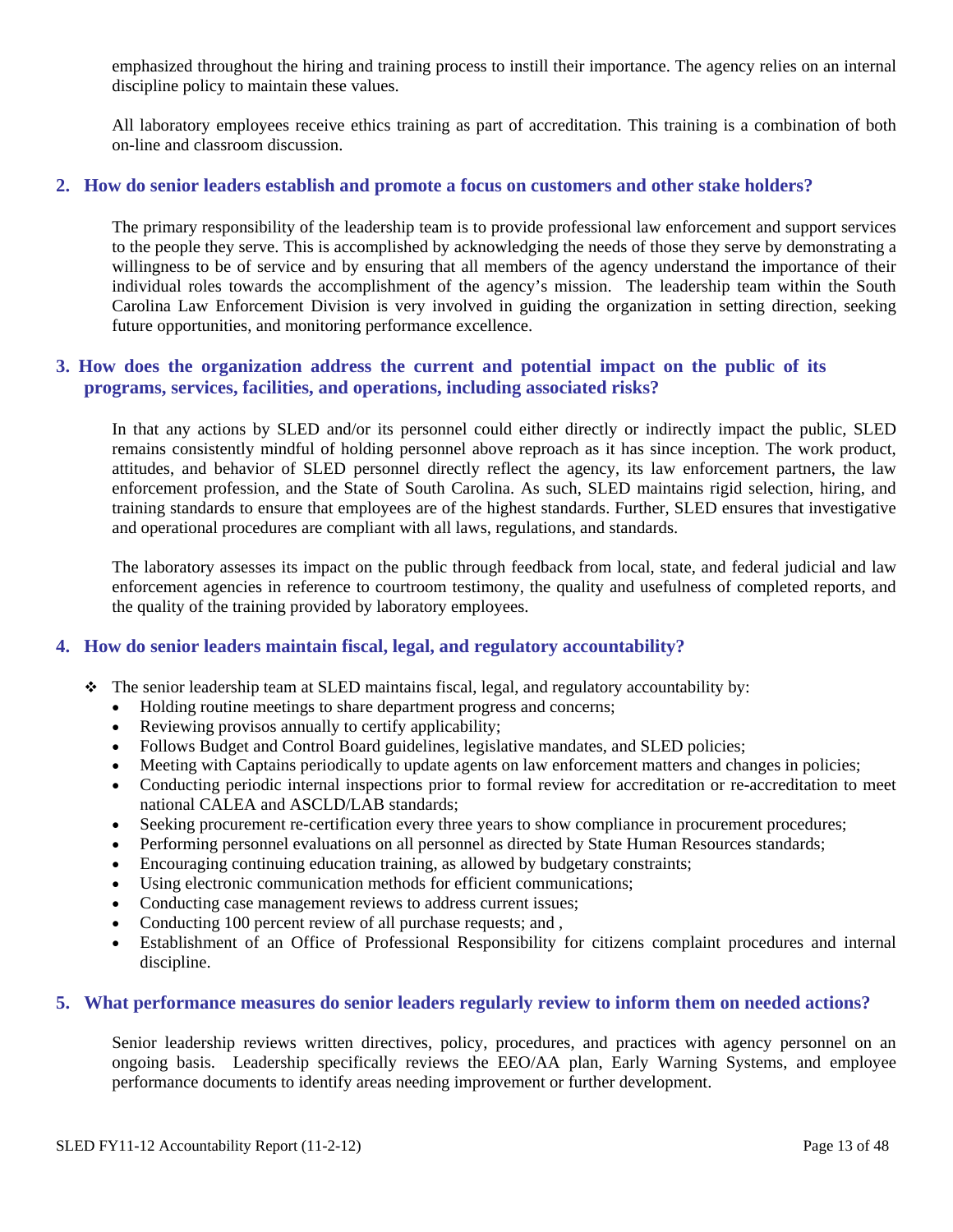#### **6. How do senior leaders use organizational performances review findings and employee feedback to improve their own leadership effectiveness?**

Accreditation provides objective evidence from external peers of an agency's commitment to excellence in leadership, resource management, and service delivery resulting in the public and governmental officials being more confident in the agency's ability to operate efficiently and meet community needs. Leadership also reviews the exit interviews of outgoing personnel to identify areas of improvement.

#### **7. How do senior leaders promote and personally participate in succession planning and the development of future organizational leaders?**

Workforce planning, including forecasting staffing needs, establishing methods for the transfer of knowledge and preparing future leaders is key to agency success. SLED is introducing an Employee Development Plan to assist managers/supervisors in identifying and developing the skills of candidates for leadership positions and provides a means for employees to develop a detailed training and development plan for career development. Mentoring, jobs coaching, and cross-training facilitated by returning retirees will assist in developing employees for leadership roles. SLED makes specialized training and other leadership programs available to highly motivated agents.

The senior leadership at SLED primarily consists of long-term employees who hold the agency in high regard. They value the history of the agency, where it is today, and where it will be in the future. As a result, senior leaders understand that their succession will be necessary and will work with all levels of personnel to effectively identify, appoint, train, and develop future organizational leaders.

The Training Unit regularly hosts, conducts, and promotes management and leadership training from inside and outside sources.

#### **8. How do senior leaders create an environment for performance improvement and the accomplishment of strategic objectives?**

SLED continues to work with other state law enforcement agencies to increase inter-agency coordination. This facilitates a team-oriented approach to statewide law enforcement initiatives, reduces duplication of services, and ensures maximum use of the state's limited resources. This combined cooperative effort creates a positive environment for increased efficiency.

Senior leadership at SLED supports the accreditation initiative statewide and nationally by providing staff assistance to other law enforcement agencies seeking accreditation. SLED has several trained accreditation experts on staff that are available to travel throughout South Carolina and the nation to provide accreditation evaluation. These individuals are trained to provide assistance to those agencies seeking CALEA accreditation, South Carolina Law Enforcement Accreditation (SCLEA) and ASCLD/LAB accreditation.

Senior leadership is responsible for making certain that SLED remains one of the nation's premier law enforcement agencies by ensuring SLED personnel are informed and educated regarding SLED policies, procedures, and practices and maintaining the coveted accredited status. In addition SLED has maintained accreditation through the American Society of Crime Laboratory Directors/Laboratory Accreditation Board (ASCLD/LAB) since 1994. In addition SLED maintained accreditation through the Commission on Accreditation for Law Enforcement Agencies (CALEA) from 1994 until after its reaccreditation in January 2008 obtaining Flagship Status, when the previous administration chose not to continue with the accreditation process. SLED has recently re-enrolled in the CALEA Advanced Law Enforcement Accreditation Program and is currently in the self-assessment phase. CALEA and ASCLD/LAB dictate maintenance of and compliance with written directives and the required instruction of personnel regarding policy, procedures and practices. The agency and the employees are required to establish, implement, and comply with approximately 330 professional standards to achieve CALEA accreditation and evaluated against 152 criteria to achieve and retain ASCLD/LAB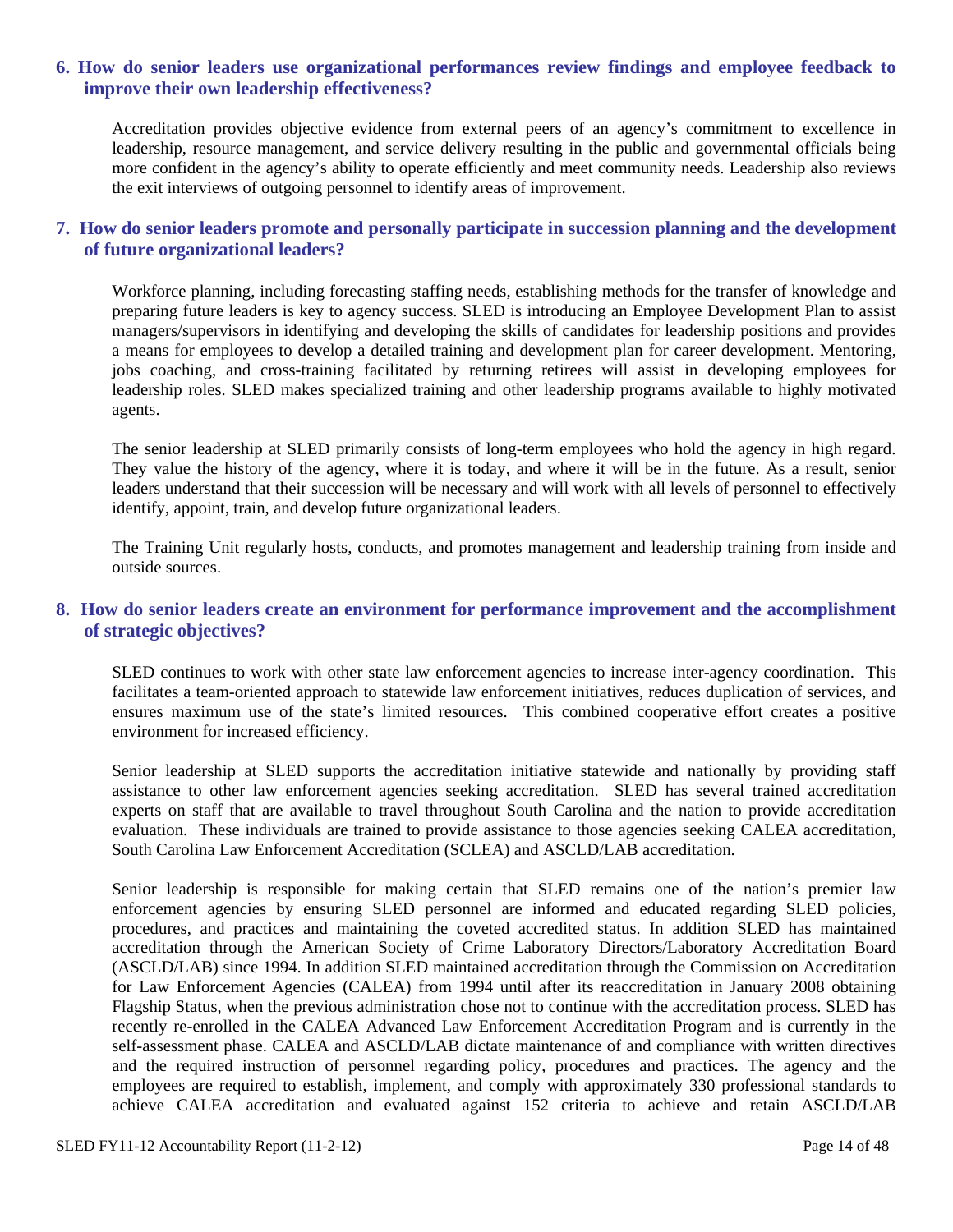accreditations.

The DNA Department continues to maintain compliance with all QAS accreditation standards. SLED must undergo extensive scrutiny by outside inspection teams that audit agency maintenance, implementation, and compliance with all standards. If the agency fails to meet these standards, accredited status is lost. Senior leadership is committed to regain its status as a premier law enforcement agency through the accreditation process.

#### **9. How do senior leaders create an environment for organizational and workforce learning?**

The process for ensuring agent understanding and knowledge of agency policies and procedures has been in place since 1994. In addition, continuous training is provided to ensure agents are updated with court rulings and statutory changes. Further training is required to maintain proficiency levels in the areas of tactical response, interpretation of law, vehicle operations, and forensic sciences.

#### **10. How do senior leaders engage, empower, and motivate the entire workforce throughout the organization?**

Empowering employees with critical information allows them to make informed decisions regarding agency mission, operations, principles, policies, practices, goals, and objectives.

The South Carolina Law Enforcement Division (SLED) requires its leaders to provide organizational vision to agency members and the people they serve through positive attitude and unparalleled desire to fulfill agency mission and goals, demonstrated by continuous commitment to improvement of the services they provide; handson, day-to-day leadership of the essential activities of the agency and to the people performing them; and professional dedication to reinforce and support those contributions to a work environment that reflects agency values.

Chief Keel and the leadership team consistently and continually communicate priorities to employees and shares information through meetings, e-mail and the Intranet.

The senior leadership understands that employees of SLED are the agencies' most valuable asset and empowering them through communication, training and teamwork enables the division to fulfill its purpose.

#### **11. How do senior leaders actively support and strengthen the communities in which your organization operates?**

SLED also partners with law enforcement associations both statewide and nationally. Agency collaboration with state partners includes the South Carolina Sheriffs' Association; South Carolina Police Chiefs' Association, the South Carolina Law Enforcement Officers Association and the South Carolina Police Accreditation Coalition (SCPAC). In addition, SLED continues to work with the South Carolina Victims Assistance Network (SCVAN), Mothers Against Drunken Driving (MADD), and Crime Stoppers to implement preventive measures. SLED works closely with other state governmental agencies which include, but are not limited to, the Budget and Control Board, Department of Revenue, Department of Alcohol and Other Drug Abuse Services, Department of Corrections, Department of Probation, Parole and Pardon Services, Department of Education, Department of Natural Resources, Attorney General, the Adjutant General, Department of Public Safety, Department of Social Services, Department of Health and Environmental Control, South Carolina Emergency Management Division, Department of Juvenile Justice, the South Carolina Education Lottery, South Carolina Criminal Justice Academy, South Carolina Board of Nursing, Protection and Advocacy for People with Disabilities, Department of Disabilities and Special Needs, Department of Mental Health, Lt. Governors Office on Aging, Prosecution Coordinating Commission, South Carolina Crime Victims Council and Department of Transportation. Executive leadership has been and continues to be involved with a variety of state and federal law enforcement committees and commissions directed at increasing coordination, cooperation, and sharing of information and expertise. Those committees, commissions, councils, and advisory boards include: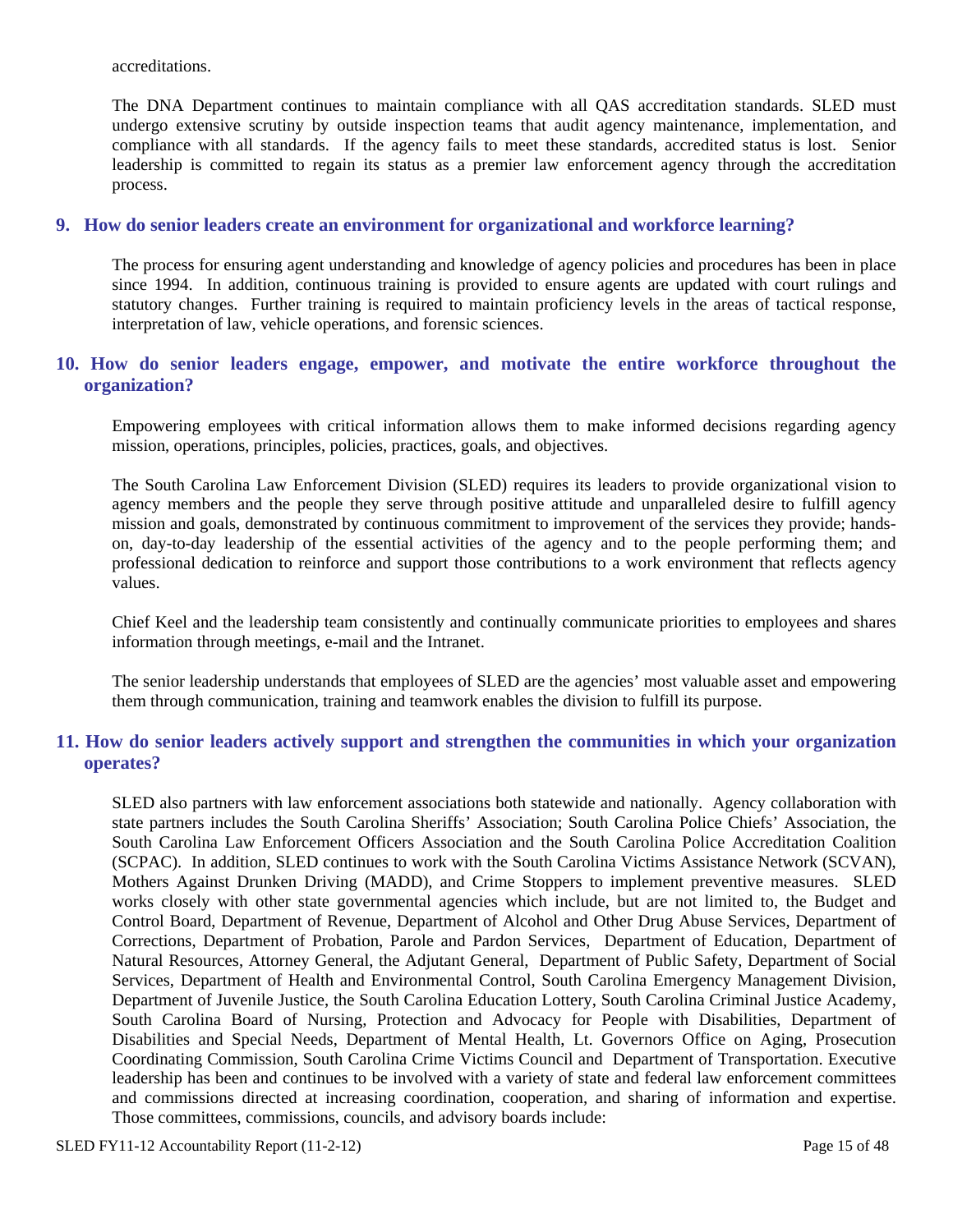- South Carolina Homeland Security Advisory Council (HSAC);
- South Carolina Law Enforcement Training Council;
- South Carolina Law Enforcement Officer Safety Review Task Force;
- South Carolina Safe School Task Force;
- South Carolina Child Fatality Advisory Board:
- South Carolina Vulnerable Adults Fatalities Review Committee;
- South Carolina Adult Protection Coordinating Council;
- South Carolina Prosecution Coordination Commission;
- ◆ South Carolina Law Enforcement Hall of Fame Committee;
- State Emergency Response Commission;
- South Carolina Public Safety Coordinating Council;
- Federal Law Enforcement Coordinating Committee;
- Federal Drug Task Force District Coordinating Committee;
- South Carolina Advisory Victim Services Coordinating Committee;
- National White Collar Crime Board of Directors;
- Violent Crime Task Force Executive Coordinating Committee;
- FBI Public Corruption Task Force;
- Secret Service Electronic Crimes Task Force;
- FBI Joint Terrorism Task Force/WMD;
- Amber Alert Oversight Committee;
- High Intensity Drug Trafficking Area (HIDTA);
- National Association of State Drug Enforcement Agencies; and
- Member of the Advisory Board for the Southeast Regional Methamphetamine Intelligence System for the National Methamphetamine & Pharmaceutical Initiative (NMPI).
- The Inter-Agency Board
- South Carolina Board of Pyrotechnics
- International Diver's Educators Association
- Public Safety Diver's Association

#### **Category 2 – Strategic Planning**

#### **1. What is your Strategic Planning process, including key participants, and how does it address?**

#### **a. Your organizations strengths, weaknesses, opportunities, and threats**

Collaborative analysis of operational area strengths and weaknesses is instrumental in formulating future goals, which in turn guides the agency in improving its capability to meet the needs of stakeholders while remaining fiscally responsible.

#### **b. Financial, regulatory, societal and other potential risks**

Exploring funding options is essential to meet monetary demands in investigations, forensics, and CJIS. Specifically, since September 11, 2001 complex demands for services and declining public resources have required that the division carefully research operational alternatives and methodically assess the need for limited resources.

#### **c. Shifts in technology and customer preferences**

SLED continually assesses changing technology and the regulatory environment affecting funding and programs. IT is continuing its efforts to upgrade existing applications to the newest software development platforms in an effort to reduce support and maintenance costs. We are seeking ways to improve customer service through the Internet.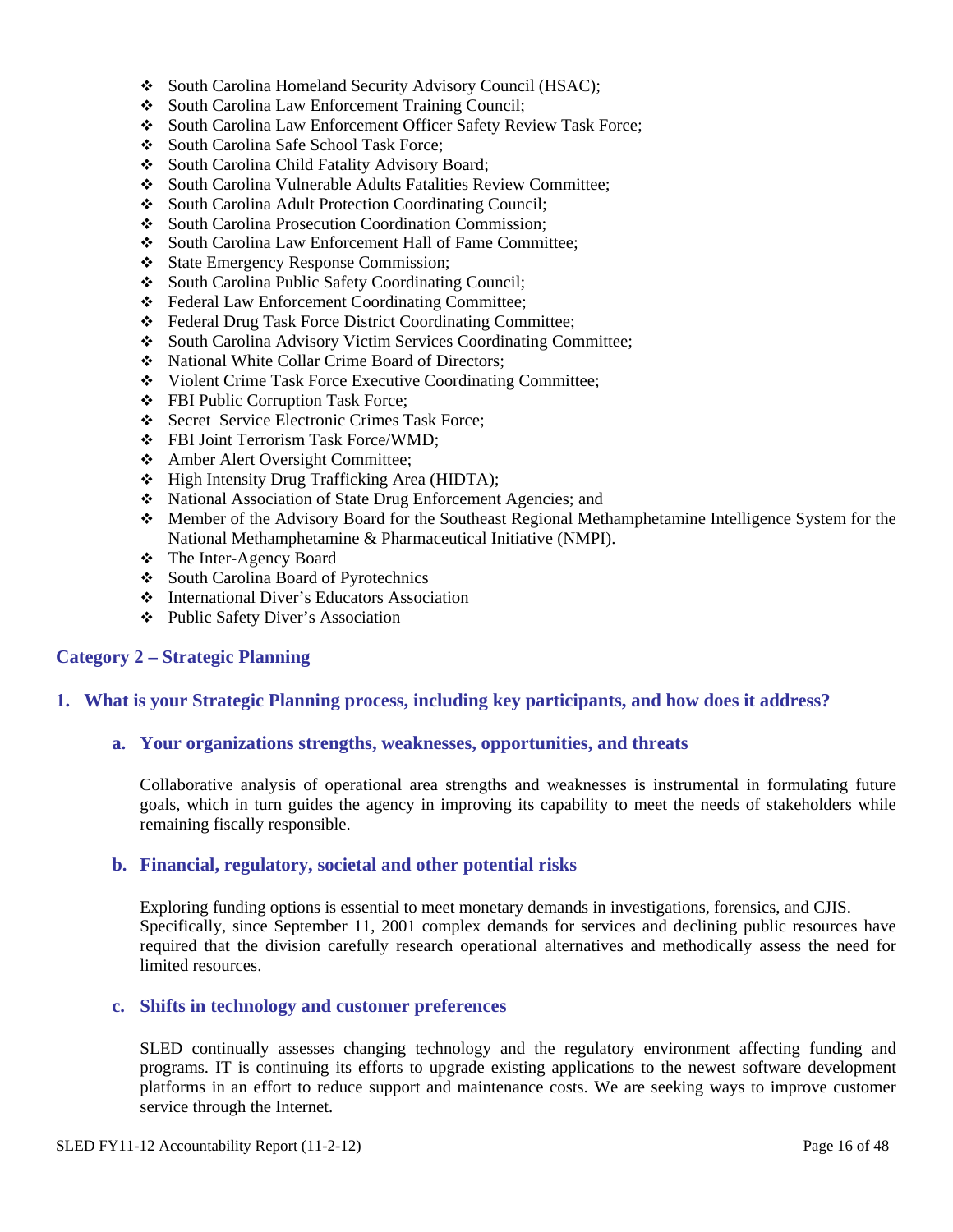#### **d. Workforce capabilities and needs**

A core value of the agency is that employees and their contributions are valued. Challenges remain to recruit/retain qualified personnel in law enforcement and technical services, enhance employee training, and acquire methods to transfer knowledge.

#### **e. Organizational continuity in emergencies**

SLED trains and keeps available a select group of agents for response to critical incidents. These agents are issued specialized equipment related to these special areas of operation. A central site is designated as a command post where persons in the critical incident operation can meet and confer with the Incident Commander or other division personnel who are involved. A paging notification system is in place and will be utilized to notify critical incident personnel of call outs and/or to update them on potential call outs.

Pursuant to responsibilities identified in the S.C Emergency Operations Plan (SCEOP) and long-standing agreement of succeeding Governors, SLED will coordinate the state law enforcement response to man-made or natural disaster and civil disorder as it pertains to general law enforcement issues. The jurisdiction of SLED extends over all areas constituting the State of South Carolina.

#### **f. Your ability to execute the strategic plan**

Development of the SLED multi year plan, action objectives, and performance measures includes bidirectional flow of information from both internal and external customers. Information received by senior leadership is incorporated into these items, as appropriate, and as economically feasible. Communication and deployment of these objectives, plans, and measures is accomplished through written policies and procedures, regular meetings with sworn and non-sworn personnel, formal and informal training activities, and with written memoranda, as appropriate.

#### **2. How do your strategic objectives address the strategic challenges you identified in your Executive Summary?**

Plans are developed by the senior leadership team to accomplish strategic goals and progress is reported to the Chief. Senior leadership communicates and deploys strategic objectives, action plans, and performance measures. Department heads are assigned responsibility for goals/objectives that fall under their command, and report on their progress at least annually. Along with written directives, e-mails, and meetings, the Intranet is used as a communication tool. The budget process requires prioritization of operating and personal services needs, and Finance and Human Resources works with the Chief and senior leadership to allocate resources based on relevance to strategic goals and availability of funding sources.

Investigative Services - Through the use of Uniform Crime Reports, Suspicious Activity Reports, monthly statistical data and agent feedback, SLED monitors crime trends and applies necessary manpower, resources and crime suppression operations to combat challenges.

#### **3. How do you develop and track action plans that address your key strategic objectives, and how do you allocate resources to ensure the accomplishment of your action plans?**

A written directive requires the formulation and annual updating of written goals and objectives for the agency and for each organizational component within the agency. SLED requires the formulation, annual updating, and distribution of the written goals and objectives to members of SLED. The responsibility for the final preparation of goals and objectives rests with the Chief/Assistant Chief with input from all personnel levels. Once per year, the leadership of the agency offers all members the opportunity to contribute ideas or suggestions pertaining to goals and objectives, which are then reviewed and evaluated for inclusion.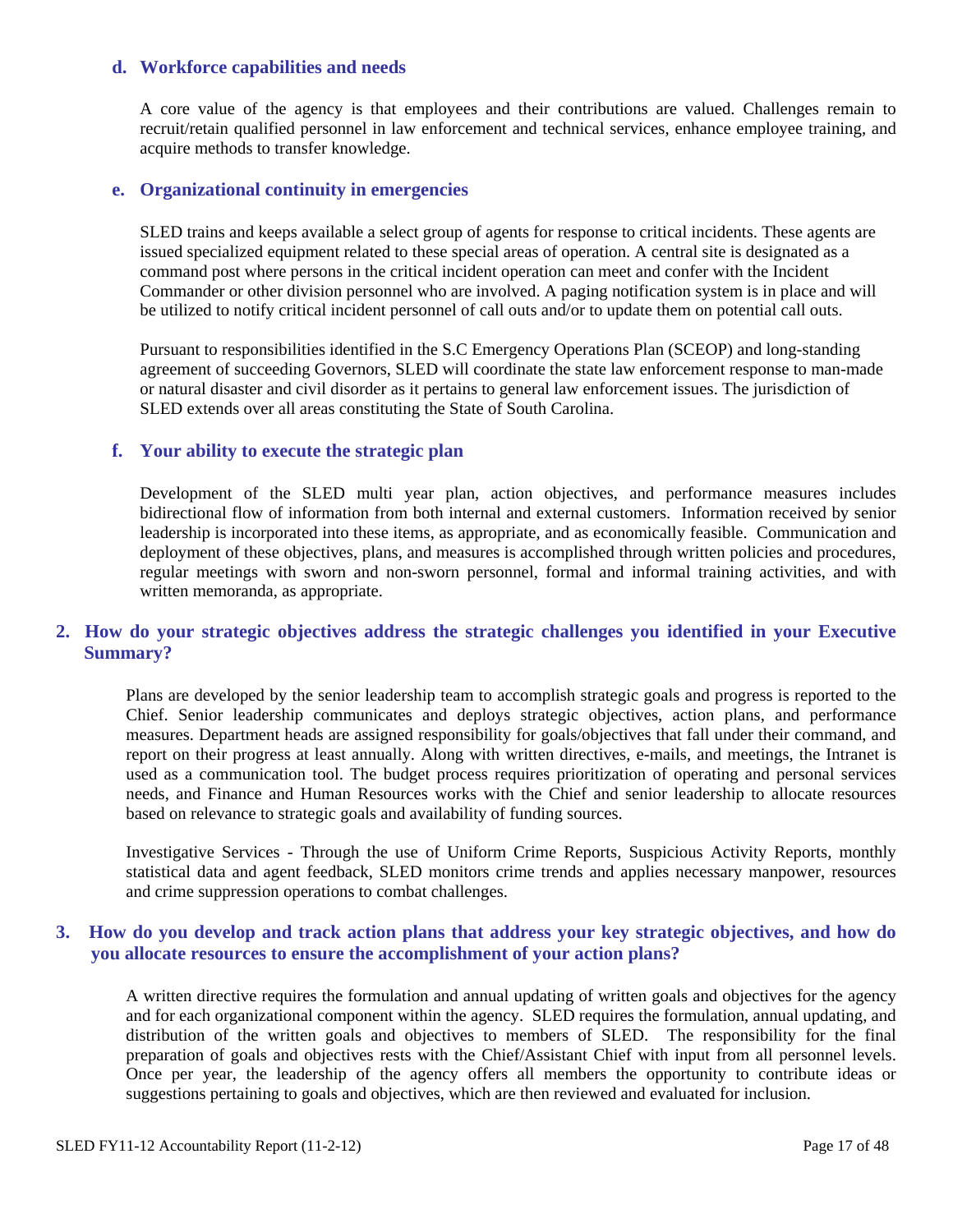SLED is governed by statutory and regulatory requirements and operated within the parameters of comprehensive policies and procedures. Whenever necessary, changes to action plans that impact strategic objectives are disseminated to affected personnel by the Chief or his designee. This process may involve written directives, memoranda, or policy/procedure revisions which must be acknowledged in writing by personnel. Copies of acknowledgements are retained in the employee's personnel file. The division continually reviews and analyzes strategic objectives and will allocate or reallocate resources as required.

#### **4. How do you communicate and deploy your strategic objectives, action plans, and related performance measures?**

A final copy of the goals and objectives is available for all members to examine. An annual evaluation stating the progress made toward the attainment of goals and objectives is required from each functional area and is reported to the Chief.

#### **5. How do you measure progress of your action plans?**

Detailed action plans that include goals, objectives and performance measures are tracked by department heads and unit managers. The plans remain flexible and are assessed regularly by senior leadership to ensure they remain aligned with the agency's overall strategic goals.

#### **6. How do you evaluate and improve your strategic planning process?**

In development of the strategic plan, SLED solicits and uses input from its customers when setting its course for agency services and resource allocation. Information collected from primary customers through surveys and routine discussions is used to identify demand and determine strengths and weaknesses of agency services. With this information, leadership of the agency is best able to develop a strategic plan with realistic goals and objectives that sets agency direction, ensures proper resource allocation, and targets opportunities for improvement. Providing quality services and tactical assistance to other law enforcement agencies is not only the primary mission of SLED but also allows the agency, in conjunction with other local, state, and federal law enforcement agencies, to work diligently toward the overall goal of ensuring that citizens are confident in the safety of their surroundings.

The current public safety environment and the actions the agency plans to take in anticipation of future changes to this environment are included in SLED's strategic plan. SLED's strategic direction includes the use of technology to give SLED customers the best possible crime information and evidence analysis, the targeting of investigative resources to solve and prevent crimes, and involvement of the criminal justice community, as well as the public, in developing quality training for SLED agents.

#### **7. If the agencies strategic plan is available to the public through the agency's Internet homepage, please provide a website address for that plan.**

Not Applicable at this time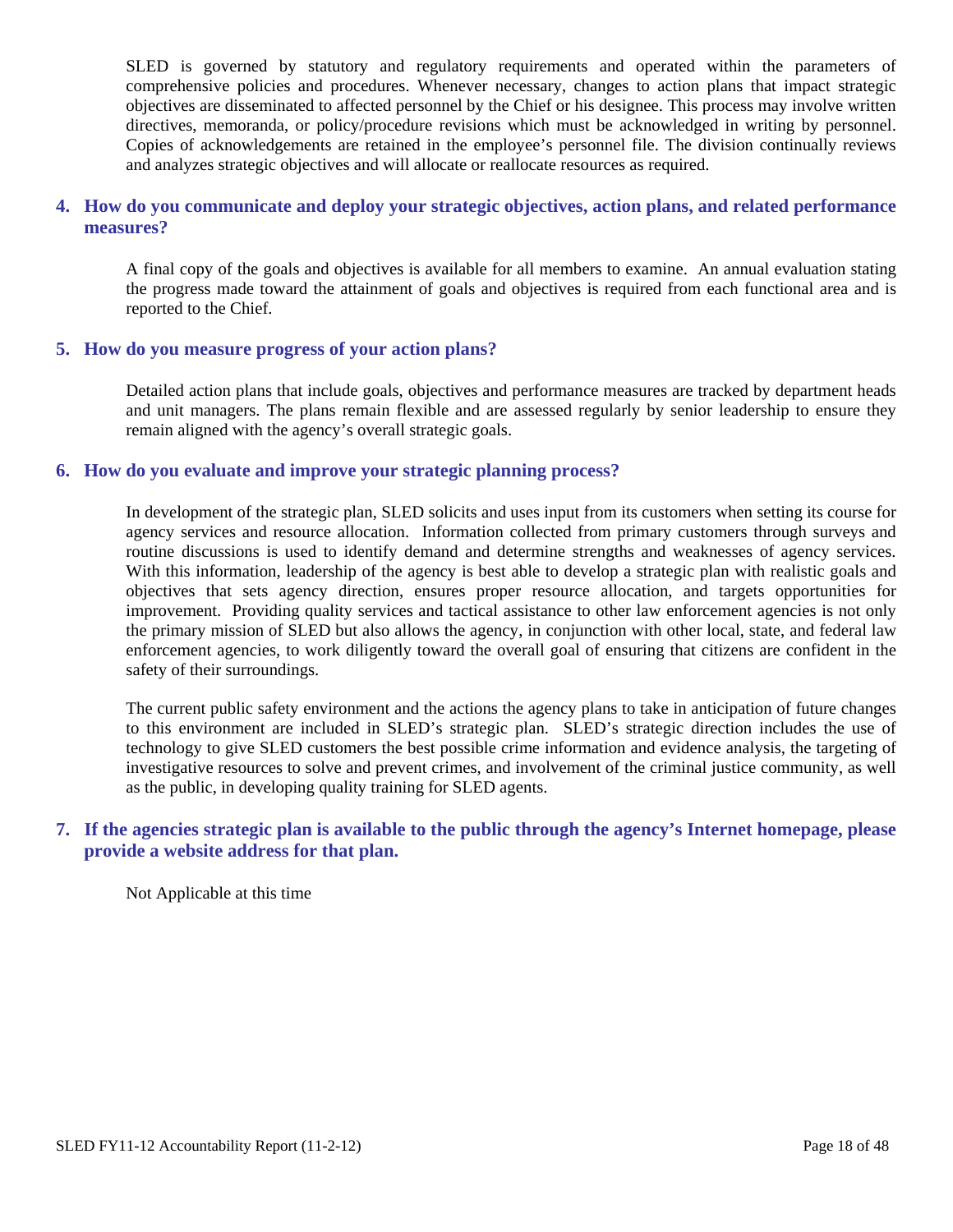| Program<br><b>Number and</b>        | <b>Supported Agency Strategic</b><br><b>Planning Goal/Objective</b>                                                                                                                                                                                                                                            | <b>Related FY11-12Key</b><br><b>Agency Action</b>                                                                                                                                                                                                                                                                                                                                                                                                                                                                                                                            | <b>Key Cross References</b><br>for Performance                                                                                                                                                                                                                                                                                                                     |
|-------------------------------------|----------------------------------------------------------------------------------------------------------------------------------------------------------------------------------------------------------------------------------------------------------------------------------------------------------------|------------------------------------------------------------------------------------------------------------------------------------------------------------------------------------------------------------------------------------------------------------------------------------------------------------------------------------------------------------------------------------------------------------------------------------------------------------------------------------------------------------------------------------------------------------------------------|--------------------------------------------------------------------------------------------------------------------------------------------------------------------------------------------------------------------------------------------------------------------------------------------------------------------------------------------------------------------|
| <b>Title</b>                        |                                                                                                                                                                                                                                                                                                                | <b>Plan/Initiative(s)</b>                                                                                                                                                                                                                                                                                                                                                                                                                                                                                                                                                    | <b>Measures</b>                                                                                                                                                                                                                                                                                                                                                    |
| <b>Missing Persons</b>              | Provide and distribute timely and accurate<br>information regarding missing persons to<br>local, state, and federal law enforcement<br>agencies, transportation agencies,<br>broadcasters, the emergency alert system, etc.<br>in an effort to recover missing and abducted<br>children and vulnerable adults. | Continue to provide missing<br>persons information for<br>dissemination, and to provide<br>statewide AMBER alert triggering<br>mechanism.                                                                                                                                                                                                                                                                                                                                                                                                                                    | See Section 7                                                                                                                                                                                                                                                                                                                                                      |
| Investigative<br>Services           | Provide timely, efficient, and quality<br>manpower and technical assistance for local,<br>state, and federal law enforcement,<br>prosecutorial and judicial entities.                                                                                                                                          | Pilot a new computerized case<br>management system, conduct an<br>assessment in the component<br>areas of Investigative Services, re-<br>assign agents to identified areas of<br>need.                                                                                                                                                                                                                                                                                                                                                                                       | 7.1-12 Investigative Services                                                                                                                                                                                                                                                                                                                                      |
| Counter-<br>Terrorism               | Provide timely, efficient, and quality<br>coordination and management of state counter-<br>terrorism resources; provide manpower and<br>technical assistance to local, state and federal<br>agencies during natural disasters, emergency<br>situations, and terrorist events.                                  | This unit seeks to develop in-<br>house training programs to meet<br>critical needs and enhance job<br>performance, explore no cost or<br>low cost educational<br>opportunities.                                                                                                                                                                                                                                                                                                                                                                                             | 7.1-13 Counter-Terrorism                                                                                                                                                                                                                                                                                                                                           |
| <b>Forensic Services</b>            | Provide timely, efficient, and quality technical<br>forensic examination and expert witness<br>testimony for local, state, and federal law<br>enforcement and prosecutorial entities.                                                                                                                          | Increase laboratory staffing,<br>replace aging instrumentation, add<br>additional instrumentation, and<br>provide training to employees.<br>Maintain accreditation from the<br>American Society of Crime<br>Laboratory Directors/Laboratory<br><b>Accreditation Board</b><br>(ASCLD/LAB) Legacy program.<br>Continue to maintain compliance<br>with the FBI's QAS standards.<br>Continue preparation for<br>accreditation through the<br>American Society of Crime<br>Laboratory Directors/Laboratory<br><b>Accreditation Board</b><br>(ASCLD/LAB) International<br>program. | 7.1-1 Laboratory Cases<br>Processed<br>7.1-2 Laboratory Items<br>Processed<br>7.1-3 Crime Scene<br>Processing Response<br>7.1-4 Data Master (DMT)<br>and Video Recording<br>Systems (VDS-2)<br>7.1-5 Marijuana Analysis<br>7.1-6 Court Testimonies<br>7.1-7 Laboratory Training<br><b>Events Attended</b><br>7.1-8 Forensic Training to<br><b>Outside Agencies</b> |
| <b>CJIS</b>                         | Provide timely, efficient and quality operation<br>of the statewide criminal justice information<br>system in support of local, state, and federal<br>law enforcement, prosecutorial and judicial<br>entities.                                                                                                 | Develop and implement agency<br>conversions and encryption.<br>Continue to develop business<br>continuity and disaster recovery.<br>Upgrade the core network<br>infrastructure. Modernize the<br>Legacy Database and migrate to<br>Open Systems. Continue to<br>integrate SLED Criminal Justice<br>Information Systems.                                                                                                                                                                                                                                                      | See Section 7                                                                                                                                                                                                                                                                                                                                                      |
| Office of<br>Regulatory<br>Services | Provide quality manpower and technical<br>assistance to all law enforcement; investigate<br>applications for alcohol licenses and report<br>findings to the SC Department of Revenue;<br>assess and monitor agency personnel training.                                                                         | Provide timely, efficient, and<br>quality technical assistance to<br>licensee and permit holders.                                                                                                                                                                                                                                                                                                                                                                                                                                                                            | See Section 7<br>7.1-9 Regulatory Services<br>7.1-10 State Constables<br>Commissioned                                                                                                                                                                                                                                                                              |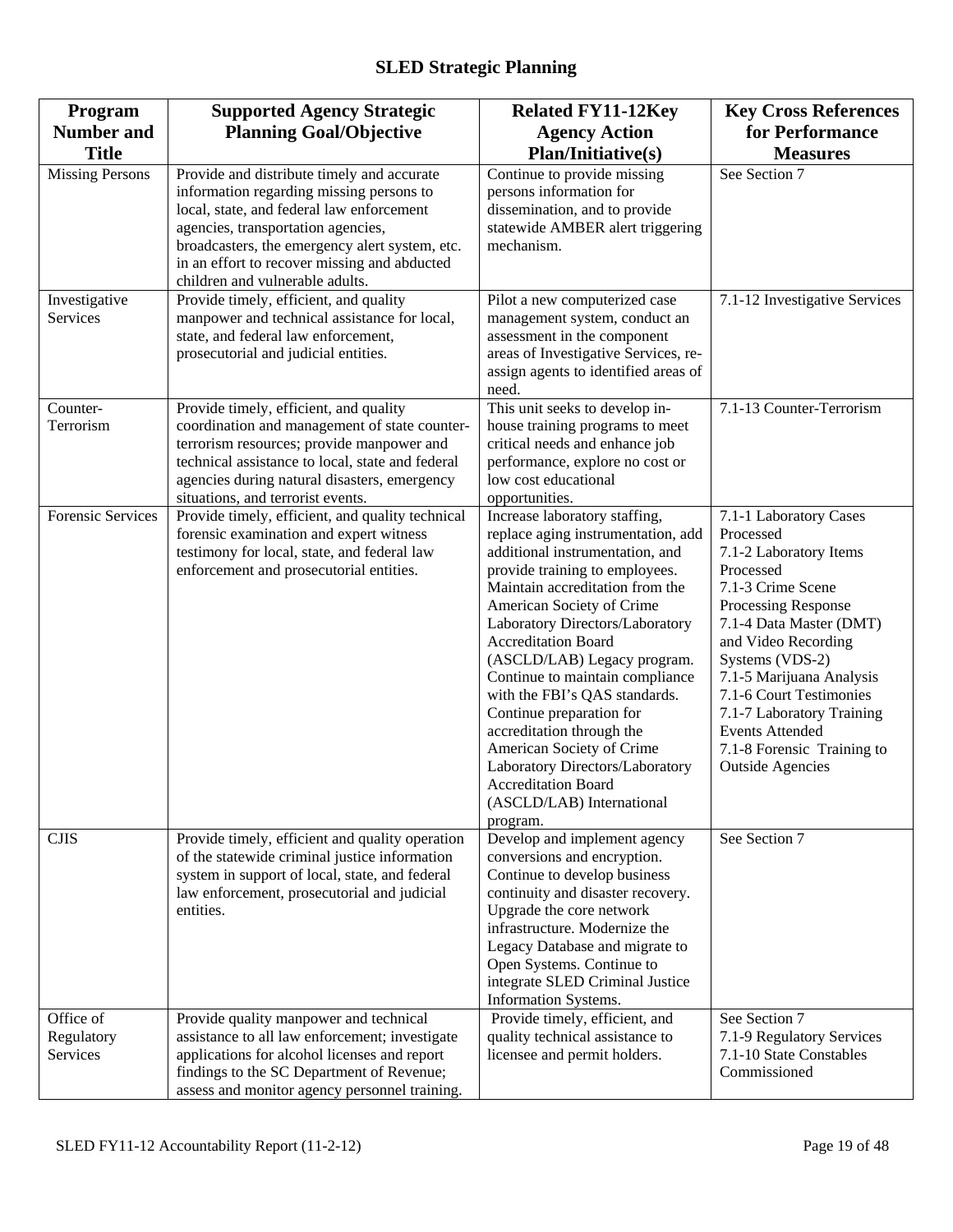| Training                                                      | Provide quality manpower and technical<br>assistance to all law enforcement; trains SLED<br>personnel on various subject matters, provide<br>training for various law enforcement<br>qualifications and certifications. | Expand pre-service and in-service<br>training through upgrading skills<br>and knowledge levels of<br>participants and staff, and upgrade<br>visual and audio training aids.                                                                                                                                   | See Section 7                                                                                                                                                                                                                                                                                                                                                                                                                                                                                                                                                                                                          |
|---------------------------------------------------------------|-------------------------------------------------------------------------------------------------------------------------------------------------------------------------------------------------------------------------|---------------------------------------------------------------------------------------------------------------------------------------------------------------------------------------------------------------------------------------------------------------------------------------------------------------|------------------------------------------------------------------------------------------------------------------------------------------------------------------------------------------------------------------------------------------------------------------------------------------------------------------------------------------------------------------------------------------------------------------------------------------------------------------------------------------------------------------------------------------------------------------------------------------------------------------------|
| Administration                                                | Provide timely, efficient, and quality<br>administrative support to internal and external<br>customers.                                                                                                                 | To review all sources of funds,<br>laws, provisos and guidelines<br>relating to SLED's fiscal<br>responsibility. To develop a plan<br>that realigns H/R org units and<br>budgeted programs in the ACT.                                                                                                        | SLED has consistently<br>received positive approval<br>ratings from its customers.<br>The agency continues to<br>receive good audit reports,<br>positive compliance reviews,<br>and has been nationally<br>accredited through the<br>American Society of Crime<br>Laboratory<br>Directors/Laboratory<br>Accreditation Board. SLED<br>has recently enrolled in the<br><b>CALEA Advanced Law</b><br><b>Enforcement Accreditation</b><br>Program and is currently in<br>the self-assessment phase.                                                                                                                        |
| Pass-Through<br>Funds<br>(Homeland<br><b>Security Grants)</b> | Ensure timely award and reimbursement of<br>Homeland Security grant funds to local and<br>state entities. Oversee implementation and<br>funding of the State's Homeland Security<br>Strategy and Assessment.            | Manage and administer the<br>Homeland Security Grant awards<br>and programs according to<br>Department of Homeland Security<br>requirements and timelines.<br>Reverse the SLED trend to award<br>itself significant Homeland<br>Security grant funds though<br>allowable through MOAs with<br>local entities. | To date, all Department of<br><b>Homeland Security</b><br>requirements and timelines<br>have been met. Through<br>FY11-12 SLED-Office of<br>Homeland Security, as the<br><b>State Administrative Agency</b><br>(SAA) for these grant funds,<br>awarded approximately<br>\$12.4 million in Homeland<br><b>Security Grant Program</b><br>funds. Starting in July 2011,<br>SLED increased the<br>percentage of direct awards<br>to local authorities to<br>approximately 70 percent.<br>Even with the reduced<br>budgets, this made a<br>significant impact on local<br>budgets, morale and the spirit<br>of the program. |

#### **Category 3 – Customer Focus**

#### **1. How do you determine who your customers are and what their key requirements are?**

SLED has an ongoing communications program whereby the management team systematically makes contact with sheriffs, chiefs of police, and solicitors. Any concerns or complaints presented during visits or conversations are handled immediately by the leadership of the agency. As a result, SLED customer surveys have been very positive. In addition, the management team attends annual statewide association meetings with the sheriffs, chiefs, and solicitors, as well as other local law enforcement associations.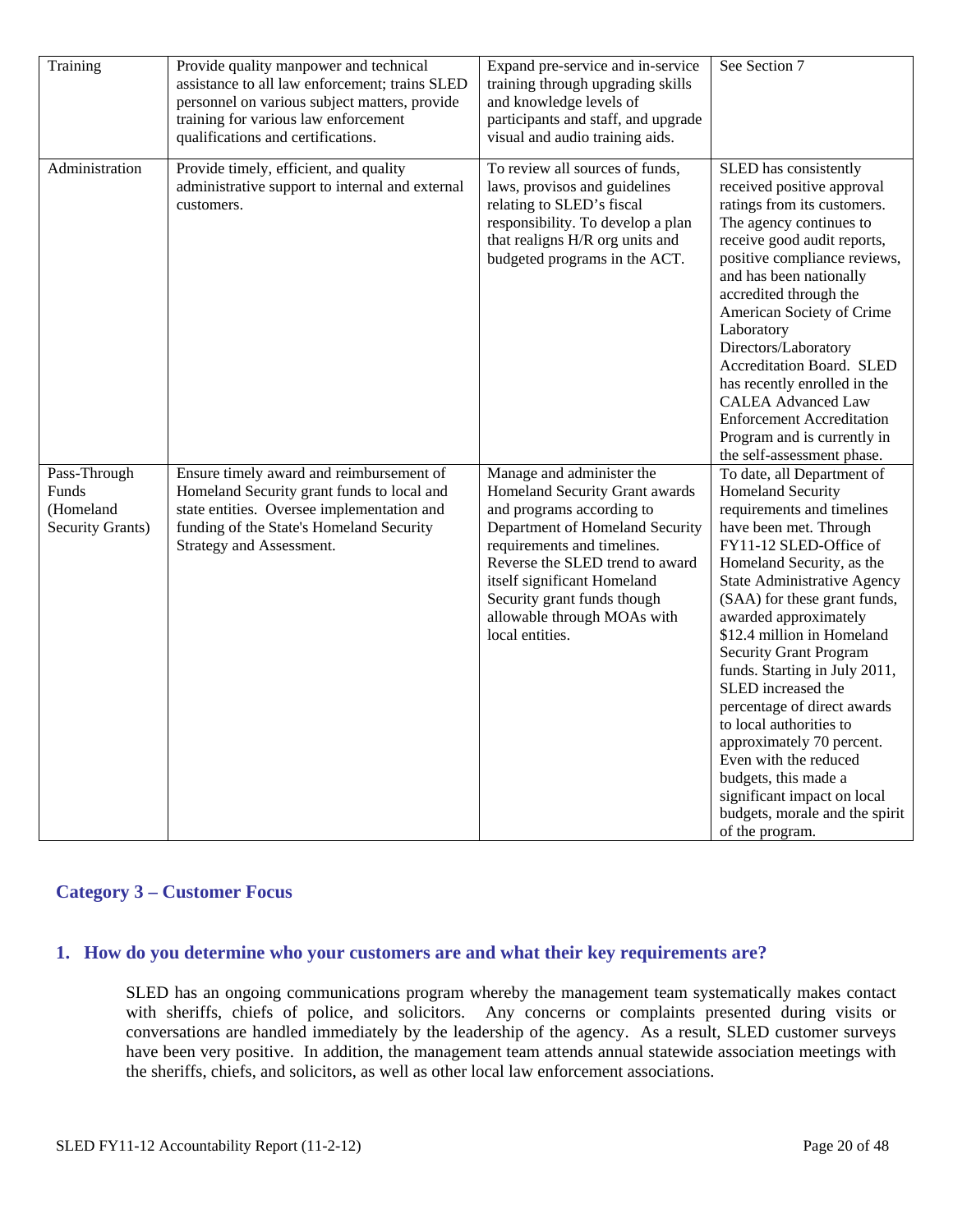#### **2. How do you keep your listening and learning methods current with changing customer/business needs and expectations?**

Ongoing communications with sheriffs, chiefs of police, solicitors, fire chiefs, and other first responders continues. In addition, SLED management attends many annual statewide association meetings with the sheriffs, chiefs, and solicitors as well as other local law enforcement and first responder associations. Further, SLED Captains are encouraged to routinely visit with local law enforcement officials in order to maintain a close working relationship. Evaluating inquiries and feedback, including exit Interview forms, and conducting various employee surveys helps identify internal problems and successes. Collaborative committees also exist among departments to share ideas, problems, and solutions. Monitoring e-mails, faxes, phone calls, and comments on the website helps maintain rapport with customers. Collaborative partnerships with local, regional, and national groups, enables SLED to keep abreast of changing needs and expectations. Any concerns or complaints presented during visits or conversations are handled immediately by the Chief and the leadership of the agency.

#### **3. What are your key customer access mechanisms and how do these access mechanisms enable customers to seek information, conduct business, and make complaints?**

The leadership and membership of SLED are aware of the important responsibilities and duties of being public servants. SLED operates under the constitutional guarantees afforded to everyone and under the laws that govern the agency. Therefore, the courteous receipt of complaints, thorough and impartial investigation, and just disposition are important in maintaining the confidence of our citizens.

SLED is open to external assessment by the public. As a part of the accreditation process, the agency is required to solicit comments from the public for input towards improvement in operations and attainment of expectation levels. SLED will publish a notice in the media that invites comment through a toll-free number monitored by our external inspectors during our on-site assessment.

#### **4. How do you measure customer/stakeholder satisfaction and dissatisfaction, and use this information to improve?**

A systematic approach of addressing complaints on personnel, services, and products has been developed and implemented. The system is set up to receive and review complaints about the actions and performance of all Division personnel. The Forensic Services Laboratory continues to receive commendation letters from local law enforcement agencies, members of the judiciary, and state citizens regarding their outstanding work and professionalism. Providing the highest level of quality law enforcement service to all citizens is paramount.

#### **5. How do you use information and feedback from customers/stakeholders to keep services and programs relevant and provide for continuous improvement?**

SLED continues to update information on the Internet for easy access by the public. Frequently asked questions are outlined and answered; Counter-terrorism links have been established; AMBER Alert information is available; CWP laws, reciprocity, and other information is available; the Sex Offender Registry is readily available for review and connectivity to the National Sex Offender Public Registry is made accessible to the South Carolina public; criminal history checks are available on-line; detailed crime statistics are provided; implied consent data and other information relating to the SLED breath alcohol testing program is available; and other agency information is made available on the SLED website. SLED continues to address access issues in an effort to provide the citizens with timely and useful information as it pertains to criminal activity.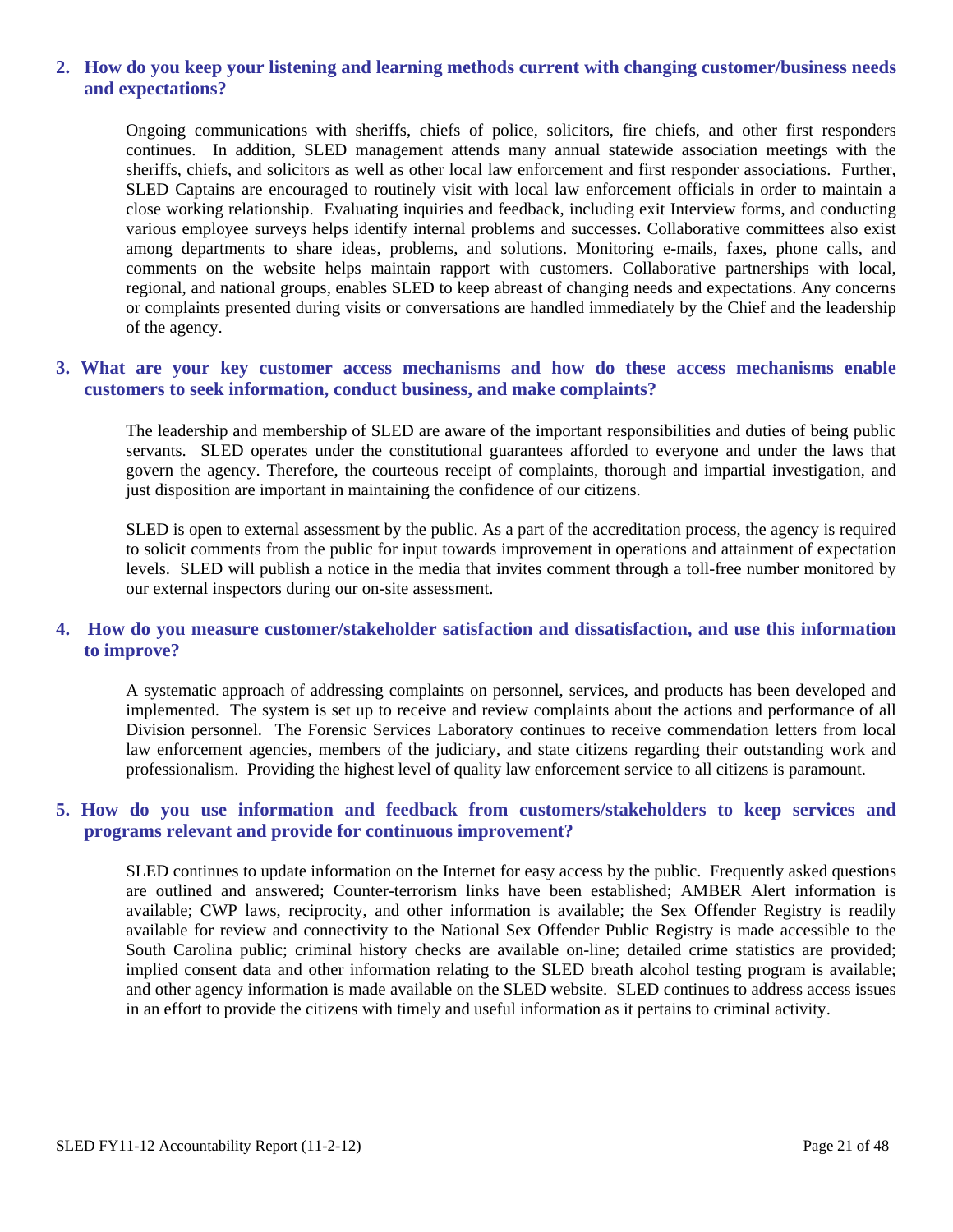#### **6. How do you build positive relationships with customers and stakeholders to meet and exceed their expectations?**

SLED continues to focus on customer conveniences, service delivery, and wait-time reduction in the Forensic Services Laboratory, Criminal Justice Information System, Investigative, Office of Homeland Security and Regulatory Services units. Customer wait-time is an issue; therefore, SLED continues to monitor and work toward ways and means of improvement.

#### **Category 4 – Measurement, Analysis, and Knowledge Management**

- 1. How do you decide which operations, processes and systems to measure? (Explain how management in each program area selects the data to be tracked and monitored. Concentrate on the data that is crucial to the decision making process.)
	- Forensic Services Laboratory Operations, processes, and systems are selected for measurement based on the functions of a particular program. All departments, except the Evidence Control Department, Implied Consent Department and the DNA Database Department analyze laboratory cases. Therefore, case-related information is routinely used for measurement. The Laboratory Information Management System (LIMS) permits monitoring cases and items received/completed. A case consists of all physical evidence from a single criminal investigation submitted for crime laboratory analysis. An item is an individual piece of physical evidence from a case. Service requests are the analyses requested on individual items in the case. Each case has a varied number of submissions, items, and service requests.
		- The mission of the Implied Consent Department involves the certification, inspection, and maintenance of breath alcohol testing devices and video recording systems. Therefore, specialized data relating to these functions is maintained and produced for public access on the Internet.
		- In addition, data is collected concerning the quality of the product and services. While the amount of work produced is important, it is equally critical that the work performed is of the highest quality. The Forensic Services Laboratory Quality Manager oversees data collection for the quality assurance process. Courtroom testimony of each employee is monitored yearly. Laboratory accreditation requires SLED Forensic Services Laboratory to comply with a minimum of 91 "Essential" criteria to retain accredited status with American Society of Crime Laboratory Directors/Laboratory Accreditation Board (ASCLD/LAB). Further, forensic departments have passed all applicable standards including the DNA analysis standards set by the QAS.
	- Criminal Justice Information System (CJIS) Central to state law enforcement information sharing, its' purpose is to ensure data receipt and distribution that is accurate, complete, and timely. The reliability and utility of CJIS processes, products, and services are diminished when any of these elements (i.e., accuracy, completeness, or timeliness) are missing.
	- Fusion Center– An important part of the counter-terrorism mission is information sharing, intelligence analysis, and linking of data. This is accomplished by participation on and collaboration with the South Carolina Joint Terrorism Task Force (JTTF) and use of intelligence received from the U.S. Department of Homeland Security and various other sources. SLED intelligence agents within the SCIIC analyze the data and generate intelligence products, which are shared with our public and private partners. This information is used in an attempt to detect, prevent, prepare for, protect against, and respond to violence or threats of violence from criminal or terrorist origins.
	- $\bullet$  Investigative Services The Investigative Services section uses performance-based measurements as well as accreditation standards to form a baseline for management decisions. Performance-based measurements are a direct reflection of the work product generated by the components that make up the Investigative Services section. Feedback from customers, as well as the number of cases assigned and completed, is essential to the decision-making process that management uses to measure component performance.
		- Investigative Services uses trend analysis for projecting and planning resource allocation for routine caseload management, investigative requests, and inquiries for peak work periods, such as the annual hurricane season and various special events (motorcycle festivals, etc). When the agency is able to predict workload, adequate resource allocation and deployment is relatively straightforward, and the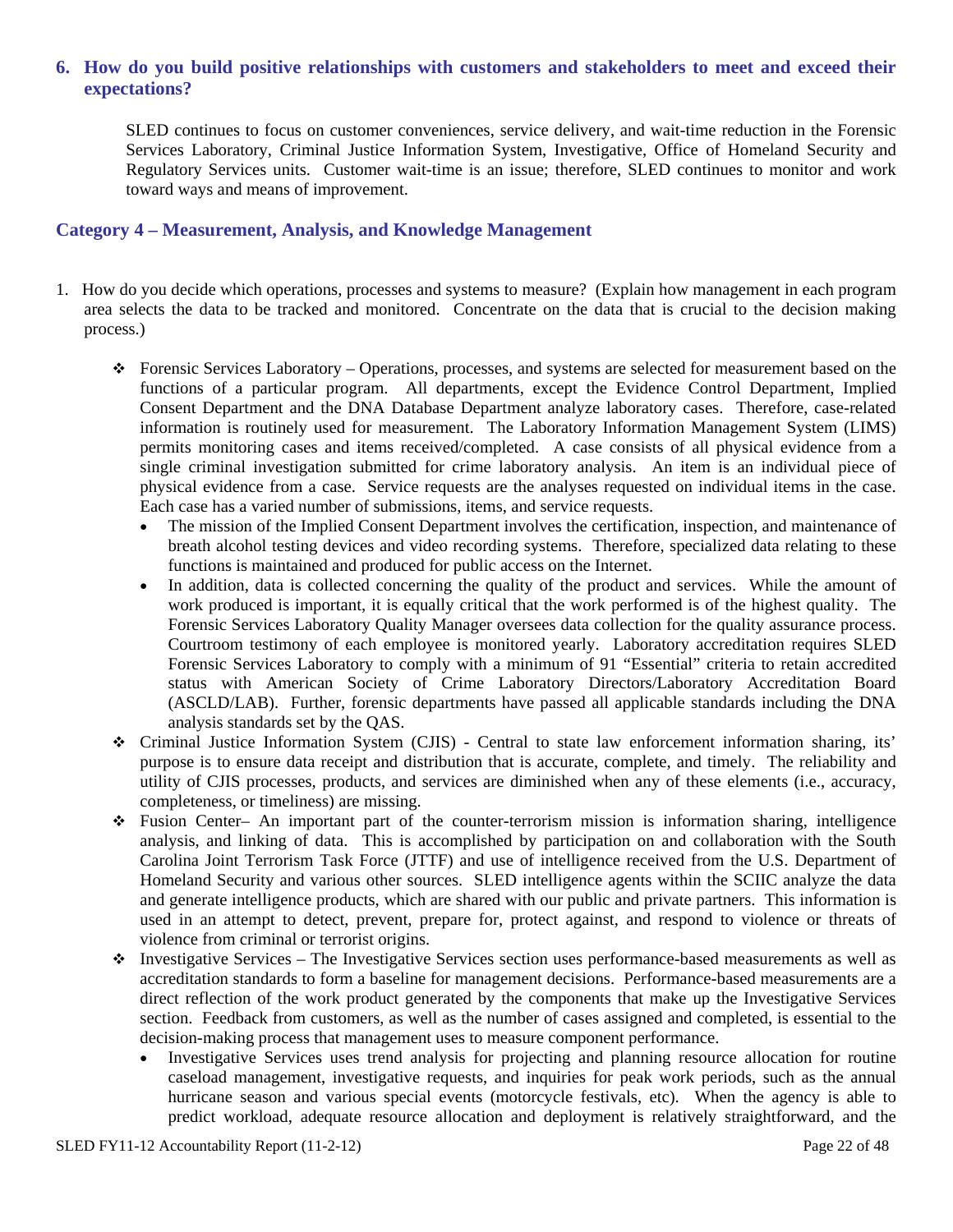agency is able to use historical information to assist in determining potential resource allocation. However, unpredictable situations, such as protests, marches, complex murder investigations, public corruption investigations, SWAT calls, bomb calls, natural disasters, and other acute efforts are not easily predicted. Therefore, it is necessary for the agency to develop procedures that provide the leadership with extensive flexibility for resource allocation and deployment. This allows leadership to efficiently reprioritize agency operations and reallocate resources during these events. All agents have received required training in the Incident Command System (ICS) format at ICS levels commensurate with their command status. ICS is utilized by SLED during major operations and responses to natural disasters and allows for a consistent, orderly, and organized response to planned or unplanned events and investigations.

- The daily reporting and overtime reporting systems are used to determine workload and resource allocation. Management personnel monitor caseload and overtime to determine proper staffing levels in each functional area. If warranted, staffing levels are adjusted when substantive change occurs in workload and/or overtime.
- Because Investigative Services is customer driven, it has become paramount to use any and all data available to reallocate and reprioritize agents and programs to meet the challenge of the dynamics involved in responding to requests by our customers.
- Office of Regulatory Services uses performance-based measurements as well as accreditation standards to form a base line for management decisions. Performance-based measurements are a direct reflection of the work product generated by the components that make this group. Feedback from SLED customers, the number of investigations assigned and completed, and the number of requests received and completed are essential to the decision making process that management personnel use to measure component performance. Background investigation reports and site inspection reports for businesses applying for licenses and permits are monitored for timeliness and reviewed for quality. If acceptable timeframes and quality of reporting standards are not met, a review is conducted to determine where improvements can be made.
- Training evaluations, exit interviews, grievances/complaints, and turnover/retention issues provide human resources data in deciding how to best use resources to improve services.
- 2. How do you select and use comparative data and information? (What data sets do the management of each program area compare and what is the purpose of this comparison? What data trends are monitored and why are they monitored?)
	- Forensic Services Laboratory Analysis includes trends, projections, comparisons, and cause-effect correlations intended to support performance reviews and the setting of priorities for use of resources. Analysis draws upon many types of data including customer related, financial, mission requirements, operational, competitive, and others (results are reported in Category 7). Sets of laboratory production data for various time periods are compared to each other. Comparison of data over months or even years can demonstrate whether case backlogs are being reduced or created. The numbers of laboratory cases and items are monitored for all departments, except the Evidence Control and Implied Consent Departments, and trends are noted. For the Implied Consent Department, trends in the number of service calls are important in deciding allocation of resources. Comparative analysis is performed on quality assurance data to determine if the quality of the work produced is maintained at a high level. Additionally, departments are subject to standards set forth by the American Society of Crime Laboratory Directors/Laboratory Accreditation Board (ASCLD/LAB). Forensic services departments have passed all applicable standards including the DNA analysis standards set by the FBI's QAS.
	- Criminal Justice Information System (CJIS) Key measures are best represented by the number of user agencies and secure devices with approved connectivity to the SLED Intranet and the ability of citizens to access important data. During FY11-12 there were 11,259,004 monthly messages state and nationwide through LEMS, 485,282 criminal histories processed through CATCH and the US Mail, 333,486 fingerprint cards processed and 15,771 criminal justice terminal devices accessing the CJIS network and 2830 NCIC and NLETS ORIs assigned to South Carolina. In addition there were 74,637 expungement orders processed and 229,727 final dispositions added.
	- $\cdot$  Investigative Services Comparative data is identified through membership in professional associations throughout the investigative arena allowing the various units to draw on critical information. These sections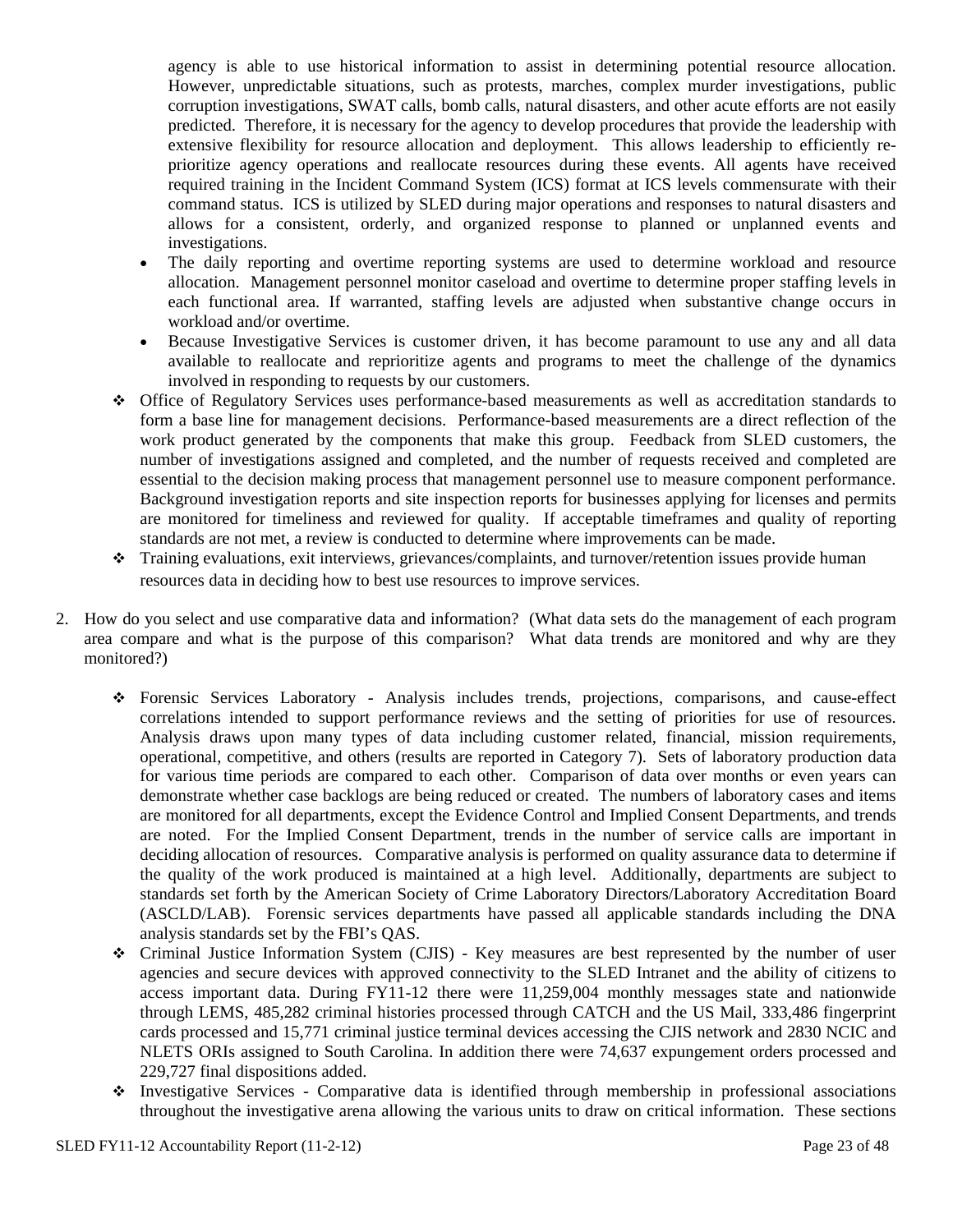are also subject to the standards of the Commission on Accreditation for Law Enforcement Agencies (CALEA) and have passed all necessary standards.

- Office of Regulatory Services Comparative data is identified through membership in professional bodies which provide trend analysis, projections, comparisons, and cause-effect correlation intended to support performance reviews and the setting of priorities for resource use. Analysis draws upon many types of data including customer related, financial, mission requirements, operational, competitive, and others.
- Office of Homeland Security This group uses comparative data furnished by various federal and state agencies. This data is used to compare the Homeland Security operation's programmatic performance against other federal and state initiatives. Trend analysis is also used to determine program effectiveness and staffing needs.
- 3. What are your key measures?
	- Forensic Services Laboratory Various key measures are used to gauge performance in accomplishing the laboratory's mission. One significant measure of mission accomplishment involves laboratory accreditation. The laboratory has been continuously accredited since 1994 by the American Society of Crime Laboratory Directors/Laboratory Accreditation Board (ASCLD/LAB), and most recently achieved reaccreditation in October 2010. These accreditation standards currently include 152 criteria of which 91 are "Essential" criteria. Accredited laboratories must achieve 100 percent compliance with applicable "Essential" criteria. Compliance is measured by external inspections conducted every five years and annual internal inspections. The laboratory has 100 percent compliance with "Essential" criteria.
	- The laboratory is also subject to various standards of the Commission on Accreditation for Law Enforcement Agencies (CALEA). The laboratory is in compliance with all necessary CALEA standards. The DNA Laboratory has also met all criteria set forth by the FBI's QAS.
	- Criminal Justice Information System (CJIS) Key measures CJIS are best represented by the number of user agencies and secure devices with approved connectivity to the SLED Intranet and the ability of citizens to access important data.
	- The Training Unit provides timely, efficient and quality law enforcement instruction to SLED personnel, as well as to law enforcement personnel from other agencies in South Carolina. The in-service training topics covered and skills taught include firearms and driving training, less lethal and defensive tactics, and policy and procedures, CPR certification, Criminal Domestic Violence updates, legal updates, and yearly in-service training updates. The advanced training included Active Shooter, Behavioral Homicide Investigation, TASER, SWAT training and Supervisory Training. Training conducted for other agencies included Active Shooter, Firearems, Driving, Ballistic Shield training and Post Critical Incident Debriefings.
	- Office of Regulatory Services The Alcohol Licensing Unit investigates applications for alcohol sales licenses and permits as requested by the South Carolina Department of Revenue, provides investigative support to the Regulatory Administration Unit within CJIS, and provides investigative support to the SC Education Lottery.
	- Office of Homeland Security Key measures for the Office of Homeland Security include the use of comparative data furnished by various federal and state agencies. This data is used to compare the programmatic performance of the office against other federal and state initiatives. Additional key measures include trend analysis, examination of performance levels by review of work products, success of projects administered, and customer satisfaction. The state counter-terrorism strategy is based on assessments, guidance from the State Homeland Security Advisory Council (HSAC), and guidance received from the U. S. Department of Homeland Security. Homeland security operations utilizes the state strategy to judge unit performance.
	- EEO reports monitor under utilized groups and compensation studies compare salaries to ensure fairness and equity within the workforce.
	- 4. How do you select and use key comparative data and information to support operational and strategic decision making and innovation?
		- The Chief and senior leadership team use the resources and tools discussed above regarding customer service, public safety/law enforcement statistics, internal and external assessments, best practices, and technology to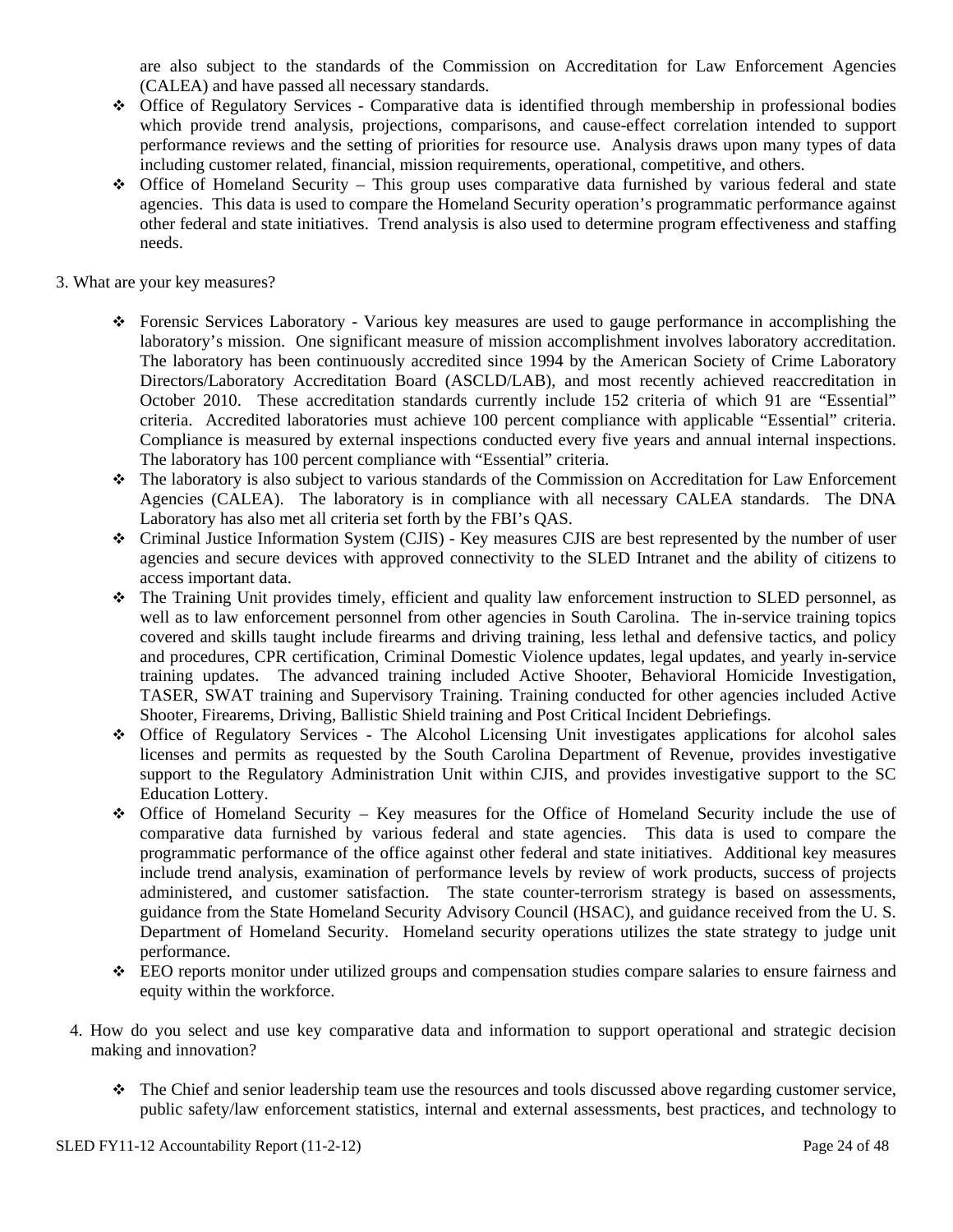support decision making. This data is proactively sought and used in a timely manner by staff responsible for research and implementation of legislative mandates and other process changes and reports.

- Division statistics are continually reviewed to identify opportunities for improvement; recurring trends in services requested and/or provided operational successes, and goal accomplishment. Revisions to agency initiatives are implemented whenever necessary to better meet the needs of customers and stakeholders.
- Forensic Services Laboratory uses the key comparative data used by the laboratory to support operational and strategic decision making and innovation is twofold. Metrics are compiled on a monthly basis. This metric captures the number of cases submitted to the laboratory, the number of cases completed, the backlog of each department, and the average analyst turnaround time. The monthly staffing table captures the number of analysts, support personnel, number of personnel in training, and the number of analysts that are completing casework. The monthly metrics provides a picture of the volume of cases being submitted. The staffing table provides the number of analysts who are completing the cases.
- 5. How do you ensure data integrity, timeliness, accuracy, security, and availability for decision-making? (How does each program area ensure the data is valid? What quality control measures are used to verify the final data?)
	- Forensic Services Laboratory With the Laboratory Information Management System (LIMS) accuracy and validity of data is improved. Forensic Services Laboratory personnel periodically verify selected data. Any problems with data encountered are reported and each case is investigated to determine if other data may be involved, and to determine a path for corrective action. Data problems are discussed during the laboratory staff meetings so all departments can be aware of these issues. The Laboratory Quality Manager distributes a quarterly departmental quality report that is verified by departmental supervisors.
	- Criminal Justice Information System (CJIS) System users are trained and certified to promote data quality. Certain National Crime Information Center (NCIC) record entries and Sex Offender Registry (SOR) records require second-party verification. Records are retained in the system in accordance with FBI established schedules and must be periodically validated. Personnel assigned to CJIS conduct investigations of federal laws and user agreements as it pertains to the integrity of data and the networks on which the data is transmitted. Information security requirements address personnel issues, physical complex, and technical security. Staff members review NCIC and sex offender registry records based on questions from customers and citizens, and conduct periodic audits of all suppliers. In addition, operating rules require confirmation of records regarding wanted persons and property prior to making an arrest or seizing property. Fingerprint Examiners monitor the quality of fingerprints submitted to the State Identification Bureau through the AFIS system. State regulations promulgated by SLED control and provide a process for resolving record disputes or challenges. Records are corrected as soon as an error is identified, and records are expunged per state statute from Summary or General Sessions Court.
	- Investigative Services This section utilizes a computer-based program to track case assignments. Each case is assigned a case number and is tracked by a supervisor until it has been properly organized, investigated, completed, and closed. Necessary procedures have been implemented and related forms are specifically utilized by agents and case supervisors to ensure completeness, thoroughness, and timeliness of each investigation. Casework is reviewed throughout the investigative process to ensure a quality product. The number of cases assigned to a particular agent is managed through this system to ensure an equitable distribution of work. Investigative Services has made progress in enhancing investigative case management practices through the use of existing technology. This includes electronic preparation, dissemination, and storage of investigative reports. Further efforts have been made to implement a more comprehensive case management system that would increase SLED's capability to more efficiently manage critical documents and reports while being more fiscally and environmentally responsible. Additionally, mobile computers for investigative agents have enhanced agent's ability to track cases and facilitate the delivery of case material and management documents from the field. This process will over time, result in savings as SLED moves toward a paperless system. Other benefits will include near real time ability to transmit case related material for review, thereby reducing the necessity for physical meetings and will result in fuel savings and improved time management. The Special Victims Unit uses two in-house databases, one for child death investigations and one for vulnerable adult abuse and suspicious deaths. The database contains all pertinent information to that particular case. Both databases are used for statistical purposes for the mandated annual reports and case management.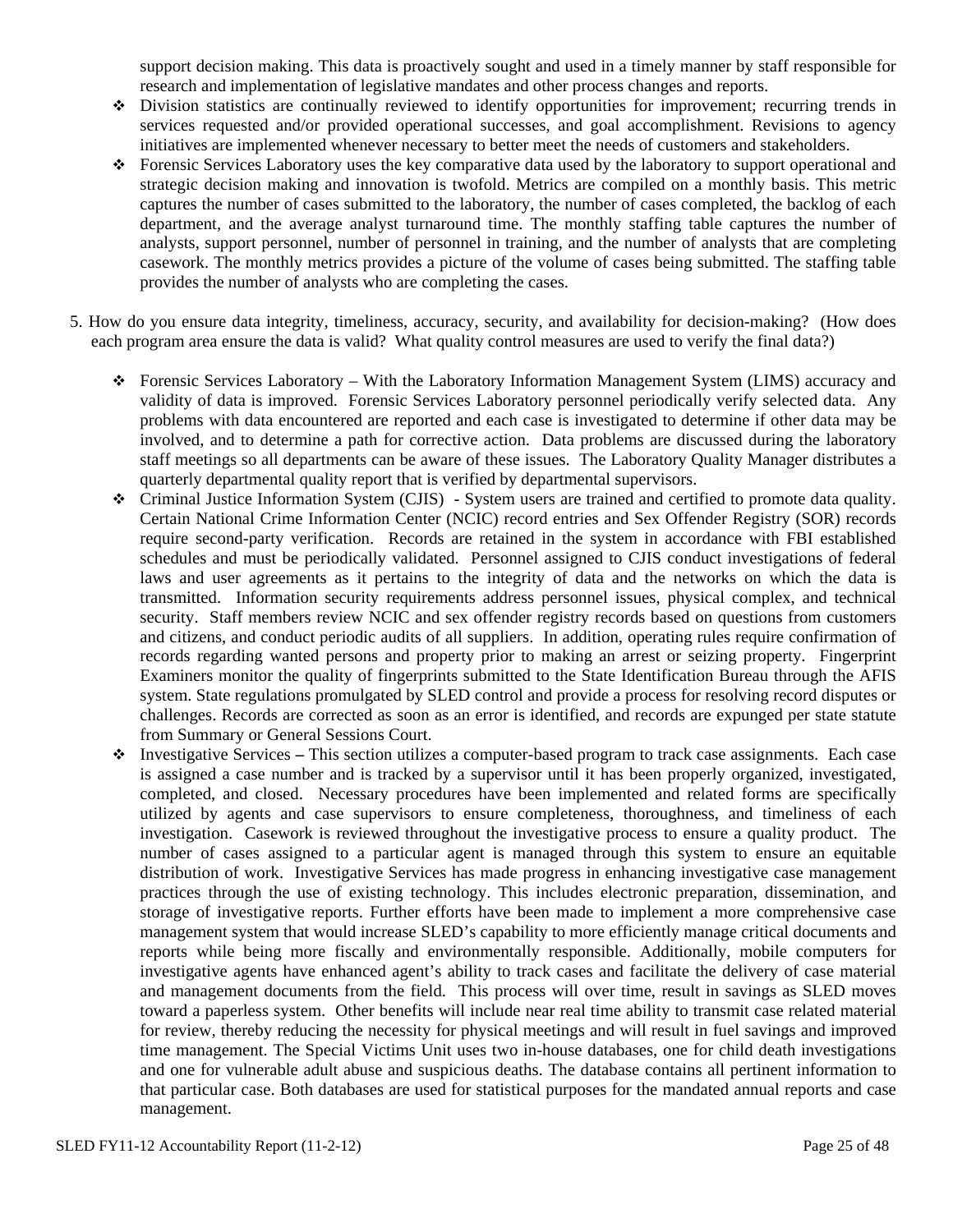- Office of Regulatory Services Clearly outlined policies and procedures are used to receive, review, and maintain data affecting the final work product. Management personnel use data generated by the unit, along with customer feedback, to determine performance criteria. When necessary, adjustments are made to improve any identified work product or delivery issue.
- Office of Homeland Security Federal grant guidelines, policies, and procedures are closely followed to administer homeland security funds, internal controls and periodic external audits ensure data integrity, timeliness, accuracy and security.
- 6. How do you use data/information analysis to provide effective support for decision-making? (How does management in the program areas use the data in the decision-making process?)
	- Forensic Services Laboratory The use of data/information analysis allows the laboratory to determine the relationship between the number of work requests received and the amount of work produced. To accomplish this, the number of laboratory cases and individual items are monitored by department and by employee. For the Implied Consent Department, the number of inspection, certification, and maintenance calls is tracked for the department and for each employee. This data/information analysis allows management to determine if equipment and personnel are properly allocated. This data also demonstrates the amount of work performed by each employee and analysis of this data assists the departmental supervisor in management and supervision of the department. Departmental supervisors, the Laboratory Quality Manager, and Forensic Administration personnel routinely review quality information. A yearly quality system review is performed. During this review, laboratory management personnel review quality audits and other pertinent information; based on this review, appropriate actions and decisions are made.
	- Criminal Justice Information System (CJIS) Monthly reports are completed from the Sex Offender Registry (SOR), the South Carolina Incident Based Reporting System (SCIBRS), the Crime Information Center (CIC), and the South Carolina Information and Intelligence Center (SCIIC). This data/information analysis allows management to determine if equipment and personnel are properly allocated. This data also demonstrates the amount of work performed by each employee and analysis of this data assists the departmental supervisor in management and supervision of the department. These reports are being modified to provide better detail for trends or significant changes.
	- Office of Regulatory Services The units within Office of Regulatory use clearly outlined policies and procedures for receiving, reviewing, and maintaining data affecting work product. Management personnel use data generated by the unit, along with customer feedback, to determine performance and make adjustments as deemed appropriate.
	- $\triangle$  Homeland Security Operations This office monitors reports, intelligence processes, and planning documents to ensure that quality services are provided. Skilled and trained leadership personnel recognize operational and administrative deficiencies by reviewing all work products. In the event an error is noted, agents are requested to take corrective actions. The work products are measured against known standards for content, operability, and administrative correctness.
	- Human Resources with assistance from the State Division of Human Resources performs salary studies, assesses EEO and other indicators. This data provides state, regional and national comparisons. Human Resources has established policies and practices based on nondiscriminatory factors. An Affirmative Action Plan is in place to promote equal opportunity and guide managers. Based on these guidelines, SLED strives to recruit, hire, train, and promote in all job classifications without discrimination; ensures employees are not subjected to harassment, intimidation or coercion for filing a complaint or assisting in an investigation. Promotion decisions are based on equal employment principles by imposing valid criteria. Personnel actions, such as compensation, reassignment, benefits, reductions-in-force, and training, are administered without discrimination.
- 7. How do you collect, transfer, and maintain organizational and workforce knowledge (knowledge assets?) How do you identify, share and implement best practices as appropriate?
	- The senior leadership team engages in workforce planning meetings which prove vital to SLED success, and involves initiatives to hire, train, and better prepare employees to develop effective methods to transfer knowledge and to identify best practices.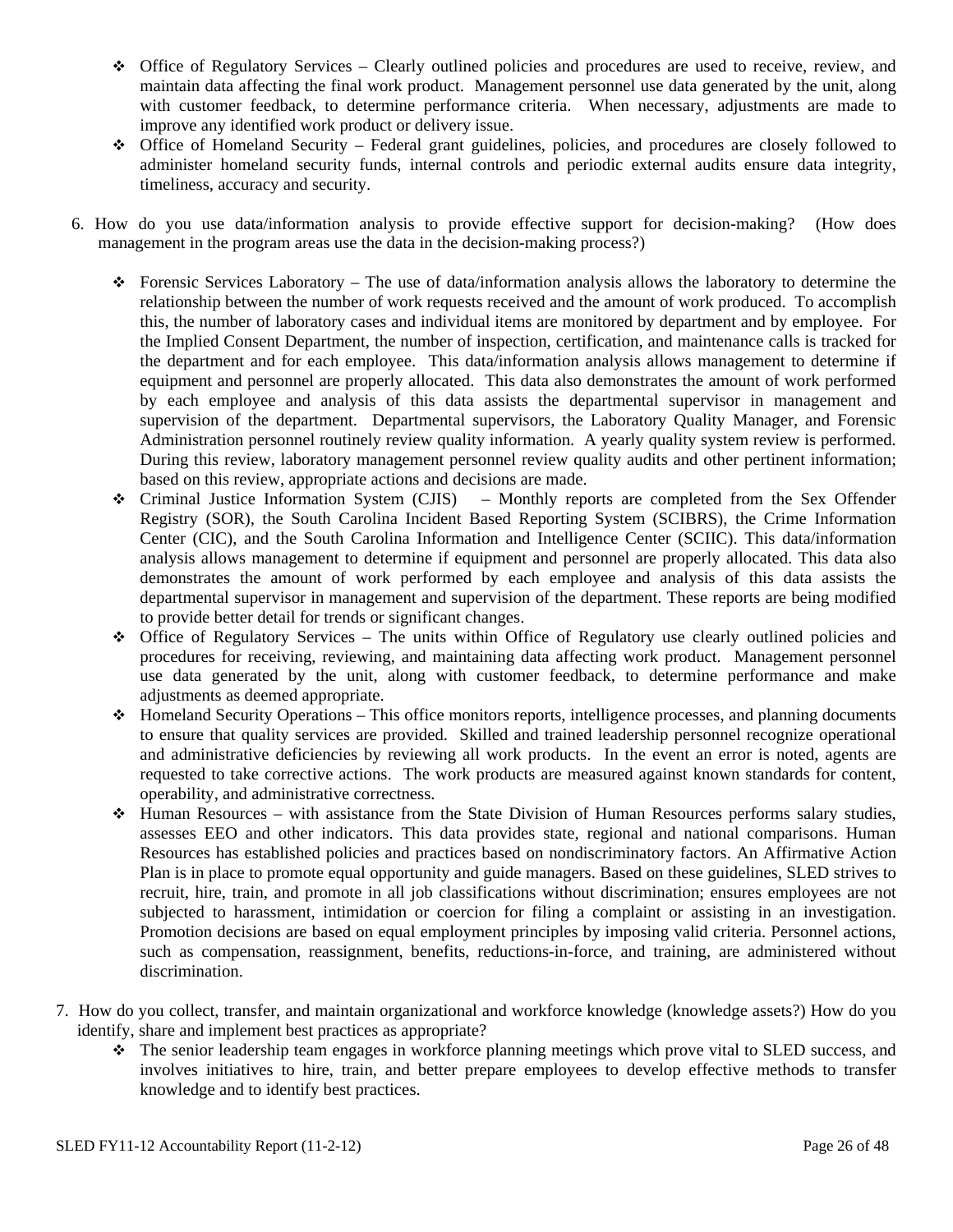#### **Category 5 – Workforce Focus**

1. How does management organize and measure work to enable your work force to

- $\div$  Develop to their full potential
	- The Chief has continued to emphasize the need for training, particularly in law enforcement leadership and supervisory skills. Career paths are being updated for law enforcement and created for other areas (e.g. Forensics) to promote retention of key personnel.
	- Management within each organizational component carefully considers case-specific factors when determining appropriate personnel to handle requests for service. Personnel selection is based on the knowledge, skills, and abilities of the employee and his/her experience in handling similar requests. Management is also conscientious about development of potential and ensures that all employees are afforded advanced training opportunities critical to core job functions.
	- Forensic Services Laboratory monitors the progression of each analyst through the training programs in each department. As an analyst gains more experience they are advanced to a more senior position requiring them to accept more responsibility as their skill sets develop.
- $\div$  Promote cooperation, initiative, empowerment, teamwork, innovation, and your organizational culture
	- Employees will be encouraged to explore their knowledge/skills/abilities by using career assessment tools and by completing Employee Development Plan annually with input from supervisors, coaches, and mentors. The plan will be evaluated along with the Employee Performance Management System (EPMS) to ensure that it aligns with goals and objectives of SLED.
	- Employees are also encouraged to develop and conduct training in areas of expertise that may benefit the workforce (e.g. discipline, hiring practices).
	- Open communication has made it easier for employees to be involved and has improved teamwork.
	- Many requests received by SLED involve complex investigations that may involve a multifaceted approach. As such, management teams utilize personnel with varying skill sets, thereby creating opportunities for employees to learn from one another and foster team-based work situations.
- 2. How do you achieve effective communication and knowledge/skill/best practice sharing across departments, jobs, and locations (give examples)?
	- Dissemination of information is a critical component of the SLED mission. Substantive issues within the division are communicated to all personnel by the appropriate authority via memos, emails, and/or text messages. Examples include critical incident information, emergency notifications, personnel actions, and other information deemed necessary for the successful operation of the agency. Further, SLED personnel receive all law enforcement-related bulletins from the S.C. Information and Intelligence Center (Fusion) regarding suspicious activity reports, requests for assistance or information, and missing persons.
	- Forensic Services Laboratory achieves effective communication in the laboratory through departmental meetings and each department supervisor monitoring the casework flow in their respective departments.
- 3. How does management recruit, hire, place, and retain new employees? Describe any barriers that you may encounter
	- Management recruits, hires, places, and retains new employees by:
		- Providing flexible work hours and scheduling;
		- Offering challenging positions;
		- Implementing employee recognition programs; and
		- Developing career paths for career progression.
	- Finding qualified candidates for law enforcement is a challenge. Many of the candidates who do apply present with poor credit histories and even criminal histories.
	- Finding qualified candidates for information technology is also a challenge due to the more competitive salaries and advanced technology/training opportunities offered by competing agencies/industries.
	- SLED has a rigid selection and hiring process for new employees that seeks to recruit and retain the most qualified personnel. SLED employees are required to be above reproach; therefore it is essential that higher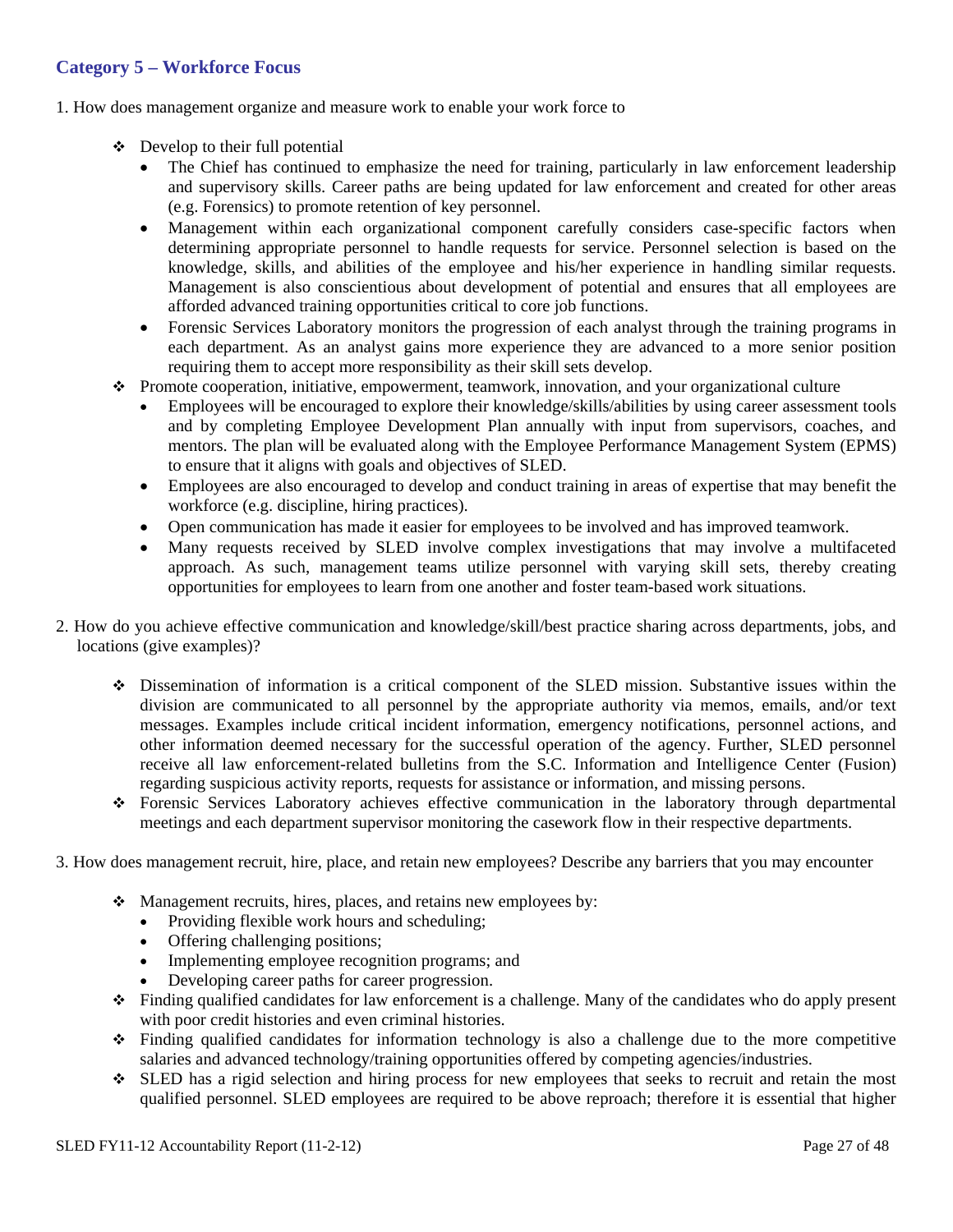standards are expected. Barriers to the recruitment and hiring process may involve salary concerns or work area relocation requirements.

- 4. How do you assess your workforce capability and capacity needs, including skills, competencies, and staffing levels?
	- Workforce capability/capacity needs are addressed through ongoing reports from SCEIS and NeoGov. These systems generate information on each employee, such as location, age, gender, ethnicity, length of service, title, grade, education, job class, etc. Ongoing reports ensure that any deficiencies are addressed as soon as possible and that staffing levels are adequate to address all work processes needed to provide routine services to SC citizens as well as meet any emergent demands.
	- Skills and competencies are assessed by utilization through workforce planning meetings. A variety of training/assessment tools are used to evaluate the skills and competencies of the workforce. Any skill gaps noted are then addressed through the Employee Performance Management System or Early Warning System. Law enforcement officers are required to participate in a psychological assessment, polygraph exam, firearms qualification, and a physical fitness test.
	- $\bullet$  Key leadership within each organizational area of the agency communicates the capabilities and needs of their respective areas to senior management on a continual basis. Senior agency management in turn evaluates organizational component assessments and allocates, reallocates, or revises staff to effectively meet the needs of the division.
	- Forensic Services Laboratory assesses the capabilities of the workforce with monthly metrics, proficiency testing, and staffing tables.
- 5. How does your workforce performance management system, including feedback to and from individual members of the workforce, support high performance work and contribute to the achievement of your action plans?
	- The Probationary Quarterly Evaluation Form will be used to evaluate new employees, ensure regular communication and establish clear performance standards. Employees are involved in the annual planning/performance review and provided an opportunity to include their own comments on the document. Supervisors are encouraged to communicate expectations through discussion and informal reviews, as well as through the EPMS. As the primary tool to measure performance, the EPMS notes achievements, evaluates performance against success criteria, and points out areas for improvement. To further acknowledge the significance of the EPMS process, supervisors are rated on the completion of performance reviews to ensure they are completed in a fair, impartial, and timely manner. EPMS training is being offered to educate supervisors in using the EPMS as a management, coaching, and communication tool. In addition, SLED has added a new component called the EDP (Employee Development Plan) which is a career development tool used to identify employee training and development goals in conjunction with performance standards.
	- Agency personnel performance is regularly and routinely evaluated by management. Personnel are also routinely given the opportunity, both formally and informally, to provide feedback to management on various issues in the workplace. Management then upwardly disseminates pertinent issues through the agency chainof-command. Senior management analyzes and evaluates information obtained from performance reviews and feedback in order to form calculated decisions regarding necessary adjustments to improve overall performance of the operational component and/or the division.
- 6. How does your development and learning system for leaders address the following?

All agency employees, at all levels, are required to adhere to set standards that foster a good understanding of organizational knowledge and ethical practices. As selected personnel transition into supervisory or management positions, they are required to participate in and are afforded opportunities to further develop leadership skills through continual connection with seasoned leaders and training courses. It is in the best interest of the agency, its stakeholders, and the State of South Carolina to ensure division leadership possesses the knowledge, skills, and abilities to meet strategic challenges and accomplish the agency's mission competently.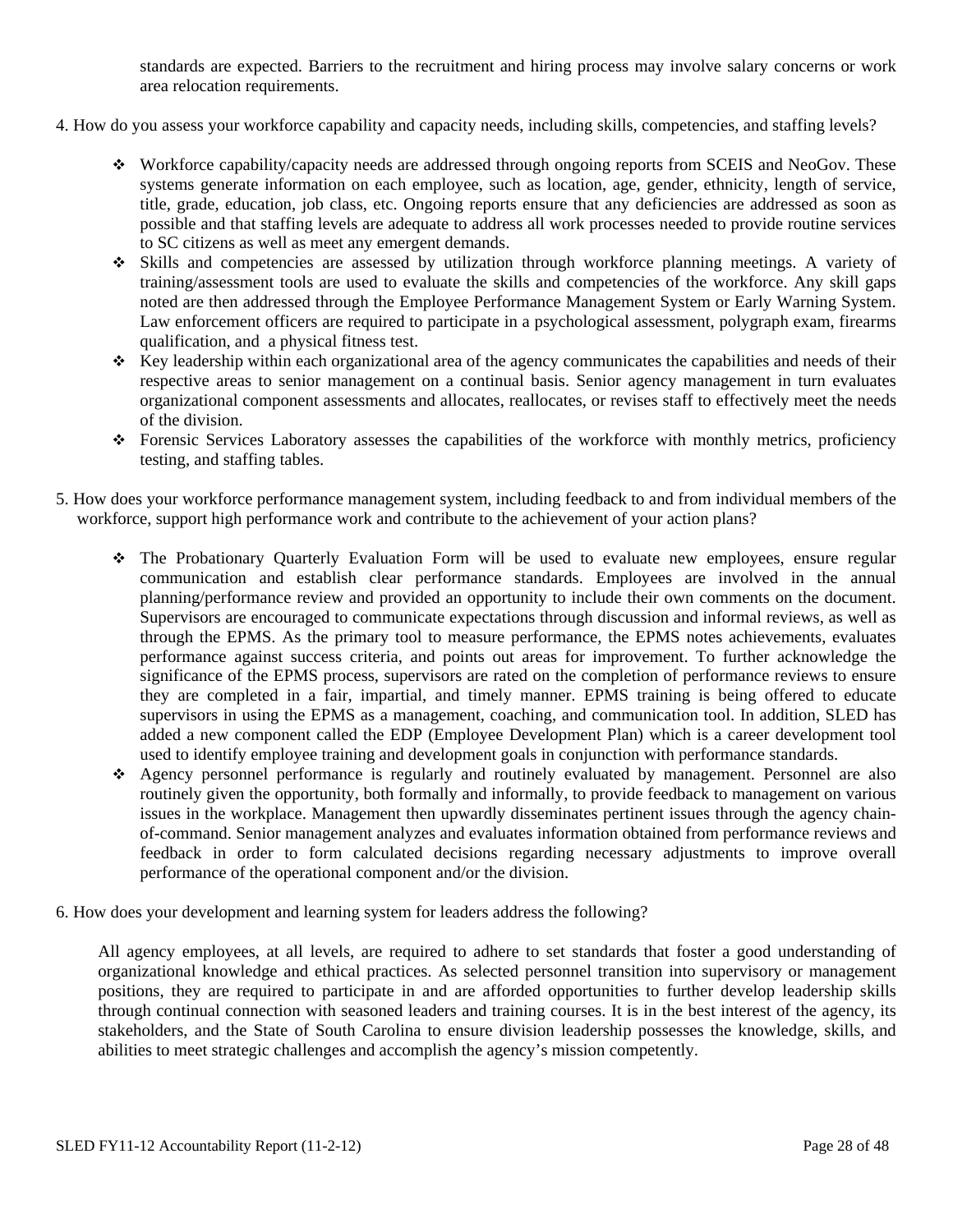- Development of personal leadership attributes
	- The Training Unit collaborates with other units to provide in-service training designed for agents, midlevel management, and executive staff that focus on leadership attributes in law enforcement. The agency encourages leaders to participate in professional associations that promote the development of leadership attributes. Leaders are trained to use the Incident Command System in any man-made or natural disasters.
- Development of organizational knowledge
	- Organizational knowledge for leaders is developed through regular meetings with the Chief who encourages discussion and facilitates interaction among senior and mid-level leaders. Leaders are encouraged to establish partnerships with other organizations offering new perspectives and information. Unit leaders, in turn, are encouraged to serve as coaches to employees by sharing organizational knowledge to broaden perspectives. Workforce planning initiatives provide a solid foundation for organizational development.
- $\div$  Ethical practices
	- SLED has a Code of Conduct policy that applies to all employees stressing the importance of integrity, truthfulness, honesty, and professionalism. The policy is addressed in new hire orientation.
- Your core competencies, strategic challenges and accomplishment of action plans
	- Professional development and workforce planning specifically address the enhancement and development of skills and the development of a better prepared pool of leadership.
- 7. How do you identify and address key developmental and training needs, including job skills training, performance excellence training, diversity training, management/leadership development, new employee orientation and safety training? (Describe any training issues at a program area level.)
	- Forensic Services Laboratory New employees are assigned to a laboratory training officer who is responsible for their scientific training. There is also a checklist to ensure that new laboratory employees receive needed policies, equipment, etc. General employee development courses are largely handled through the use of courses provided by the SLED Training Department. Supervisors and employees are encouraged to attend these training opportunities. Supervisors, in consultation with their employees, are responsible for identifying the specific courses that are needed by each employee. In-house and outside training opportunities are used. An in-house class on courtroom testimony is held periodically. Grant-funded training is used whenever available.
	- All safety training required by Occupational Health and Safety Administration (OSHA), such as blood borne pathogens, is provided regularly. Specialized safety training is provided for employees with certain job duties (e.g. hazardous materials training for clandestine laboratory response team members). Each department has a safety officer and the laboratory strives to provide them with added safety training opportunities. The safety officer is responsible for relaying this information to his/her department.
	- Criminal Justice Information System (CJIS) Managers base training needs on functional requirements. Basic training is conducted for new employees during the probationary period of employment and consists of both informal on the job training and formal training with a structured curriculum given in a classroom setting. If the employee works with NCIC, they must attend the 40-hour NCIC training and become certified as an NCIC operator. There are currently 11,788 active NCIC operators either 16- or 40-hour certified. Employees assigned to the CIC must complete 16-hour NCIC training; fingerprint examiners must receive training in receiving and processing fingerprints. Those employees working with the Sex Offender Registry must attend training involving state and federal statutes. Training must also follow or precede technology refreshment with particular attention to specific new skill sets required. This training is normally obtained from commercial schools or a contractor. Training for technical staff is extensive and is funded through federal grants.
	- $\bullet$  Investigative Services all personnel, sworn and non-sworn, receive training as needed. The Division inservice training includes legal updates, enforcement updates, weapons and vehicle qualification. Other employee training includes operational and management training for sworn and non-sworn personnel consisting of skills training, supervisory training, customer service, quality training, interviewing techniques, policies and procedures updating, etc. When possible, SLED utilizes the train-the-trainer approach. This method allows the agency to receive training at a reduced cost by sending a limited number of personnel to attend classes and return to the agency to teach others. To ensure newly hired agents are properly prepared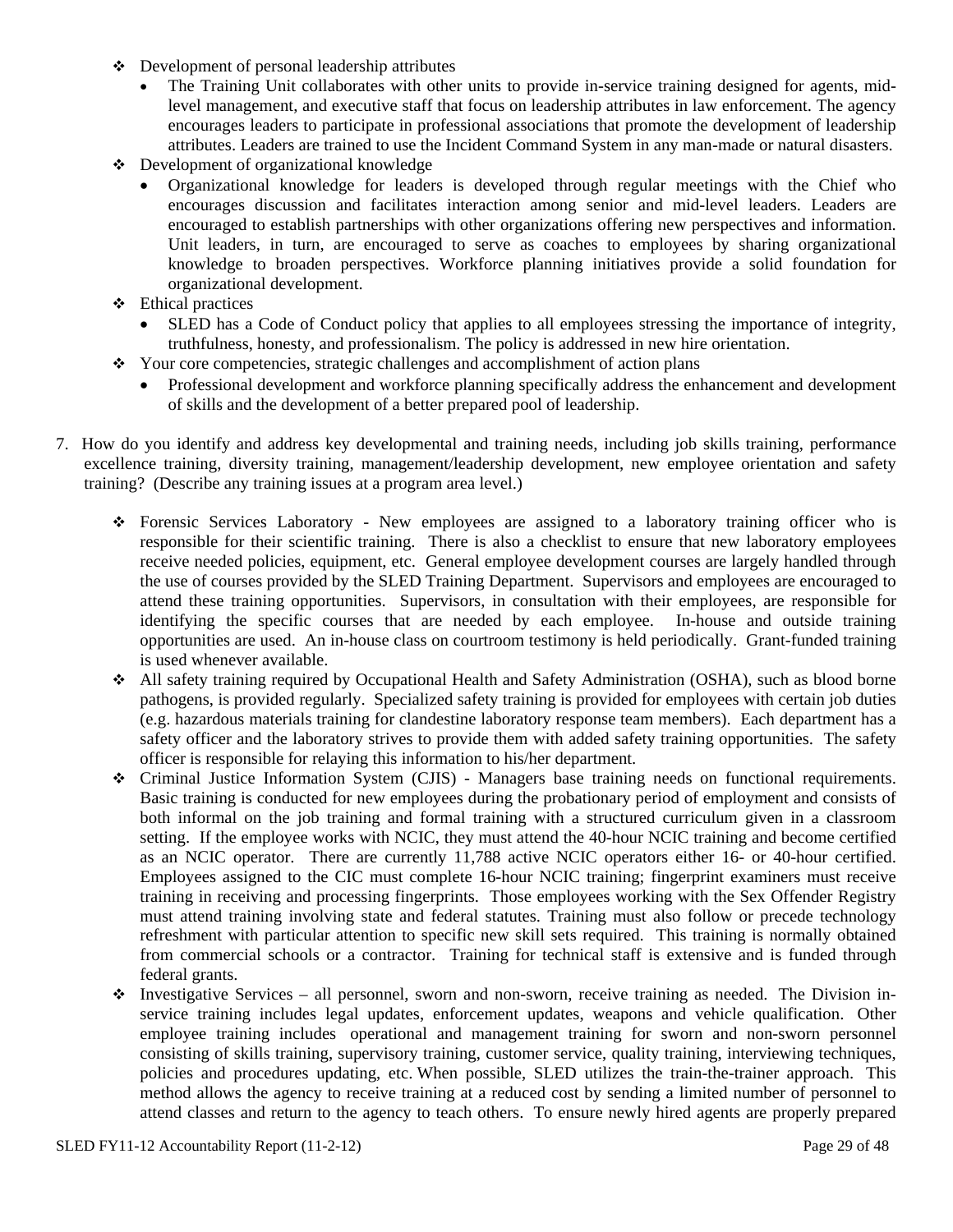for the many and varied duties and functions required of a SLED agent. A "New Agent" training program is under development that will provide the new agent with a basic foundation of knowledge and skills that will enhance and speed his or her transition to their specific assignment. A new agent orientation manual and a field training manual are being revised and updated. This type of communication and information sharing results in promoting efficiency and professionalism, as well as ensuring a unified message is delivered throughout this section. Continual in-house training conducted by SLED personnel who are experts in their fields, ensures well rounded, knowledgeable agents, who are competent in a variety of law enforcement techniques and testing procedures.

- Training Key training and developmental needs are identified through job performance evaluations (EPMS), field observations, regularly scheduled meetings, routine review of unit reports, line inspections, and staff inspections. This information is compiled and submitted to the SLED Training Unit for their consideration and analysis.
- Office of Homeland Security Key training and developmental needs are identified by review of reports and other work products, performance evaluations, and regularly scheduled unit and individual meetings. Fast changing and specialized law enforcement requirements dictate training frequency and proficiency levels. The unit also has the responsibility for ensuring adherence with mandated US Department of Homeland Security (DHS) training initiatives, such as Homeland Security Presidential Directive-5 (HSPD-5) and HSPD-8, which is delivered to the agency and ensuring compliance with DHS Standards for the Incident Command System (ICS).
- $\div$  Human Resources Managers promote training by encouraging employees to complete and follow an EDP annually. Effectiveness of training is measured by use of new skills, training evaluation forms, and online assessments. The Human Resources director and key staff participate in State Human Resources Division initiatives such as Advisory Council and SCEIS User Group meetings which aid in identifying training needs. The SLED Affirmative Action Plan continues addressing underutilized groups. Additionally, training opportunities are offered through online training, internal and external training opportunities, links on the Human Resources website and partnership with other agencies.

8. How do you encourage on the job use of new knowledge and skills?

- Training programs are selected based on employee needs, interests, abilities, and the usefulness of the training through the use of EPMS and EPD tools. Advancements in technology encourage the use of new skills as well as the availability of job aids to facilitate training.
- Agency personnel trained and experienced in new knowledge and skills are given the opportunity to utilize them whenever feasible to support the successful outcome of a work product. Particularly, if the knowledge or skill improves time management or fiscal responsibility for the customer, the agency, or the employee, it will be given consideration on any current or subsequent application.

9. How does employee training contribute to the achievement of your action plans?

- Tools such as the EDP and regular workforce planning meetings are being implemented to address training needs and enhance training opportunities. Training in a variety of forms to include internal/external opportunities, online courses, mentoring, coaching, and cross training are the strategies to be employed to achieve career development goals as well as assist in meeting the goals of the agency by adding valuable knowledge, skills, and abilities through our employees.
- Agency initiatives are better accomplished when employees are given opportunities for advanced and specialized training that support the core functions of the division.

10. How do you evaluate the effectiveness of your workforce and leader training and development systems?

 The success of leadership development can be evaluated by the increased number of qualified internal candidates. Candidates are better prepared for promotional opportunities based on skills achieved through development programs. The value of continuing education is promoted through EPMS process and other workforce planning tools. Senior leadership's support of training initiatives has promoted increased interest/attendance in training programs. Training programs are evaluated by participants to ensure that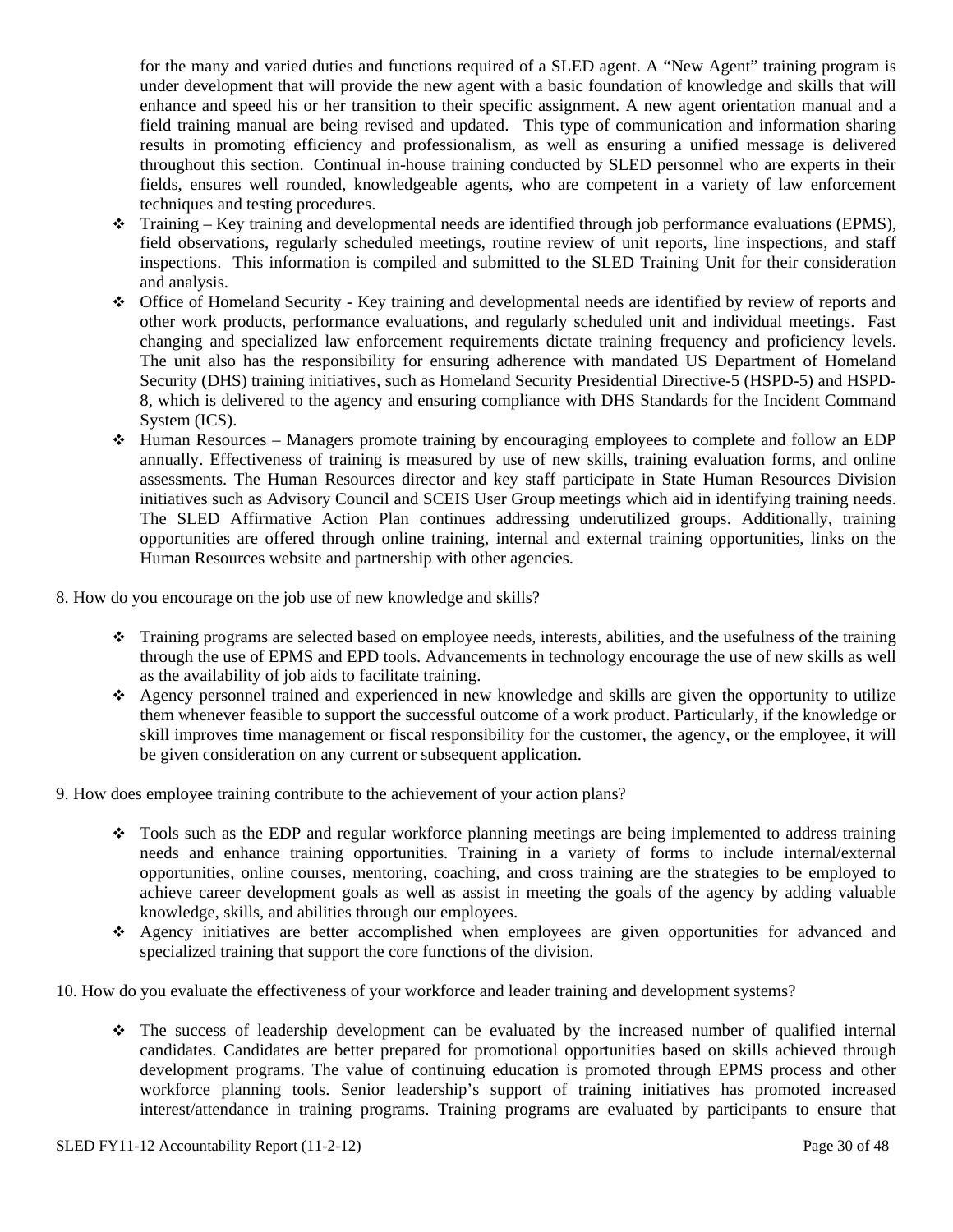programs meet individual goals. The effectiveness of these programs is measured by the successful career progression of employees. Another indicator of effective leadership development systems is the competitiveness of promotion applicants.

- Workforce effectiveness is generally evaluated through feedback provided by customers and stakeholders on work product, employee evaluations, and feedback from the employee's supervisor's peers. The agency Training Unit also continually evaluates employee performance during mandated training and maintains comprehensive records in the employee's personnel file.
- 11. How do you and your managers/supervisors encourage and motivate employees (formally and/or informally) to develop and utilize their full potential? (Describe any motivational initiatives that are used at a program area level.)
	- Human Resources SLED has an organizational structure and job design that promotes flexibility through cross-training personnel; multi-layering of systems for customer service; multi-shifts to ensure access; and a stringent hiring and promotion policy which is geared toward hiring, promoting, and retaining excellent employees. Career paths such as those currently in place for SLED agents and Criminalists to move through a pay plan based on performance and tenure serves as a motivational tool. Senior leadership is in the process of reviewing, creating, and updating career paths for several key areas to motivate and retain employees.
	- Senior leadership relays budget updates to supervisory SLED agents in an effort to keep them fully informed of the budgetary process.
	- Employee compensation is important to the leadership of SLED. Parity with our southeastern counterparts and among other state level law enforcement agencies regarding compensation is extremely important to recruiting, hiring, and retention. The division is committed to its dedicated employees, as well as to attracting well-trained and experienced officers. SLED developed and established a stringent hiring and promotion policy, which is geared toward hiring, promoting, and retaining excellent employees. SLED, in conjunction with the state Division of Human Resources, routinely reviews agency hiring and promotion policies and procedures for any improvements. The division continuously updates policies and procedures in an effort to streamline, reduce subjectivity, and increase integrity of the process.
	- A chaplaincy program whereby the South Carolina Law Enforcement Division coordinates response to counseling services for all requesting law enforcement agencies and departments in the state which have experienced deaths or other tragedies involving law enforcement officers or other employees continues to provide needed services to these personnel. This program provides critical incident support services for all South Carolina law enforcement agencies and departments upon their request. The chaplaincy program is established statutorily (S.C. Code Section 23-3-65) as the South Carolina Law Enforcement Assistance Program (SCLEAP). Legislation to allow all eligible taxpayers to designate contributions to SCLEAP on their income tax forms was added and signed into law on 6-26-03.
	- Because morale, loyalty, commitment, dedication, and innovation are critical to the success of SLED, an awards program was established to recognize individual accomplishments, both for our internal and external customers. SLED expects and receives a high level of commitment from all of its employees. The agency recognizes employees that serve the state with longevity, integrity, distinction, and innovation. SLED provides for Service Awards, Accomplishment Awards, the Distinguished Associate Award, Meritorious Service Awards and Support/Non Sworn Employee Recognition. Each award is designed to recognize an individual for specific accomplishments. A special awards committee was established in 1994 and was recently reorganized. Employees are recognized annually and awards are presented in the spring. The committee reviews all nominations and makes recommendations to the Chief for recognizing excellence in performance. Also, SLED recognizes individuals that are not employed by SLED for significant contributions to SLED or to the law enforcement community. These coveted awards include the "Distinguished Associate Award," and "Meritorious Service Award." The Awards Committee will make arrangements with the Chief for the presentation of awards annually.
	- Recruitment and retention of quality employees in an economically diverse environment continues to challenge SLED. The division must continue to recruit both law enforcement and civilian personnel who possess unique skills and talents. Law enforcement officers need additional computer expertise to meet criminal and operational challenges for the future. Information technology, forensic, behavioral science and other highly trained and experienced individuals must be continually recruited and offered adequate benefits in order for the agency to compete in a high-tech arena. Salaries and benefits of both law enforcement and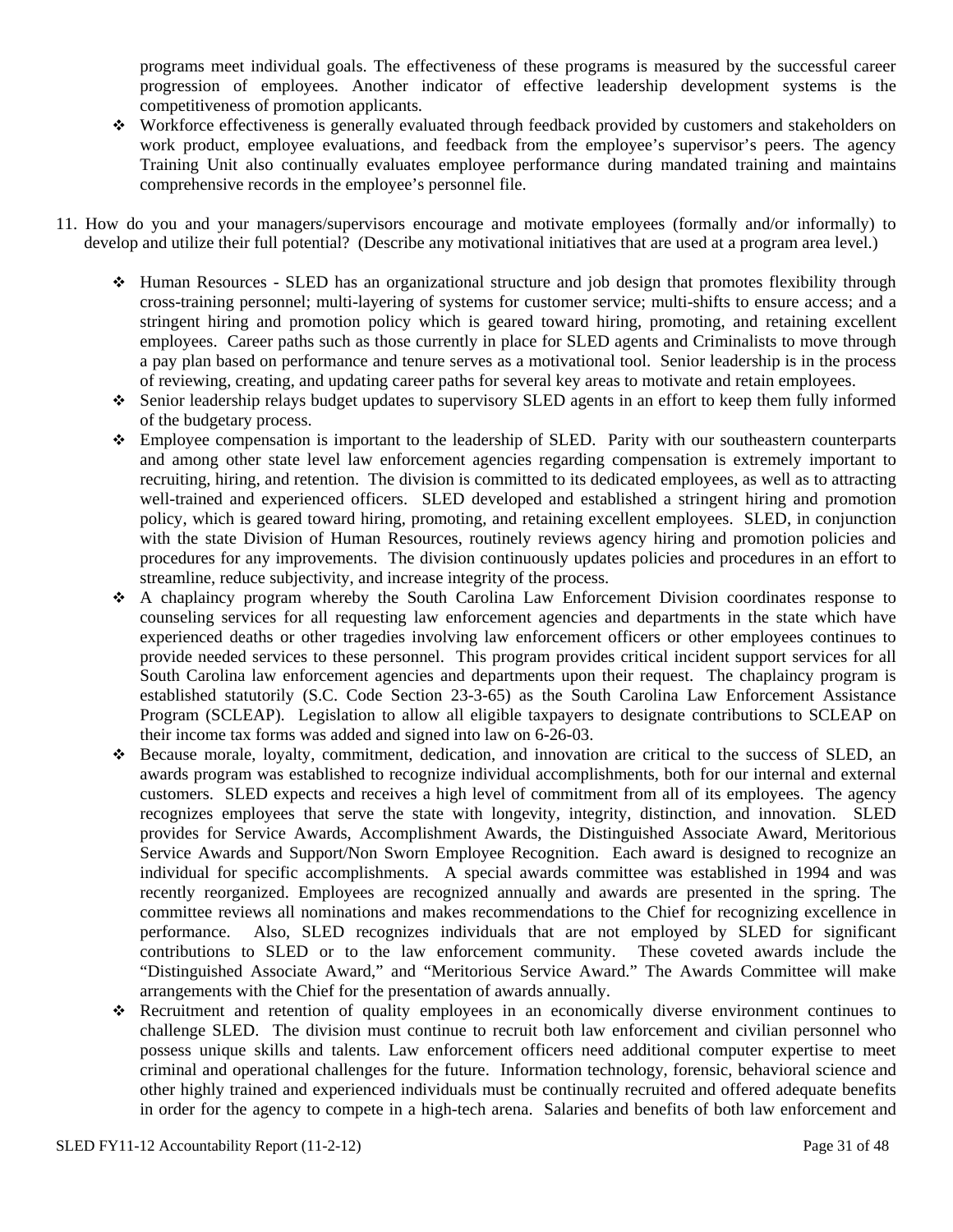civilian employees must be continuously monitored as SLED competes with industry, government, and other law enforcement agencies for top quality employees. Ensuring our workforce is representative of the citizens we serve will continue to be a top priority.

- Criminal Justice Information System (CJIS) Management personnel practice situational leadership in which each action or inaction is evaluated on its own merits and the readiness of the subordinate employee to act independently. Employees that require more direction are given proper assistance, but are constantly monitored for opportunities to delegate greater decision-making authority. Generally, this approach resonates with employees who respond accordingly and begin to achieve their potential. Since this program includes technical responsibilities, training is essential for employees to remain proficient and continue to develop. Regular staff meetings require each responsible supervisor to report on issues that affect another supervisor's area of assignment. Supervisors offer their employees the opportunity to provide input on processes, procedures, and recommendations for enhancement.
- Investigative Services The agents assigned to Investigative Services are its greatest assets. Customer satisfaction through superior work product is a testament to the agents and associates assigned to this department. The different components that make up Investigative Services allow for employee growth and diversity. In some cases, agents with little or no law enforcement experience may be hired and assigned to departments to develop the skills necessary to become a SLED investigator. In other cases experienced agents (such as retired Federal Agents) may be hired for positions such as those assigned to the State Grand Jury Corruption Unit. This diversity allows Investigative Services to maintain a cadre of experience coupled with the exuberance of youth. This formula has worked well to fuel development of agents. The agency rewards initiative and encourages innovation through our recognition, reward, and compensation system. SLED has maintained a stringent hiring and promotion policy, which is geared toward hiring, promoting, and retaining excellent employees. Additionally, every supervisor is encouraged to prepare each employee under him/her to become the next supervisor.
- 12. What formal and/or informal assessment methods and measures do you use to determine employee well being, satisfaction, and motivation? (Describe any assessment methods used at a program area level.)
	- Formal and informal assessment methods and measures are used to determine employee well being, satisfaction, and motivation. Supervisors receive both formal and informal complaints and concerns from employees. These concerns are usually handled at the supervisory level, and when necessary, through the upper management team. The doors to all supervisors, up to and including the Chief, are always open. This provides an informal mechanism for employees to express concerns and gives management a direct conduit to employees.
	- Exit interview forms are reviewed to identify retention concerns and satisfaction. The numbers of grievances and IIO complaints, as are monitored to ensure appropriate action is taken. Informal and formal reviews, absenteeism, turnover and job performance reflect satisfaction and motivation to some degree. The Intranet enhances communication and encourages employees to provide input. The Benefits Administrator, in conjunction with Public Employee Benefits Alliance (PEBA), provides regular updates and information, as well as free training, regarding health and wellness. Direct and open communication with the applicants, new hires, and current employees provides firsthand knowledge of satisfaction.
- 13. How do you manage effective career progression and effective succession planning for your entire workforce throughout the organization?
	- Succession planning and career progressions are addressed by key work force planning meetings. Law enforcement officers and forensic personnel follow a carefully outlined career path. Human Resources provides statistical data and consultation for each department/unit upon request to facilitate the workforce planning. Department heads are encouraged to assess their workforce and develop and implement a plan to address specific workforce planning needs to include succession planning and career progression.
	- Managers and supervisors motivate their employees to achieve excellence and reach their full potential by encouraging participation in dialog and feedback. Meetings, both formal and informal, are scheduled with employees on a regular basis. Managers and employees have an opportunity to discuss goal setting, career paths, training opportunities, and other employment related objectives.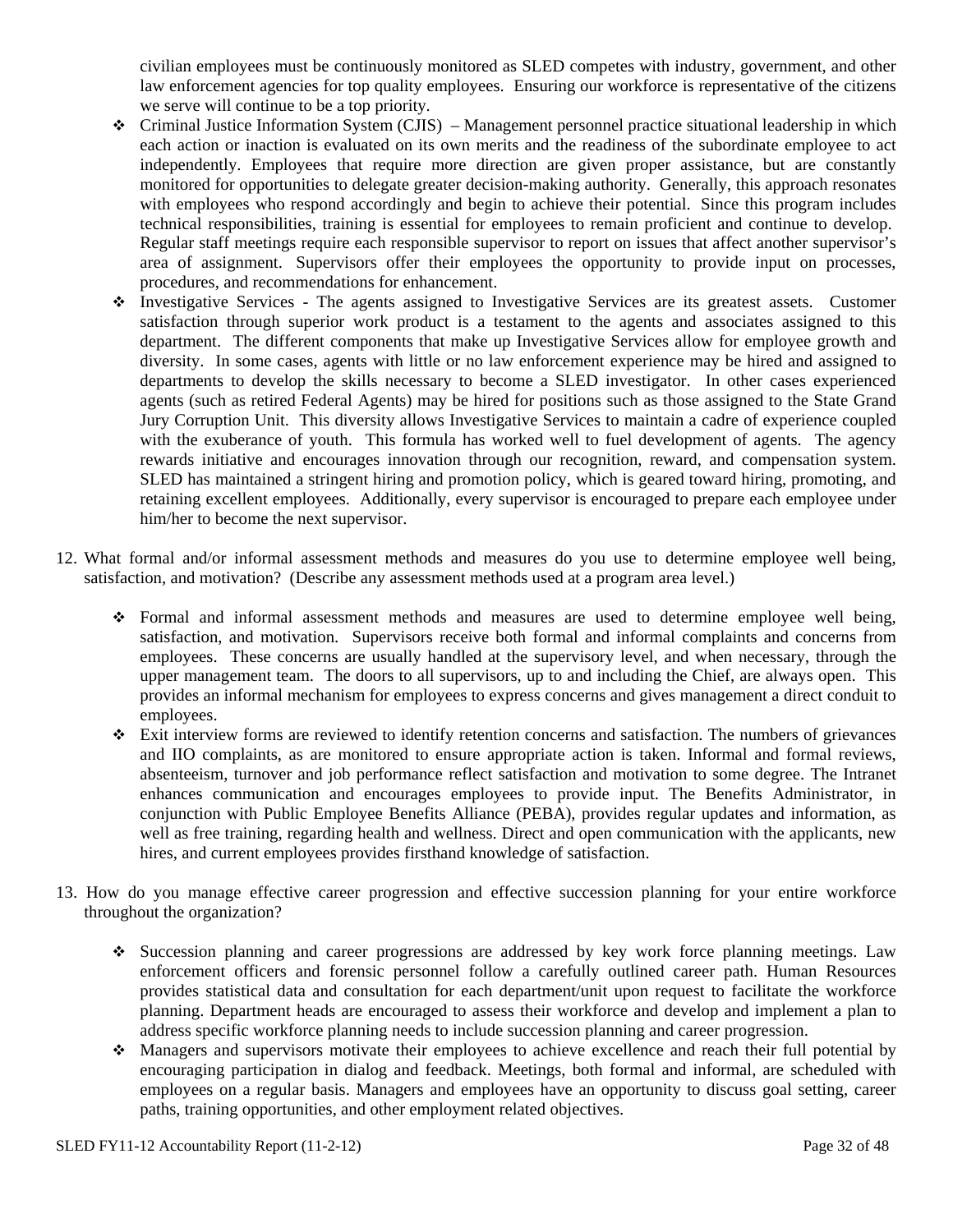- 14. How do you maintain a safe and healthy work environment? (Describe any safety programs used at a program area level.)
	- Forensic Services Laboratory The SLED laboratory employs a Laboratory Safety Manager who is not involved in casework analysis. Additionally, one analyst in each department is charged with being the safety officer and is given the added responsibility of monitoring departmental safety issues. The Safety Manager and departmental safety officers meet periodically to discuss safety issues. The Safety Manager and departmental safety officers regularly disseminate safety information.
	- $\bullet$  Criminal Justice Information System (CJIS) Line and staff inspections present the opportunity to report any health or safety issues that may affect employees. CJIS participates fully in all agency safety programs and all employees can avail themselves of state wellness programs.
	- Safety is always a concern of any law enforcement agent, who, by the nature of their job, may be put in harm's way at a moments notice. Training is critical to safety. Through workplace safety training programs and supplemental health services, SLED provides a comprehensive health and safety program for all personnel. SLED operated a comprehensive safety program to assure compliance with all OSHA regulations as well as all fire and safety codes within the work environment. In addition to the safety programs, Investigations complies with and completes all work place audits as requested by Inspections.
	- Counter-Terrorism addresses safety needs through training and ensuring that employees are informed and adhere to all agency provisions relating to workplace safety. All employees participate in agency safety and wellness programs.

#### **Category 6 – Process Management**

- 1. How do you determine and what are your organizations core competencies, and how do they relate to your mission, competitive environment, and action plans?
	- Regular meetings with senior leadership to review strategic plans and workforce planning are scheduled for this purpose of evaluating processes and organizational structure to ensure optimal efficiency/effectiveness and ultimately make better use of state dollars. Collaborative efforts involve customers, stakeholders, contractors, and others. Hiring initiative, job responsibilities, and staffing levels are regularly evaluated to ensure challenges are met and systems are strengthened.
	- Core competencies and opportunities for improvement are determined through comprehensive feedback from stakeholders and continual analysis of agency work product. Areas identified as needing improvement are evaluated and subsequent changes to the division's initiatives and action plans are made as necessary to improve compliance with the agency's mission.
	- Forensic Services Laboratory core competencies are determined by the customer demand of services. As the technology of the forensic sciences evolves, demand for new examinations increase while demand for older and less effective examinations decrease.
- 2. How do you determine what are your key work processes that produce, create, or add value for your customer and your organization and how do they relate to your core competencies? How do you ensure these processes are used?
	- SLED is pursuing accreditation by CALEA, an organization which is internationally recognized among law enforcement agencies. CALEA accreditation is a measure of the effectiveness and uniformity within SLED. Achieving accreditation will reinforce confidence that SLED is operating with the highest standards. CALEA requirements ensure that policies and procedures are solidly documented, indicate a well-trained and professional staff, assure government leaders and the public of the quality of law enforcement, make South Carolina more attractive to an economic and community development, and provide a return on liability insurance coverage.
	- Customer feedback is a critical component of agency success. As such, each question, comment, or expressed concern is reviewed and evaluated to ensure the best possible practices are employed.
	- Forensic Services Laboratory key work processes are determined by the needs of the customers. The most requested examinations are the key processes used by the laboratory and make up the core competencies.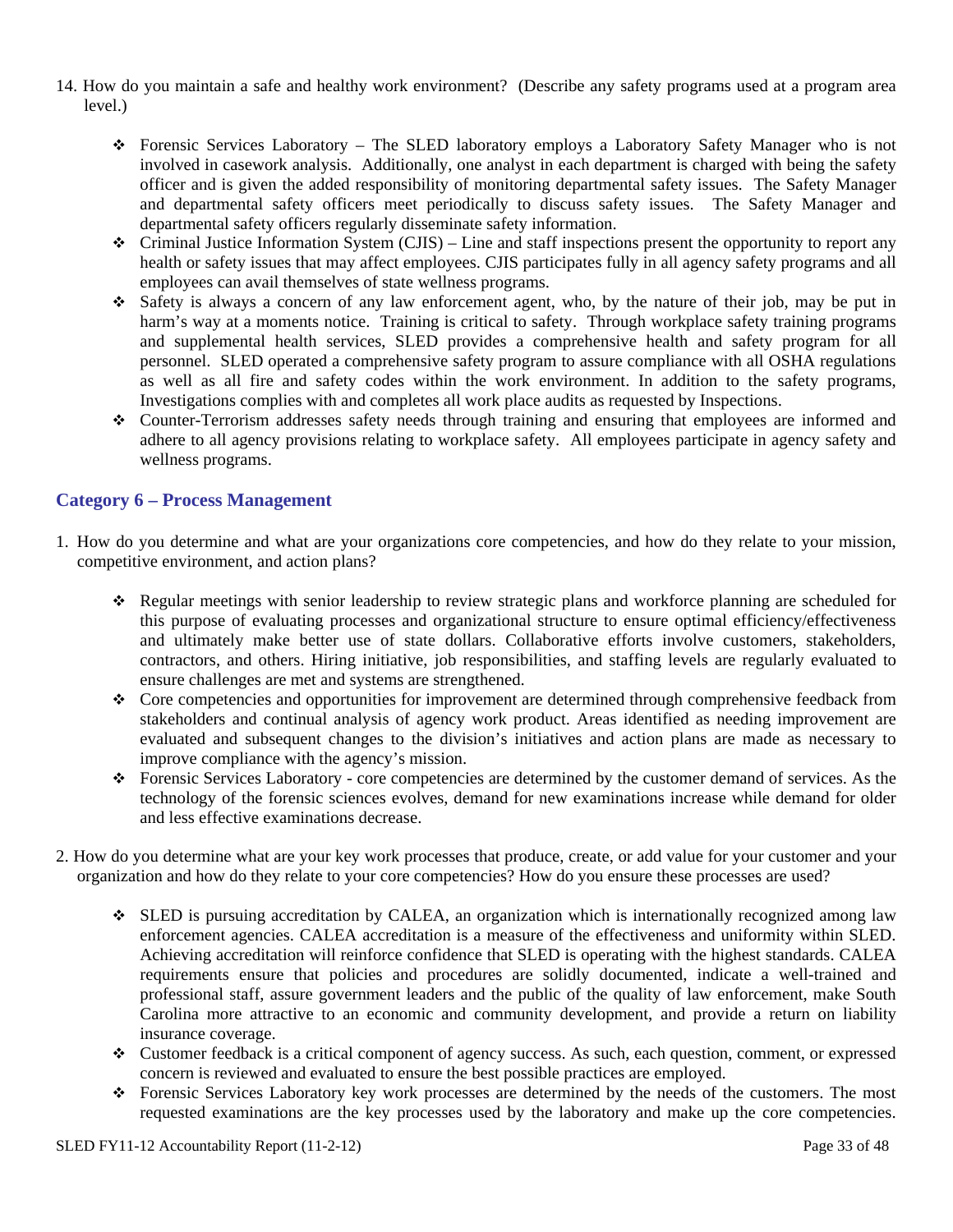Value is added for the customer and the organization by providing results that are used in the investigation and prosecution of criminal offenses by law enforcement and the judicial system. The laboratory ensures that these processes are being used by enforcing laboratory protocols and the effective use of peer reviews on 100 percent of the submitted cases. SLED has successfully maintained its accreditation in forensics.

- 3. How do you incorporate organizational knowledge, new technology, cost controls, and other efficiency and effectiveness factors, such as cycle time, into process design and delivery?
	- SLED continuously explores new ways to enhance efficiency/effectiveness. Assessing organizational structure, policies/procedures, and goals through meeting with senior leadership ensures the best use of resources.
	- Delivery of services to customers is directly related to the knowledge, skills, and abilities of agency personnel. In order to provide consistent satisfactory service, the agency must utilize new technology while remaining fiscally responsible. Further, time is of the essence in work product turnaround, therefore it is critical to ensure that agency personnel efficiently and effectively meet the needs of agency customers.
	- New processes and technology are constantly being developed in the forensic science field to increase efficiency. If a process is identified that would be beneficial to a department, it is validated in accordance with laboratory policy and then incorporated into the department's normal work cycle.
- 4. How does your day-to-day operation of key production/delivery processes ensure meeting key performance requirements? (How do program areas ensure efficient operation on a daily basis?)
	- Forensic Services Laboratory Many initiatives are used to ensure efficient delivery of daily services. The use of LIMS and increased use of laboratory automation aids greatly in this pursuit. The laboratory uses analytical instrumentation that allows for automated operation (e.g. auto samplers). This automated operation means the instrumentation performs analyses while the examiner is performing other casework and can produce data to be reviewed at a later time. Another initiative involves the assignment of cases. Each department evaluates the best methods to deliver services in the most efficient manner. On a daily basis, the quality of reports is verified through the use of administrative and technical reviews.
	- $\bullet$  Criminal Justice Information System (CJIS) This unit operates a 24-hour by 7-day-a-week control room to monitor network activity and to provide assistance to local law enforcement. Our customers immediately notify the control room of any network or system difficulties. Keeping the system operating at acceptable levels requires contractor maintenance for hardware and software, and system monitoring. The CATCH System allows name-based criminal history searches at any time. AFIS technology allows fingerprint processing at all times without manual management.
	- $\bullet$  Investigative Services Service delivery ranges from immediate response, when necessary, with manpower or component services, to scheduled appointment dates for assistance in the Behavioral Sciences section, to major case investigation within the SLED investigative regions, some lasting months and possibly years. Assigned on call agents within every section assure an appropriate and timely response to customer requests for services at any hour of any day.
	- Office of Regulatory Services This department is directed to provide law enforcement, training, regulatory, and inspectional services whenever requested by local, state, and federal law enforcement, and to the community and businesses. The Office of Regulatory Services monitors and assesses cutting edge service delivery methods and techniques for potential use.
	- $\bullet$  Counter-Terrorism This group delivers day-to-day service depending on threat levels and intelligence conditions. Operational methods, services, and techniques are determined by constantly changing conditions. Leadership closely monitors these conditions and responds in accordance with recognized law enforcement standards which maximize our ability to ensure key performance requirements are met.
	- Human Resources Exit interviews, employee relations issues, surveys, feedback from managers and supervisors, and statistical reports serve as evaluative tools to identify processes for improvement. Human Resources is also subject to periodic reviews from the state Human Resources Division.
- 5. How do you systematically evaluate and improve your key product and service related work processes?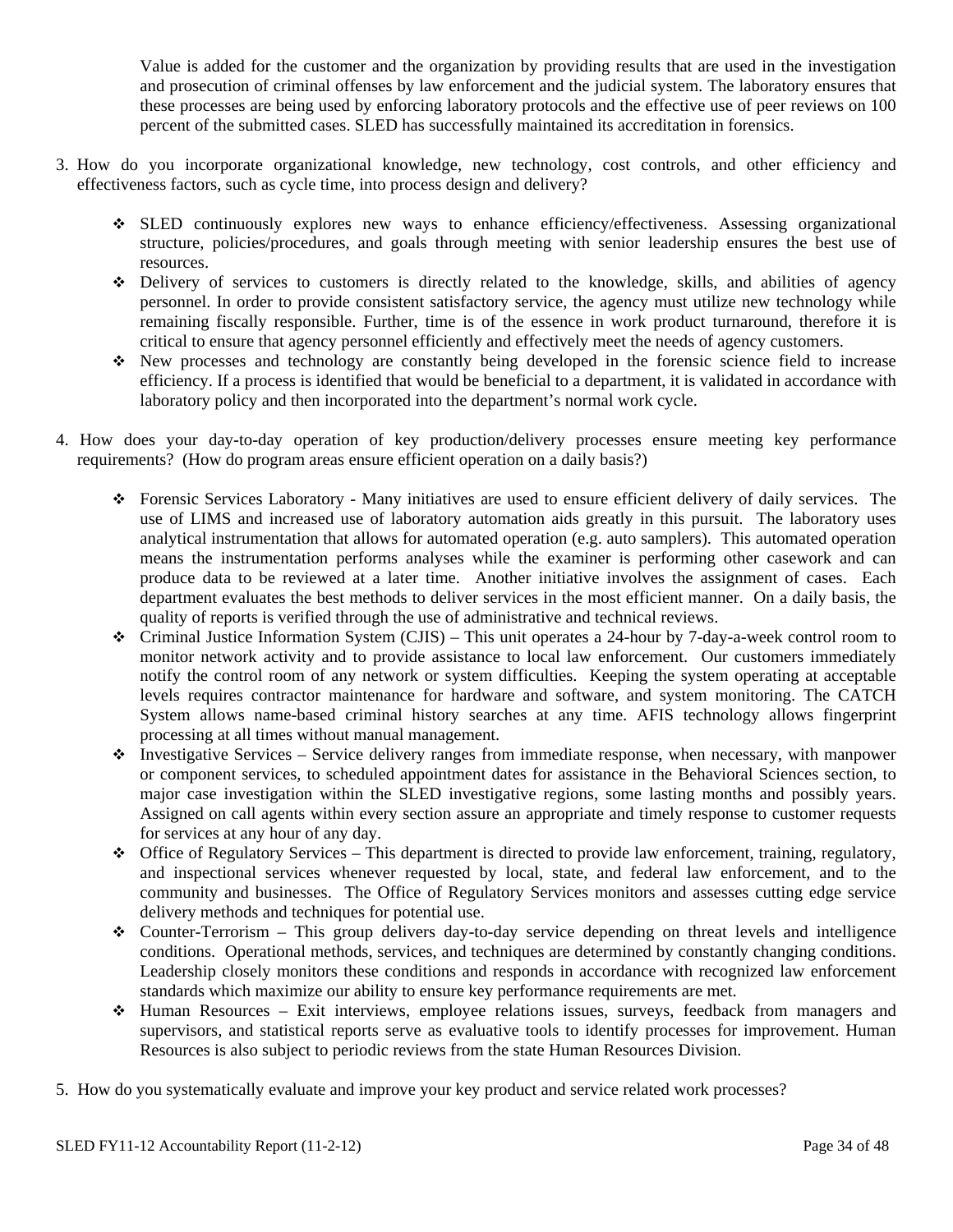- Division statistics are continually reviewed to identify opportunities for improvement; recurring trends in services requested and/or provided, operational successes, and goal accomplishment. Revisions to agency initiatives are implemented whenever necessary to better meet the needs of customers and stakeholders.
- $\cdot$  In accordance with policy, the laboratory conducts 100 percent technical and administrative reviews on all cases before they are released to the customer.
- 6. What are your key design and delivery processes for products/services, and how do you incorporate new technology, and changing customer and mission-related requirements into these design and delivery processes and systems? (Explain how key services in each program area are provided. In addition, explain any recent changes in how these services are provided (e.g. use of technology).
	- The Forensic Services Laboratory continuously looks for ways to utilize technology to assist in the delivery of services.
		- The laboratory has utilized a Laboratory Information Management System (LIMS) since 1993. The current Laboratory Information Management System was installed during FY05-06. Also, an electronic evidence submission manual was revised in July 2012 for use by agencies throughout the state. The laboratory's web-based information system, iLAB, allows customers to pre-log evidence, access laboratory reports, and check case status using a secure Internet connection.
		- The Forensic Services Laboratory has also expanded its use of the SLED website within recent years. Increased use of the website streamlines information delivery for our customers and allows laboratory employees to spend more time on casework analysis. The Implied Consent Department maintains extensive records for breath alcohol testing devices and video recording systems on the SLED website ([www.sled.sc.gov](http://www.sled.sc.gov/)). This action has greatly reduced the number of Freedom of Information Act (FOIA) requests for this department, thereby allowing this department to concentrate on other duties. The laboratory intends to continue the expanded use of the SLED website.
		- The Implied Consent Department continues to use remote access capabilities to assist in maintenance of breath alcohol testing devices. Remote access is often used to diagnose the condition of the devices and to perform remote inspections.
		- The laboratory remains current with technological advancements through the use of federal grants and other funds.
	- $\div$  Criminal Justice Information System (CJIS) The key design and delivery processes used are currently established either by long standing discipline standards or by federally mandated protocols.
		- In the CIC, manual classification follows a standard that is established within the field of fingerprint identification known as the "Henry" system. SLED now uses an automated process (AFIS) that follows the American National Standards Institute and National Institute of Standards and Technology (ANSI\_NIST) standards; these standards have largely replaced the manual system of classification. These standards also control identification product design. Because criminal history records are maintained in a distributed system in which local agencies report to a State Identification Bureau (SIB) in each state, and SIBs report to the FBI, the delivery system is mandated from the top down. The FBI sets the initial requirement and passes it down to its customers.
		- Crime reporting operates in the same way. The FBI sets national standards in its National Incident Based Reporting System (NIBRS) and the Uniform Crime Reporting (UCR) section passes it down to its suppliers/customers.
		- This is also true for the SLED Information Technology data network. Information Technology is an independent network, but it has interfaces with national systems (NLETS and NCIC) that drive the design and delivery processes. Changes are developed through a membership group with NLETS and an advisory process for NCIC. Once approved through these processes, CJIS begins to implement the changes through programming and technology enhancements.
		- Simultaneously, our suppliers/customers are informed of the changes; quality assurance and training staff members then work to implement these changes in the field. CJIS has taken on a new intra-agency role to standardize the issue and control of cellular devices.
		- This strategic move will allow for an improved and better coordinated implementation of wireless technologies.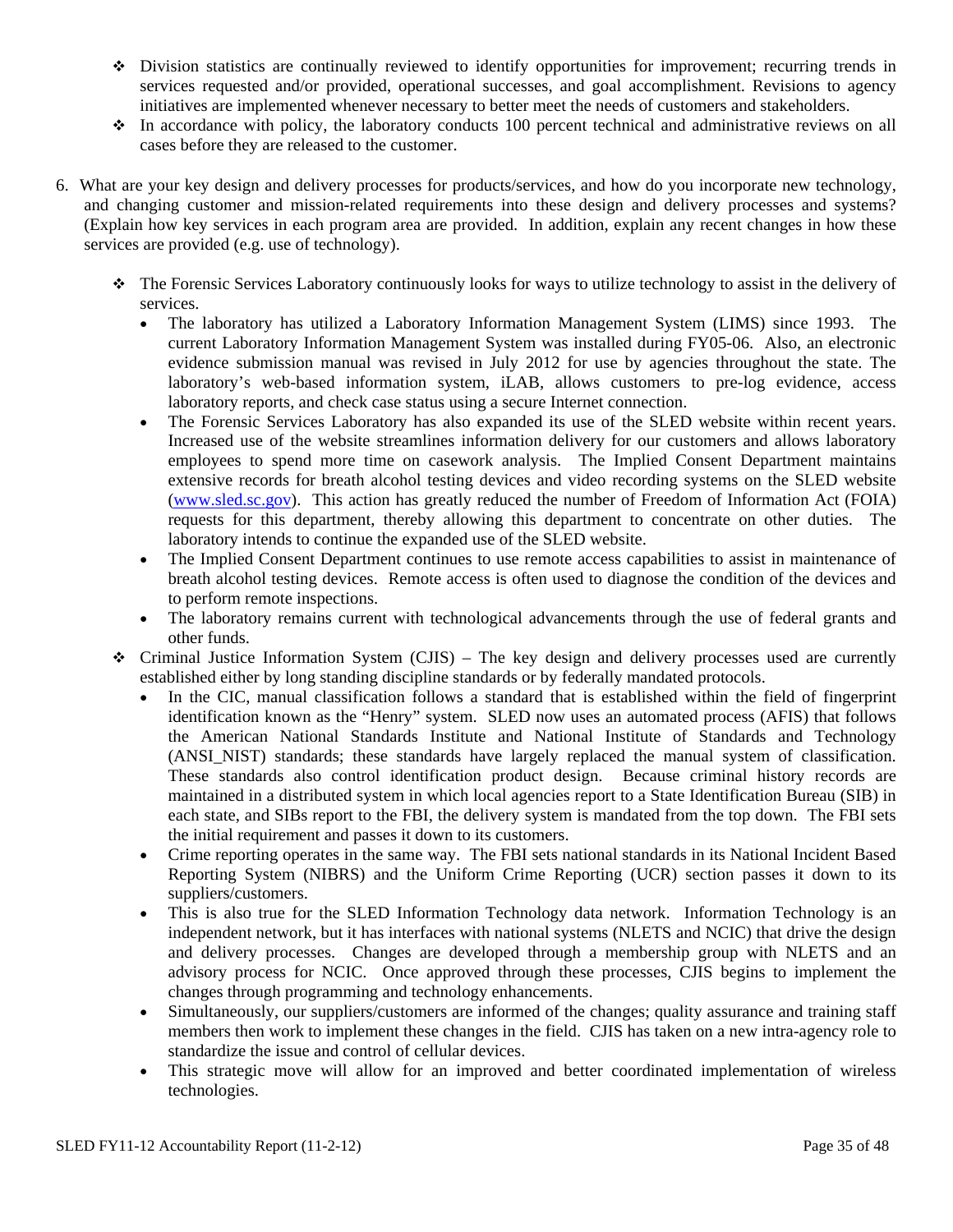- $\bullet$  Investigative Services The use of computers in the field has increased productivity by allowing agents to type reports, memoranda, and complete forms in less time and without additional administrative support. This greatly enhances the ability to deliver a timely product to customers. Investigative reports are placed on the server for case review and quality control. As a result, turnaround time for completion of these reports has been dramatically reduced because changes or corrections are done on the computer rather than sending the reports back to the case agent.
- $\bullet$  By upgrading communications technology the agency has increased its ability to quickly respond to critical incident, investigative, and crime scene processing requests, as well as streamlining internal communications. This system has also provided management with the flexibility to realign resources during emergencies.
- Agency leadership, in collaboration with line-level personnel, has begun the process of evaluating current case management capabilities and working toward the goal of developing or acquiring a centralized case management system that will be more effective, efficient, and will better meet the needs of the customer while maintaining fiscal responsibility.
- Additionally, management review continues to ensure that key performance requirements are met. All investigative functions are subject to continuous monitoring and extensive management review.
- Office of Regulatory Services The units within Office of Regulatory Services provide services to local, state, and federal law enforcement agencies, and to the community and businesses upon request. Requests are received, reviewed, and assigned to appropriate personnel. Reports are generated and data collected to assess resource needs to determine adequate resource allocation.
- Office of Homeland Security The unit utilizes systems and technologies, which are in compliance with standards set forth by the FBI, U.S. Department of Homeland Security (DHS) and other federal, state and local entities charged with oversight responsibilities. New technologies are thoroughly researched and approved for use prior to implementation. Customers are informed of new technologies and often participate in evaluation and implementation process.
- Human Resources The unit's key processes are hiring, evaluating, and retaining employees. Measures included number of new hires, performance evaluations, turnover, disciplinary actions, and grievances. These measures are defined by state and federal regulations. The controls in place are provided by oversight from State Division of Human Resources and various federal agencies (e.g. USDOL, EEOC) as well as from feedback by applicants, employees, supervisors, and other customers.
- 7. How does your organization determine the resources needed to meet current and projected budget and financial obligations?
	- Forensic Services Laboratory based on the generation of monthly metrics, customer demands are identified thus determining the need for current and future financial obligations. Appropriate funding sources are identified to support these needs.

#### **Category 7 – Results**

- 7.1 What are your performance levels and trends for the key measures of mission accomplishment? (At the program level, what are your performance measurements and what has been the recent trend in this data? Where applicable, accreditation information should be included. If possible, provide specific data.)
	- Forensic Services Laboratory Various measures are used to gauge performance in accomplishing the laboratory's mission. One significant measure of mission accomplishment involves laboratory accreditation. The Forensic Services Laboratory has been continuously nationally accredited since 1994 by the American Society of Crime Laboratory Directors/Laboratory Accreditation Board (ASCLD/LAB). The accreditation standards currently include 152 criteria of which 91 are "Essential" criteria. Accredited laboratories must achieve 100 percent compliance with applicable "Essential" criteria. Compliance is measured by external inspections conducted every five years and annual internal inspections. The laboratory has 100 percent compliance with applicable "Essential" criteria. The DNA Laboratory has also met all criteria set forth by the QAS.
	- $\bullet$  The laboratory's property and evidence control function is also subject to various standards of the Commission on Accreditation for Law Enforcement Agencies (CALEA). The laboratory is in compliance with all necessary CALEA standards. The DNA Laboratory has also met all criteria set forth by ASCLD/LAB and FBI QAS standards.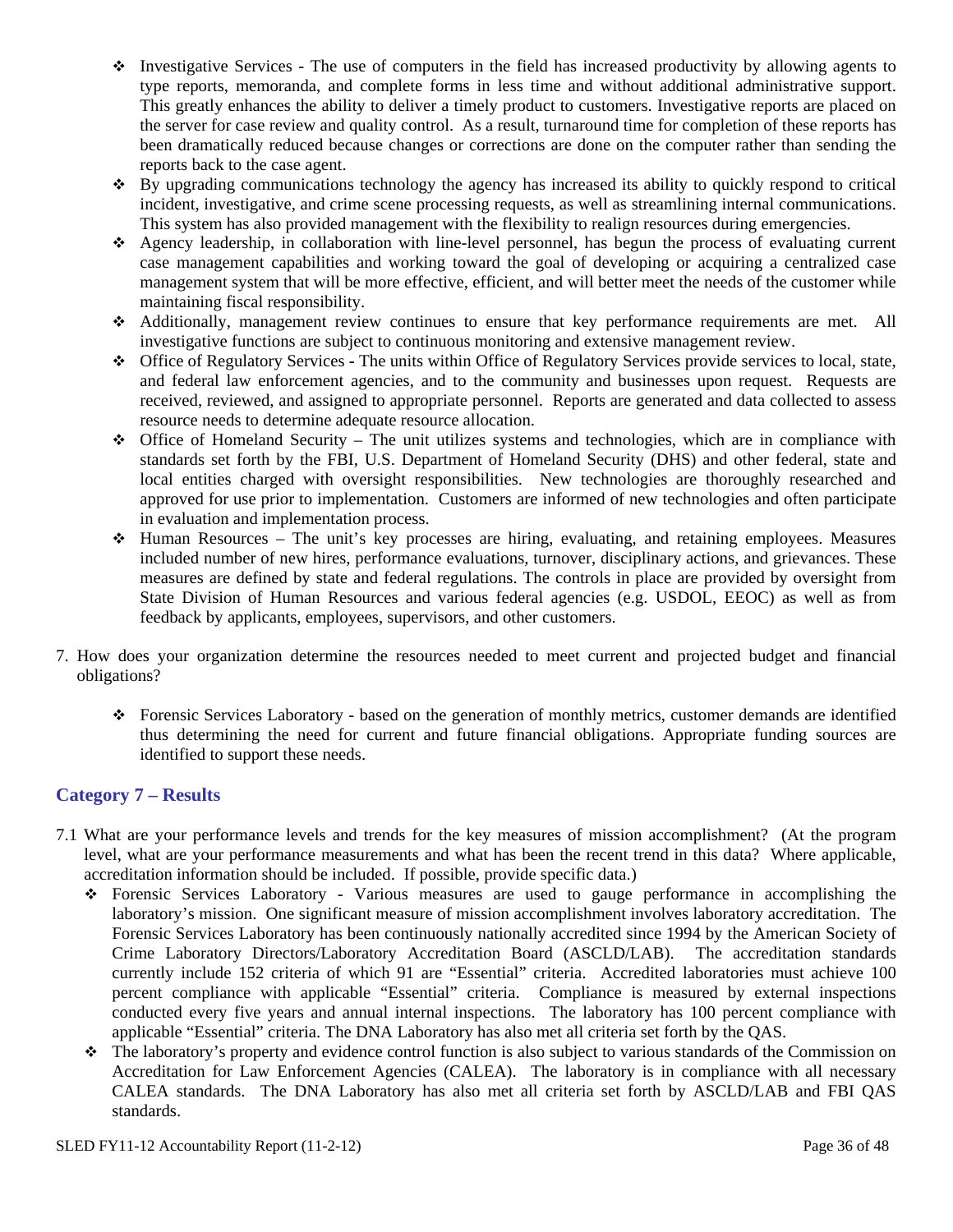A measure of mission accomplishment involves the laboratory cases assigned and closed by a department for a given time period. During FY11-12, individual laboratory departments received 19,463 cases and completed 17,556 cases. It should be noted that some completed cases in the table below were submitted in prior years. Another important factor to note is that simple and less cumbersome cases may be completed within shorter timeframes; however, more complex cases requiring extensive testing may take substantially longer. The length of time required to complete a case is dependent on many factors, some of which are not controlled by the laboratory (e.g. number of analyses requested per case, complexity of each case, submission of proper subject standards, etc.).

| <b>7.1-1 Laboratory Cases Processed</b> |                                              |                                              |                                              |                                               |                                               |                                               |  |  |
|-----------------------------------------|----------------------------------------------|----------------------------------------------|----------------------------------------------|-----------------------------------------------|-----------------------------------------------|-----------------------------------------------|--|--|
| <b>Department</b>                       | <b>Cases</b><br><b>Received</b><br>2009-2010 | <b>Cases</b><br><b>Received</b><br>2010-2011 | <b>Cases</b><br><b>Received</b><br>2011-2012 | <b>Cases</b><br><b>Completed</b><br>2009-2010 | <b>Cases</b><br><b>Completed</b><br>2010-2011 | <b>Cases</b><br><b>Completed</b><br>2011-2012 |  |  |
| <b>DNA Casework</b>                     | 3,543                                        | 5,026                                        | 4,881                                        | 3,281                                         | 4,160                                         | 3,643                                         |  |  |
| Drug Analysis                           | 5,621                                        | 5,357                                        | 5,054                                        | 6,387                                         | 5,582                                         | 5,129                                         |  |  |
| Firearms                                | 864                                          | 1,146                                        | 1,279                                        | 1,170                                         | 1,253                                         | 1,094                                         |  |  |
| <b>Latent Prints</b>                    | 1,307                                        | 1,501                                        | 1,479                                        | 1,256                                         | 1,171                                         | 1,239                                         |  |  |
| Photography                             | 431                                          | 342                                          | 292                                          | 430                                           | 344                                           | 274                                           |  |  |
| Questioned<br>Documents                 | 144                                          | 106                                          | 123                                          | 170                                           | 103                                           | 82                                            |  |  |
| Toxicology                              | 5,204                                        | 5,046                                        | 5,196                                        | 4,958                                         | 4,942                                         | 5,102                                         |  |  |
| Trace                                   | 1,104                                        | 1,211                                        | 1,159                                        | 1,084                                         | 1,182                                         | 993                                           |  |  |
| <b>Totals</b>                           | 18,218                                       | 19,555                                       | 19,463                                       | 18,736                                        | 18,451                                        | 17,556                                        |  |  |

• In addition, the Laboratory Information Management System (LIMS) permits monitoring items received/completed. An item is an individual piece of physical evidence from a case. During FY11-12, the laboratory received 58,830 items and completed 53,623 items. Each case has a varied number of items and it should be noted that the length of time to complete analysis of an item can vary greatly and depends on many factors. Analysis of an item may be delayed pending submission of appropriate standards from the submitting agency or completion of analysis by another laboratory department.

| <b>7.1-2 Laboratory Items Processed</b> |                                              |                                              |                                              |                                               |                                               |                                               |  |  |  |
|-----------------------------------------|----------------------------------------------|----------------------------------------------|----------------------------------------------|-----------------------------------------------|-----------------------------------------------|-----------------------------------------------|--|--|--|
| <b>Department</b>                       | <b>Items</b><br><b>Received</b><br>2009-2010 | <b>Items</b><br><b>Received</b><br>2010-2011 | <b>Items</b><br><b>Received</b><br>2011-2012 | <b>Items</b><br><b>Completed</b><br>2009-2010 | <b>Items</b><br><b>Completed</b><br>2010-2011 | <b>Items</b><br><b>Completed</b><br>2011-2012 |  |  |  |
| <b>DNA Casework</b>                     | 13,768                                       | 16,319                                       | 17,323                                       | 18,308                                        | 17,445                                        | 14,174                                        |  |  |  |
| Drug Analysis                           | 9,317                                        | 9,405                                        | 8,781                                        | 11,243                                        | 9,601                                         | 8,965                                         |  |  |  |
| Firearms                                | 3,588                                        | 4,592                                        | 6,325                                        | 4,966                                         | 5,457                                         | 5,770                                         |  |  |  |
| <b>Latent Prints</b>                    | 5,352                                        | 6,460                                        | 7,350                                        | 5,692                                         | 5,227                                         | 6,702                                         |  |  |  |
| *Photography                            | 838                                          | 629                                          | 775                                          | 833                                           | 641                                           | 709                                           |  |  |  |
| Questioned<br>Documents                 | 1,302                                        | 833                                          | 1,255                                        | 1,316                                         | 887                                           | 949                                           |  |  |  |
| Toxicology                              | 9,903                                        | 9,869                                        | 9,613                                        | 9,503                                         | 9,735                                         | 9,477                                         |  |  |  |
| Trace                                   | 7,467                                        | 8,526                                        | 7,408                                        | 7,460                                         | 8,432                                         | 6,877                                         |  |  |  |
| <b>Totals</b>                           | 51,535                                       | 56,633                                       | 58,830                                       | 59,321                                        | 57,425                                        | 53,623                                        |  |  |  |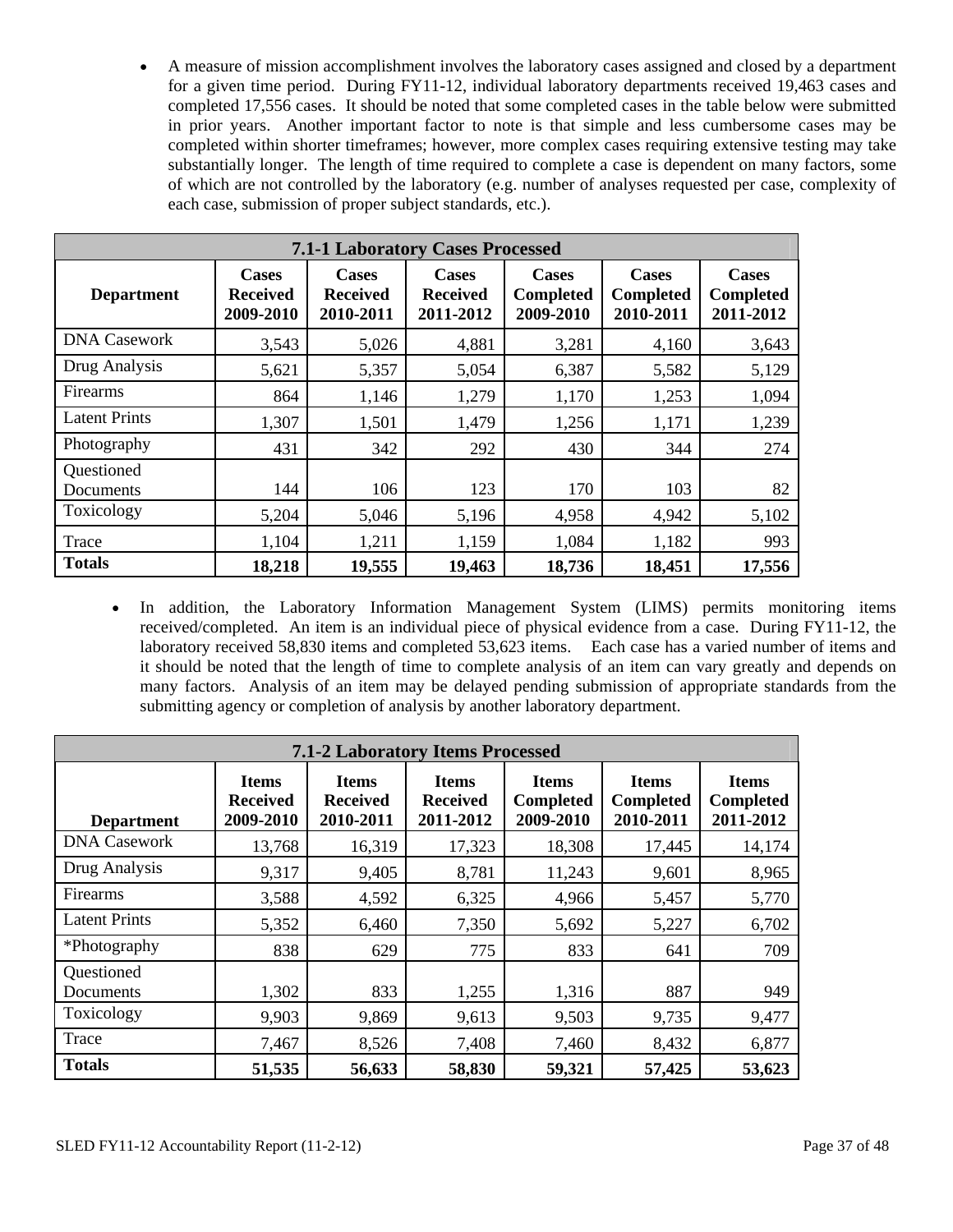| <b>7.1-3 Crime Scene Processing Response</b> |                |     |                                                           |     |  |  |  |  |
|----------------------------------------------|----------------|-----|-----------------------------------------------------------|-----|--|--|--|--|
| <b>FY 2008</b>                               | <b>FY 2009</b> |     | $\text{FY } 2010$   $\text{FY } 2011$   $\text{FY } 2012$ |     |  |  |  |  |
| 229                                          | 227            | 231 | 155                                                       | 181 |  |  |  |  |

 The Implied Consent Department maintains 165 breath alcohol testing devices (Data Master DMT) and video recording systems (VDS-2) at 116 certified breath testing sites throughout the state. In FY11-12, this department performed 949 on-site Data Master DMT Inspection/ maintenance visits and 1,119 on-site videorecording system inspection/maintenance visits. These recordings are used as evidence in any legal proceeding, pursuant to S.C. Code of Laws, Section 56-5-2953.

| 7.1-4 Data Master (DMT) and Video Recording Systems (VDS-2) |           |           |           |           |  |  |  |  |  |
|-------------------------------------------------------------|-----------|-----------|-----------|-----------|--|--|--|--|--|
| <b>Testing Type</b>                                         | 2008-2009 | 2009-2010 | 2010-2011 | 2011-2012 |  |  |  |  |  |
| Bac Data Master DMT for FT 10<br><b>Maintenance Visits</b>  | 990       | 827       | 968       | 949       |  |  |  |  |  |
| Bac Data Master DMT for FT 10<br>Certification              | 154       | 8         |           |           |  |  |  |  |  |
| Bac Data Master DMT for FT 10<br>Remote Inspections         |           | 0         |           |           |  |  |  |  |  |
| VDS-2 On-site Inspections                                   | 964       | 774       | 1,010     |           |  |  |  |  |  |
| <b>VDS-2 Certifications</b>                                 | 154       | 8         |           |           |  |  |  |  |  |

 The SLED Drug Analysis Department trains non-SLED criminal justice personnel to conduct marijuana testing. One measure of the Drug Analysis Department's mission accomplishment is the number of marijuana analysts certified and re-certified. This arrangement results in a reduced workload for SLED and improved response time for the customers.

| 7.1-5 Marijuana Analysis            |           |           |           |           |           |                                       |           |  |
|-------------------------------------|-----------|-----------|-----------|-----------|-----------|---------------------------------------|-----------|--|
| <b>Marijuana Analysts Certified</b> |           |           |           |           |           | <b>Marijuana Analysts Recertified</b> |           |  |
| 2008-2009                           | 2009-2010 | 2010-2011 | 2011-2012 | 2008-2009 | 2009-2010 | 2010-2011                             | 2011-2012 |  |
| 83                                  | 76        | 96        | 72        | 59        |           | $\overline{\phantom{a}}$              | 54        |  |

 Another measure of the Forensic Services Laboratory's mission accomplishment is the number of expert witness requests provided by SLED Forensic Services Laboratory personnel.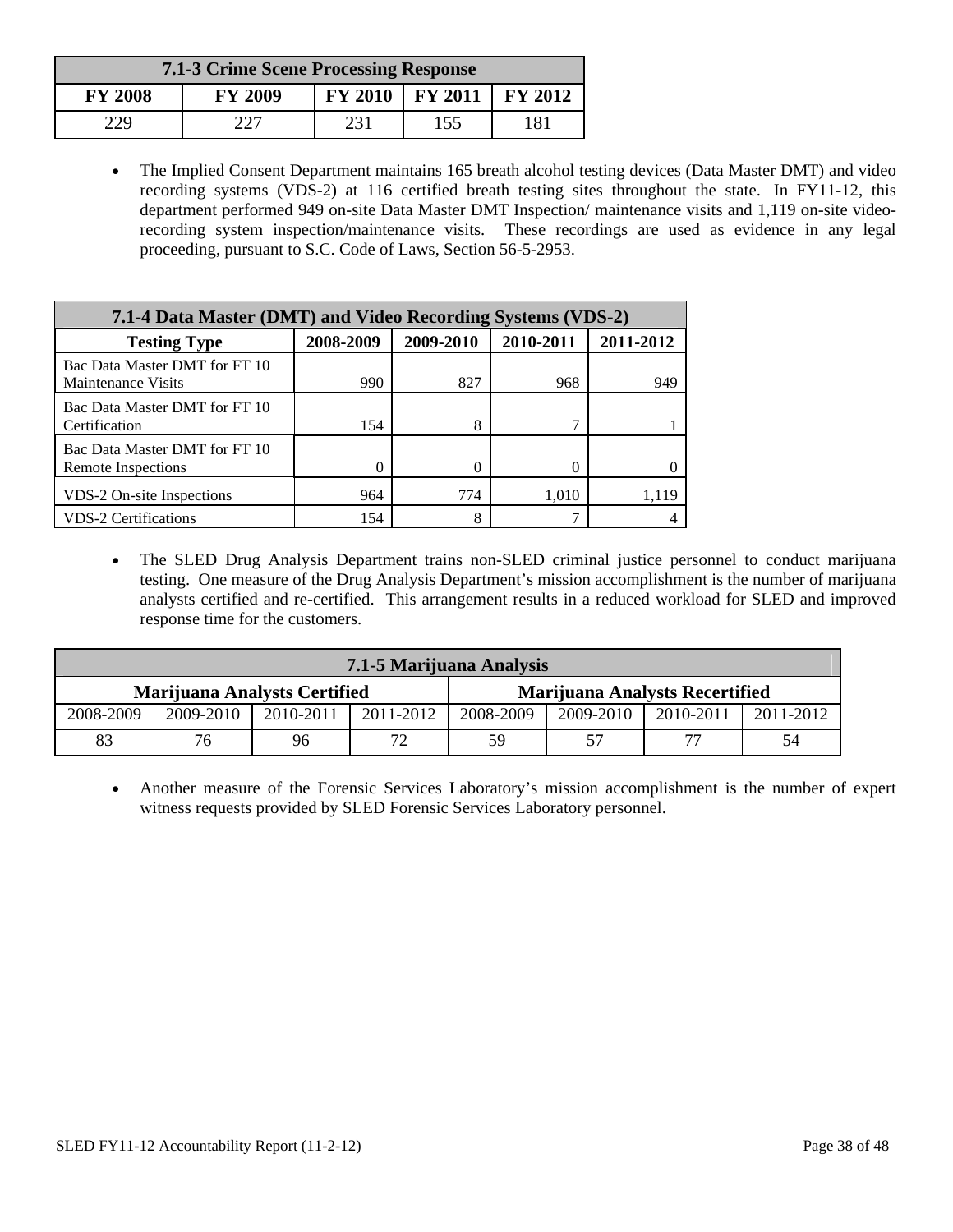| <b>7.1-6 Court Testimonies</b> |                                          |                                          |                                          |                                          |  |  |  |  |
|--------------------------------|------------------------------------------|------------------------------------------|------------------------------------------|------------------------------------------|--|--|--|--|
| <b>Department</b>              | Court<br><b>Testimonies</b><br>2008-2009 | Court<br><b>Testimonies</b><br>2009-2010 | Court<br><b>Testimonies</b><br>2010-2011 | Court<br><b>Testimonies</b><br>2011-2012 |  |  |  |  |
| <b>DNA Casework</b>            | 61                                       | 88                                       | 83                                       | 99                                       |  |  |  |  |
| <b>DNA</b> Database            | $\overline{4}$                           |                                          | $\overline{2}$                           | 3                                        |  |  |  |  |
| Drug Analysis                  | 47                                       | 42                                       | 23                                       | 30                                       |  |  |  |  |
| <b>Evidence Control</b>        | 33                                       | 62                                       | 62                                       | 46                                       |  |  |  |  |
| Firearms                       | 49                                       | 50                                       | 56                                       | 45                                       |  |  |  |  |
| Forensic Admin.                |                                          | 0                                        | $\theta$                                 | $\overline{0}$                           |  |  |  |  |
| <b>Implied Consent</b>         | 6                                        | 7                                        | 10                                       | 6                                        |  |  |  |  |
| <b>Latent Prints</b>           | 4                                        | 11                                       | 30                                       | 21                                       |  |  |  |  |
| Photography                    | $\overline{0}$                           | 0                                        | $\overline{0}$                           | $\overline{0}$                           |  |  |  |  |
| <b>Questioned Docs</b>         | 8                                        | $\overline{2}$                           | $\tau$                                   | 4                                        |  |  |  |  |
| Toxicology                     | 37                                       | 51                                       | 34                                       | 32                                       |  |  |  |  |
| <b>Trace Evidence</b>          | 39                                       | 46                                       | 52                                       | 35                                       |  |  |  |  |
| <b>Totals</b>                  | 289                                      | 360                                      | 359                                      | 321                                      |  |  |  |  |

 An additional measure of mission accomplishment is the number of training opportunities attended by laboratory employees. Because of the highly technical nature of forensic laboratory work, on-going training is crucial. This training includes both scientific and non-scientific courses. Due to budget constraints, every effort is made to attend free or low cost training. Grants are extensively used along with in-house training efforts. Very often, laboratory employees are involved in providing training classes for other laboratory employees.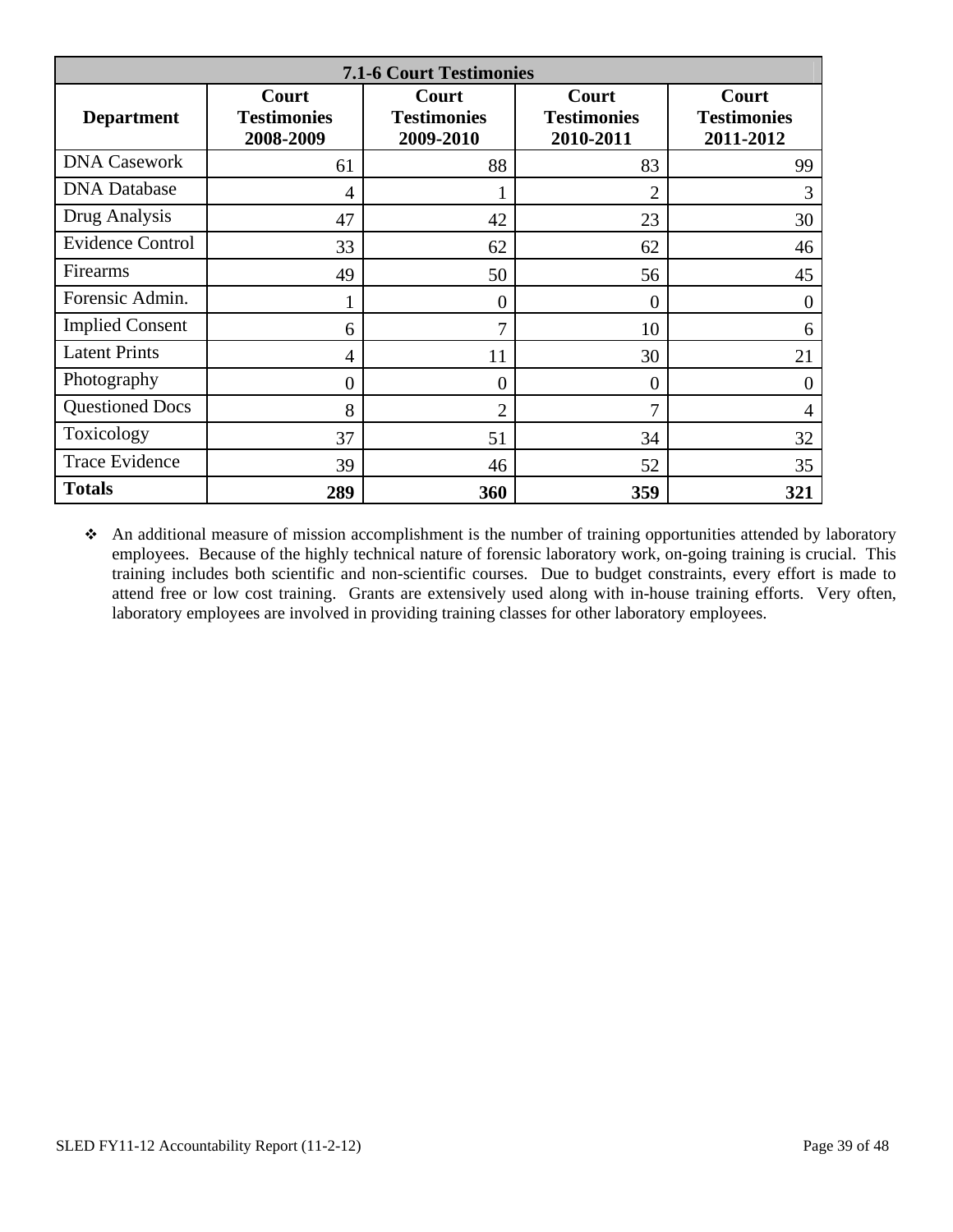| <b>7.1-7 Laboratory Training Events Attended</b> |                                                        |                                                        |                                                        |                                                        |  |  |  |  |
|--------------------------------------------------|--------------------------------------------------------|--------------------------------------------------------|--------------------------------------------------------|--------------------------------------------------------|--|--|--|--|
| <b>Department</b>                                | <b>Training Events</b><br><b>Attended</b><br>2008-2009 | <b>Training Events</b><br><b>Attended</b><br>2009-2010 | <b>Training Events</b><br><b>Attended</b><br>2010-2011 | <b>Training Events</b><br><b>Attended</b><br>2011-2012 |  |  |  |  |
| <b>DNA Casework</b>                              | 50                                                     | 70                                                     | 44                                                     | 19                                                     |  |  |  |  |
| <b>DNA</b> Database                              | 8                                                      | 12                                                     | 9                                                      | 3                                                      |  |  |  |  |
| Drug Analysis                                    | 36                                                     | 31                                                     | 6                                                      | 4                                                      |  |  |  |  |
| <b>Evidence Control</b>                          | 12                                                     | 17                                                     | 8                                                      | 3                                                      |  |  |  |  |
| Firearms                                         | 22                                                     | 61                                                     | 12                                                     | 8                                                      |  |  |  |  |
| Forensic<br>Administration                       | 9                                                      | $\overline{0}$                                         | 0                                                      | $\theta$                                               |  |  |  |  |
| <b>Implied Consent</b>                           | 22                                                     | 6                                                      | 12                                                     | $\overline{2}$                                         |  |  |  |  |
| <b>Latent Prints</b>                             | 22                                                     | 39                                                     | 27                                                     | 13                                                     |  |  |  |  |
| Photography                                      | 3                                                      | $\overline{0}$                                         | $\theta$                                               | $\theta$                                               |  |  |  |  |
| Questioned<br>Documents                          | 3                                                      | 2                                                      | $\overline{2}$                                         | $\overline{2}$                                         |  |  |  |  |
| Toxicology                                       | 44                                                     | 54                                                     | 65                                                     | 9                                                      |  |  |  |  |
| <b>Trace Evidence</b>                            | 21                                                     | 23                                                     | 23                                                     | 6                                                      |  |  |  |  |
| <b>Totals</b>                                    | 252                                                    | 315                                                    | 208                                                    | 69                                                     |  |  |  |  |

 In addition to training made available to laboratory employees, SLED Forensic Services personnel provide extensive training to local, state, and federal law enforcement officers and to court officials on a frequent basis. Due to the nature of many forensic topics, the bulk of the training is provided in person; however, the agency has been able to maximize delivery efficiency of some training topics via videotape production and dissemination.

| <b>7.1-8 Forensic Training to Outside Agencies</b> |           |           |           |           |  |  |  |
|----------------------------------------------------|-----------|-----------|-----------|-----------|--|--|--|
| <b>Forensic Services Training to</b>               |           |           |           |           |  |  |  |
| <b>Outside Agencies</b>                            | 2008-2009 | 2009-2010 | 2010-2011 | 2011-2012 |  |  |  |
| Contact Hours Provided to Outside                  |           |           |           |           |  |  |  |
| Agencies                                           | 7,414     | 5,675     | 4.194     | 2,885     |  |  |  |

\*Contact Hours = (No. Students) x (No. Hours of Instruction) x (No. Instructors)

- Other Forensic Statistics
	- DNA Casework Department: The analysis of 267 backlogged DNA cases was completed using overtime and consumable supplies paid for with federal grant funds. The DNA department was again found to be in compliance with the FBI QAS standards.
	- DNA Casework Department Outsourcing Program: As of July 1, 2012 approximately 640 cases have been outsourced for DNA analysis.
	- DNA Database Department: The number of DNA profiles entered into the SC Combined DNA Indexing System (CODIS) was increased to 177,368.
	- Evidence Control Department: SLED evidence control personnel received, assigned evidence control identifiers to and distributed 15,865 new cases and returned 51,228 items to agencies.
	- Firearms Department: Digital images of individually marked areas on approximately 1,361 fired cartridge cases and bullets were entered into the Integrated Ballistic Identification System (IBIS).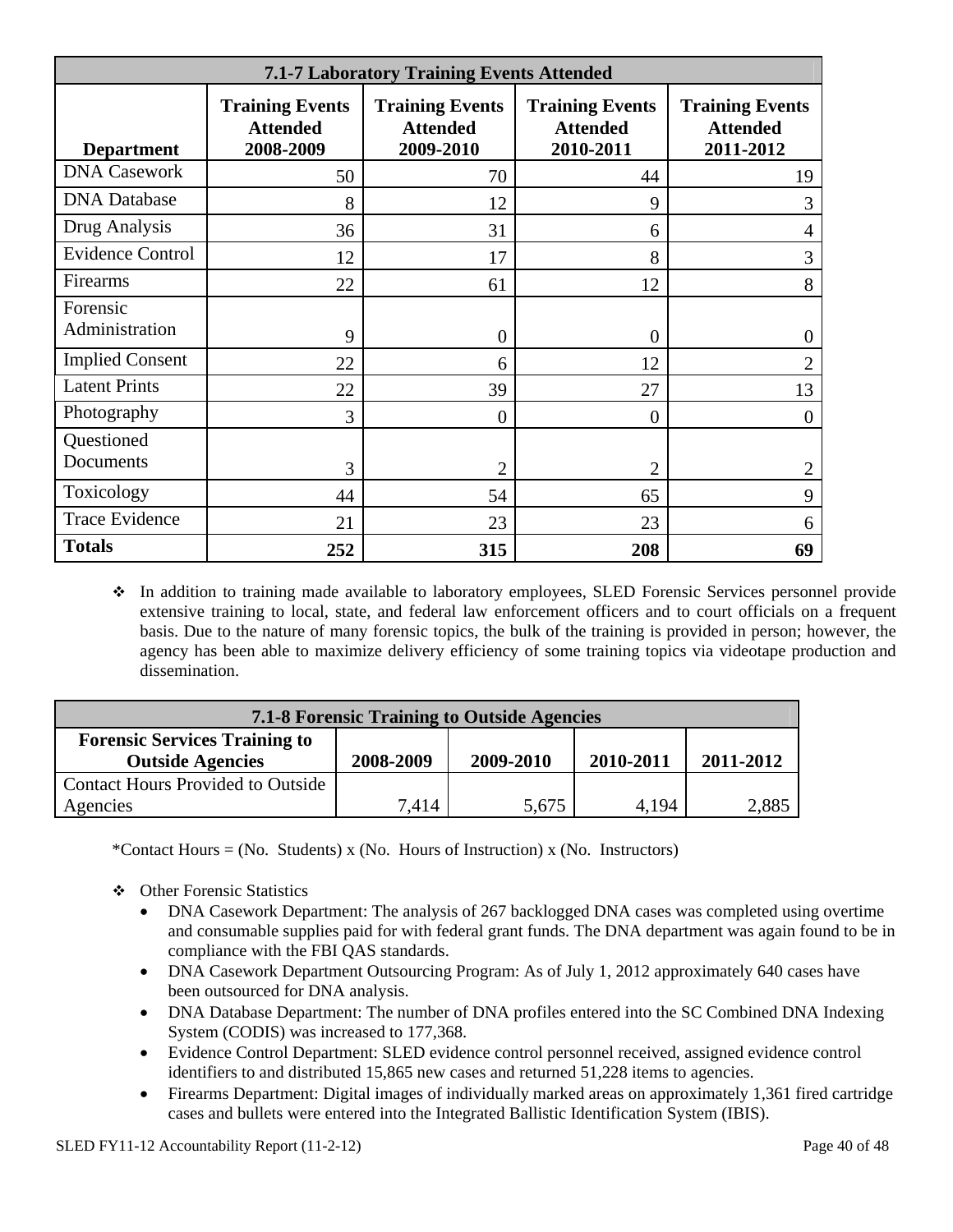- Latent Prints Department: Continued to utilize the Automated Fingerprint Identification System (AFIS) to search latent prints from criminal cases against state and federal databases, provide crime scene processing assistance, and examine fingerprint, footwear/tire tread and bloodstain pattern evidence.
- Questioned Documents Department: Continued to provide assistance for investigations of fraudulent or altered documents during the recent fiscal year. This department completed 82 cases and 949 items and provided four expert court testimonies.
- Toxicology Department: Analyzed 5,102 cases, 9,477 items and provided 32 expert testimonies.
- Trace Evidence Department: completed 993 cases, 6,877 items and provided 35 expert testimonies.
- Criminal Justice Information System (CJIS) Metrics are being refined to better capture performance. Subsequently, mission accomplishment is currently represented by the number of user agencies and secure 15,706 terminals with approved connectivity to our Intranet, the Internet, and wireless devices. Without access, the data are not used and serve no purpose. During FY11-12 there were 11,259,004 monthly electronic transactions through the Law Enforcement Messaging System (LEMS), 428 Automatic License Plate Recognition ALPR users entered in the database, 546 gangs are documented in Gangnet, and 7,310,983 total incident reports in the SCIEX weekly. The use of wireless devices and the Internet reflect two technology changes by the Federal Bureau of Investigation Criminal Justice Information Systems (FBI-CJIS) approved to access NCIC data. Public access for non-criminal justice purposes via the Internet continues to grow. In FY11-12 the agency conducted 485,282 criminal background checks by using the CATCH (Citizens Access to Criminal History) System via the Internet and the US Mail. Modifications were made to the current MRD (Machine Readable Data), which brought the accuracy rate up to 99 percent. SLED received 17,038 General Session Court expungements and 71,022 Summary Court expungements during FY11-12. The eightmonth backlog for summary court expungements has been decreased to approximately a two month backlog. In addition 1,037 users from 431 statewide law enforcement agencies were trained in Gangnet.
- ❖ Other Fusion Center Statistics
	- Violent Criminals arrested: 528, 18 percent increase from the previous fiscal year
	- Statewide requests for technical assistance: 702 cases, 69 percent increase from the previous fiscal year
	- South Carolina Fusion Center: 11,488 requests, 28 percent increase from previous fiscal year
	- Threat Analysis Cell (TAC): 40 threat assessments-122 percent increase from previous fiscal year, 259 bulletins/advisories-186 percent increase from previous fiscal year, 143 Suspicious Activities Reports (SARs)
	- Crime Stoppers: 11,886 tips, 64 percent increase from previous fiscal year
	- Operations Desk: 784 CIO's, 24 percent increase from previous fiscal year
	- Photo Lineups: 4,258, 3 percent increase from previous fiscal year
	- Amber Alerts: two Amber Alerts activated (two children recovered), four Training Sessions (115 officers)
	- The Intelligence/Missing Persons Unit handled 8,288 requests for assistance.
- Office of Regulatory Services Approximately 53,893 Concealable Weapons Permits (CWPs) applications and 12,301 online renewals were processed in FY11-12 and there are now 173,029 Concealable Weapons Permit (CWP) holders in South Carolina. Inclusive of the previous figures, the unit approved 52,339 applications, denied 849 applications, revoked 179 permits, and reinstated 61 permits after appeal. Regulatory Services processed 472 Constables Commission applications during FY11-12. Additional goals for Regulatory includes timely action on applications and CWP permit processing; meeting the South Carolina Criminal Justice Academy standards for training and re-certification requirements; responding to community concerns and requests for services and training; assessing the needs of families, communities, and officers following a police officer shooting; providing requested counseling to the statewide law enforcement community statewide; providing timely response and adequate resource allocation to requests for services; routinely auditing compliance with SLED policies and procedures, statutes, regulations; and other requirements.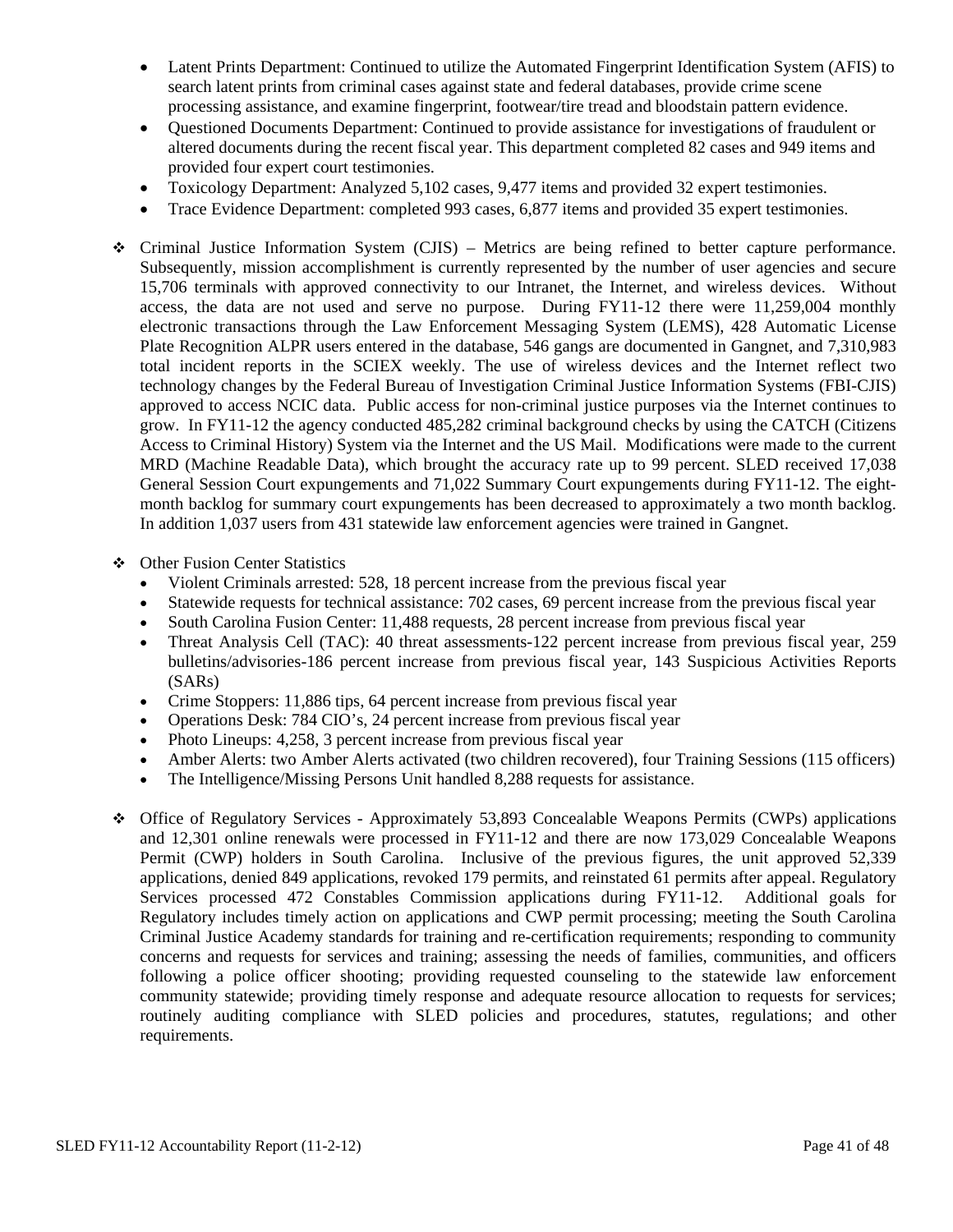| <b>7.1-9 Regulatory Services</b>             |           |           |        |        |  |  |  |  |
|----------------------------------------------|-----------|-----------|--------|--------|--|--|--|--|
| <b>Regulatory Services</b>                   | 2009-2010 | 2011-2012 |        |        |  |  |  |  |
|                                              |           |           |        |        |  |  |  |  |
| Pistol Licenses Issued                       | 217       | 212       | 210    | 262    |  |  |  |  |
| Security/Private Investigation Licenses      | 16,982    | 14,301    | 15,370 | 14,769 |  |  |  |  |
| <b>Issued</b>                                |           |           |        |        |  |  |  |  |
| Coroners/Deputy Coroners Permits Issued      | 16        | 22        | 11     | N/A    |  |  |  |  |
| <b>Concealed Weapons Permits Issued</b>      | 22,192    | 36,726    | 46,016 | 52,339 |  |  |  |  |
| <b>State Constable Commissions Issued</b>    | 291       | 208       | 244    | 463    |  |  |  |  |
| Retired SLED Agent Commissions Issued        | q         | 50        | 8      | 15     |  |  |  |  |
| <b>Special Limited Licenses</b>              | 3         |           | 4      | 6      |  |  |  |  |
| <b>Special Weapons Permits</b>               |           | 3         |        |        |  |  |  |  |
| <b>Total Licenses and Commissions Issued</b> | 39,711    | 51,523    | 61,864 | 67,885 |  |  |  |  |

| <b>7.1-10 State Constables Commissioned</b>    |           |           |           |           |  |  |  |  |
|------------------------------------------------|-----------|-----------|-----------|-----------|--|--|--|--|
| <b>State Constables</b><br><b>Commissioned</b> | 2007-2008 | 2008-2009 | 2009-2010 | 2011-2012 |  |  |  |  |
| Group I                                        | 186       | 135       | 131       | 193       |  |  |  |  |
| Group II                                       | 21        | 16        | 12        | 116       |  |  |  |  |
| Group III                                      | 75        | 55        | 87        | 145       |  |  |  |  |
| Advanced                                       |           |           | 14        | Q         |  |  |  |  |
| <b>Totals</b>                                  | 291       | 208       | 244       | 463       |  |  |  |  |

 **Explanation of each category:** 

- **Group I Active police officers commissioned as constables**
- **Group II Retired police officers commissioned as constables**
- **Group III Volunteered citizens commissioned as constables**
- **Advanced Volunteered citizens commissioned as a Group III, but authorized to work with limited supervision**
- Other Regulatory Statistics:
	- 5,830 cigarette compliance inspections resulting in the seizure of 12,723 packs of contraband cigarettes;
	- Processed 216 contract security, 84 propriety security business licenses, 420 private investigator registrations;
	- Processed 9,539 unarmed, 3,641 armed, 411 upgrades from unarmed to armed and 824 temporary security guard licenses;
	- Processed 68,662 security and private investigation business licenses, employee registrations, and Concealed Weapons Permits. At the end of FY11-12 there were 164,997 Concealed Weapons Permit (CWP) holders in South Carolina.

| <b>7.1-11 Regulatory Operations</b>                                                           |       |       |       |       |      |  |  |  |
|-----------------------------------------------------------------------------------------------|-------|-------|-------|-------|------|--|--|--|
| 2007-2008<br>2006-2007<br>2008-2009<br>2009-2010<br>2011-2012<br><b>Regulatory Operations</b> |       |       |       |       |      |  |  |  |
| <b>Applications Processed</b>                                                                 | 2,944 | 2,221 | 1,953 | 2,247 | 2275 |  |  |  |
| <b>Investigations Conducted</b>                                                               | 189   | 233   | 417   | 464   | 618  |  |  |  |
| Lottery Complaints Investigated                                                               | 160   | 183   | 160   |       | 167  |  |  |  |
| Lottery Arrests                                                                               | 10    |       |       |       |      |  |  |  |

- $\bullet$  The Investigative Services responded to a variety of calls for assistance or investigations during FY11-12.
	- The Forensic Art Unit prepared a total of 80 composites, three facial reconstructions, 17 age progressions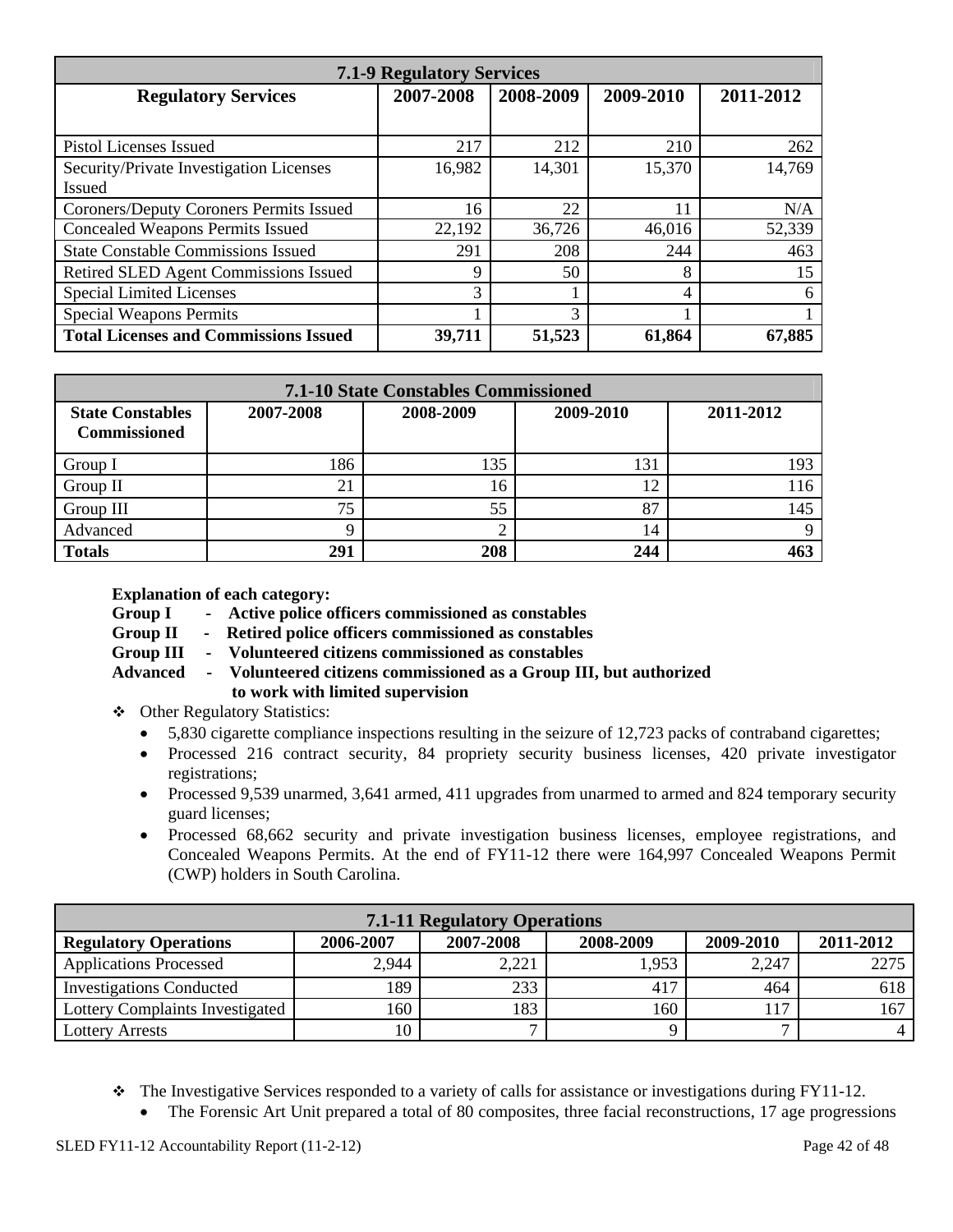and 44 graphics for courtroom presentation.

- The Behavioral Science Unit opened 107 cases, 66 of which were threat assessments.
- The Grand Jury conducted 11 investigations and Insurance Fraud opened 97 cases.
- Vehicle Crimes opened 199 cases.
- The SLED Child Fatality Unit received 171 reports of unexpected or unexplained child deaths.
- Vulnerable Adult Investigations Unit (VAIU) received 904 intakes. VAIU investigated 172 cases and the remainder was vetted to the state Long Term Ombudsman's Office, Attorney General's Office, local law enforcement, or Department of Social Services.
- Over 700 personnel were trained by the Special Victims Unit.
- The investigative regions responded to requests, including criminal investigations, jury sequestration, and special events. They investigated 518 criminal investigations (Midlands 104, Piedmont, 173, Pee Dee 136, Low Country 105). Narcotics/Alcohol 314 alcohol investigations, which resulted in 546 citations and charges. The Narcotics Unit arrested 517 persons in drug related cases with \$2,623,107.15 in U.S. currency and approximately \$200,000 in real property seized. Illegal drugs valued at \$6,012,698.00 were either purchased or seized. Additionally, 3,750 marijuana plants were destroyed with an estimated value of \$7,500,000. The Narcotics Unit was responsible for the management and clean up of 435 meth labs. Narcotic Agents responded to five methamphetamine labs. Narcotic Agents also conducted five State Grand Jury Investigations. The Narcotics Unit opened 44 video gaming cases and seized 237 video gaming machines.

| <b>7.1-12 Investigative Services</b> |           |           |           |           |           |  |  |  |  |
|--------------------------------------|-----------|-----------|-----------|-----------|-----------|--|--|--|--|
| <b>Investigative Services</b>        | 2006-2007 | 2007-2008 | 2008-2009 | 2009-2010 | 2011-2012 |  |  |  |  |
| Forensic Art                         | 156       | 139       | 154       | 143       | 144       |  |  |  |  |
| <b>Behavioral Science</b>            | 84        | 198       | 98        | 54        | 107       |  |  |  |  |
| State Grand Jury and Insurance Fraud | 379       | 352       | 278       | 212       | 97        |  |  |  |  |
| <b>Vulnerable Adults</b>             | 499       | 1,064     | 1,003     | 995       | 904       |  |  |  |  |
| <b>Computer Crimes</b>               | 228       | 634       | 1,132     | 816       | 217       |  |  |  |  |
| <b>Child Fatalities</b>              | 252       | 234       | 232       | 210       | 171       |  |  |  |  |
| Regions                              |           |           |           |           | 518       |  |  |  |  |

- Office of Professional Responsibility:
	- The Polygraph Section scheduled 627 tests and conducted 387 tests.
	- Polygraph section trained four law enforcement interns and licensed 97 examiners per state statute.
- Office of Counter-Terrorism:
	- Bomb Squad responded to 614 calls for assistance.
	- The Bomb Squad's Maritime Response Unit (Underwater Hazardous Devices Response) conducted 25 dive missions, two responses to underwater post blast investigations/post fire investigation and possible explosives in the water. One explosives recover, 31 sweeps of piers, hulls and dams, one agency assist with search and recovery (assisted CCSO with vehicles in the water unknown if they were occupied), eight missions in request by other agencies and 10 maritime tactical missions.
	- SWAT team responded to 37 calls for tactical assistance with 70 arrests.
	- Aviation Unit made 417 law enforcement-related flights, including 299 missions, 63 training, and 55 maintenance flights.
	- The Arson unit conducted 143 responses. Fires were determined to be arson in 69 cases, resulting in 29 arrests made. Clearance rate was 42 percent (the national average is 17.5 percent) and 36 fatal fire investigations.
	- The Bloodhound Tracking team received 133 calls for assistance with 147 arrests. 93 percent of these calls for assistance involved weapons.
	- Protective Services Unit- Coordinated and/or staffed security arrangements for 76 special evens to include 29 VIP Protection details and three Republican Presidential debates, one tropical storm, one hurricane activation and 15 high value cargo shipments all requiring additional security by SLED agents. Additionally this unit participated in 37 administrative meetings, exercises, or plan reviews and revisions,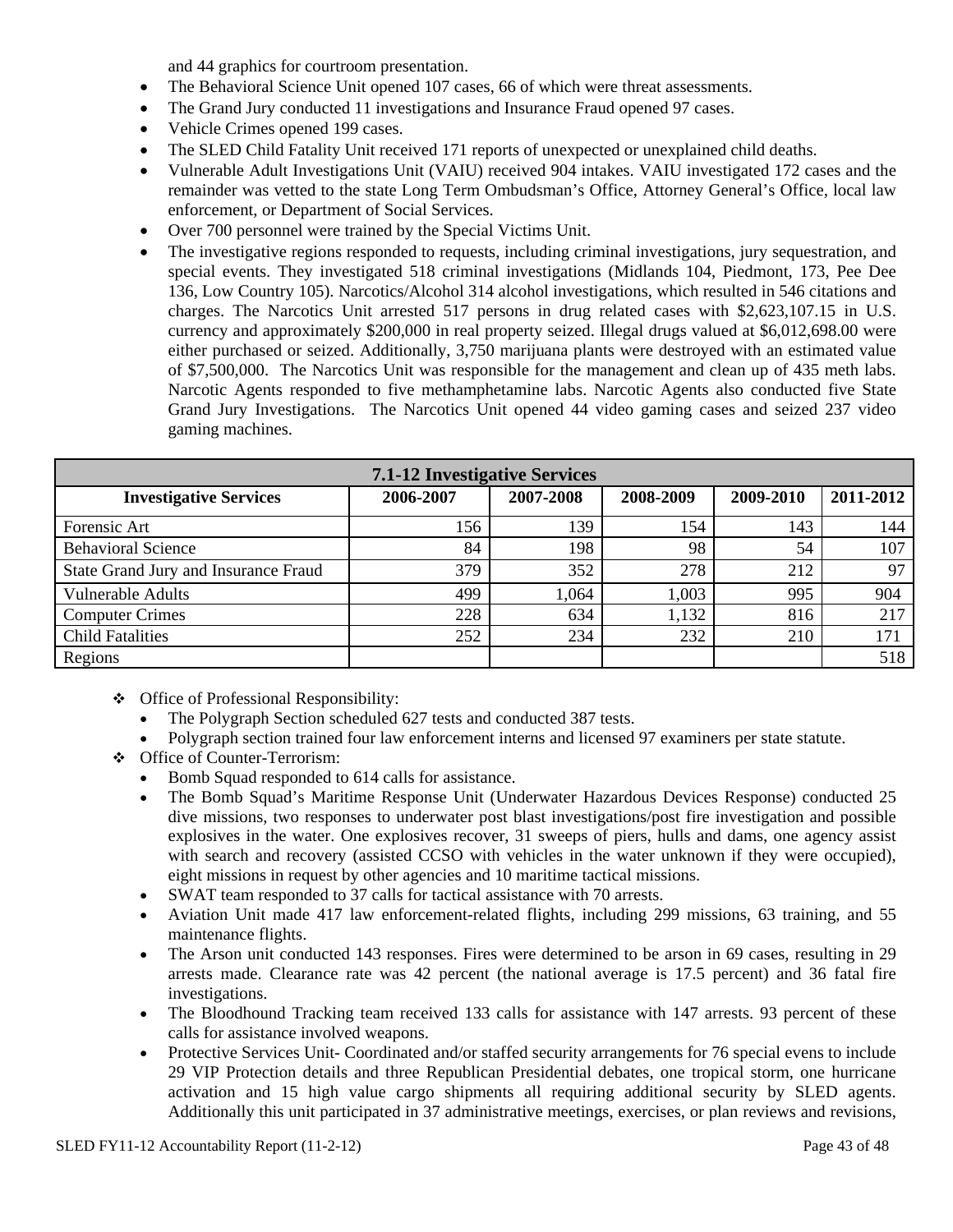participated in eight chemical, biological, radiological, nuclear, and explosive (CBRNE) exercises, conducted numerous infrastructure reviews, and responded to six possible WMD incidents.

| <b>7.1-13 Counter-Terrorism</b>                                                           |     |     |     |     |     |  |  |  |  |
|-------------------------------------------------------------------------------------------|-----|-----|-----|-----|-----|--|--|--|--|
| 2006-2007<br>2011-2012<br><b>Tactical Services</b><br>2007-2008<br>2008-2009<br>2009-2010 |     |     |     |     |     |  |  |  |  |
| Requests for Bloodhound Tracking                                                          | 112 | 105 | 181 | 182 | 133 |  |  |  |  |
| <b>Aviation Services Calls for Service</b>                                                | 655 | 561 | 467 | 376 | 417 |  |  |  |  |
| <b>SWAT Team calls</b>                                                                    | 29  |     | 61  | חח  |     |  |  |  |  |
| <b>Fugitive Task Force Investigations</b>                                                 | 238 | 361 | 156 | 250 | 250 |  |  |  |  |

- Training Statistics:
	- 7,303 hours of in-service training
	- 3,736 hours of handgun, rifle, and shotgun training
	- 3,790 hours of training for other agencies
	- 1,100 hours of advanced training
	- Reviewed and approved 207 Concealed Weapons Permit Instructor Applications and Lesson Plans
	- Facilitated 14,736 hours of training provided by external vendors
	- Facilitated the health screening of 153 personnel
- Counter-Terrorism measures performance levels by review of work products, success of projects administered, and customer satisfaction. The state counter-terrorism strategy is based on assessments and guidance from the state and regional counter-terrorism coordinating councils and the U. S. Department of Homeland Security. The Office of Counter-Terrorism utilizes the state strategy to judge unit performance.
- $\div$  Office of Homeland Security SLED, as the State Administrative Agency (SAA), continues to execute the duties set forth in statute effective July 1, 2003, and as required by the U.S. Department of Homeland Security in regards to the homeland security grant programs. SLED has implemented the statewide strategy and assessment which was developed for South Carolina and approved in Washington. Federal funding received by South Carolina has been awarded based on local and state first responders' priorities and needs to address implementation of the new strategy. Thus far, federal funding has been received by the state and distributed to locals within required timeframes established by the Department of Homeland Security (DHS) Office of Domestic Preparedness.
	- South Carolina receives funding from the federal government. Grants are allocated based on statewide, regional, and local needs established by those entities and within the requirements outlined in the federally required state strategies. Federal guidelines also dictate that all funds be awarded, obligated and expended within very specific timeframes. States are required to distribute 80 percent of their awarded funds to local government entities. Since 2003, homeland security funding administered by SLED has reached approximately \$217 million; these funds have passed through SLED to local and state entities. The state Homeland Security Advisory Council (HSAC) is integrally involved in the process of allocation of these funds, which have been awarded pursuant to the state strategies.
	- The efforts of the state and regional homeland security advisory councils leverage the expertise and contributions of a diverse yet robust group of public and private sector individuals, all focused upon the detection and prevention of, preparation for, protection against, and response to violence or threats of violence from terrorist activities. While administrative costs for these council meetings are extremely low the contributions to the safety of South Carolina's citizens are substantial. Communication, collaboration, and cooperation are hallmarks of each of the HSAC meetings, and are largely responsible for the respective council's abilities to demonstrate successful completion of the many tasks they are presented.
- Administrative Statistics
	- SLED Grants Administration Office:
		- o New grants awarded to SLED \$4,411,276
		- o Currently manages 58 grants totaling \$20,532,779.44
- Intergovernmental Affairs/Public Information Unit disseminated over 50 press releases, 791 Freedom of Information Act requests and 130 civil subpoenas.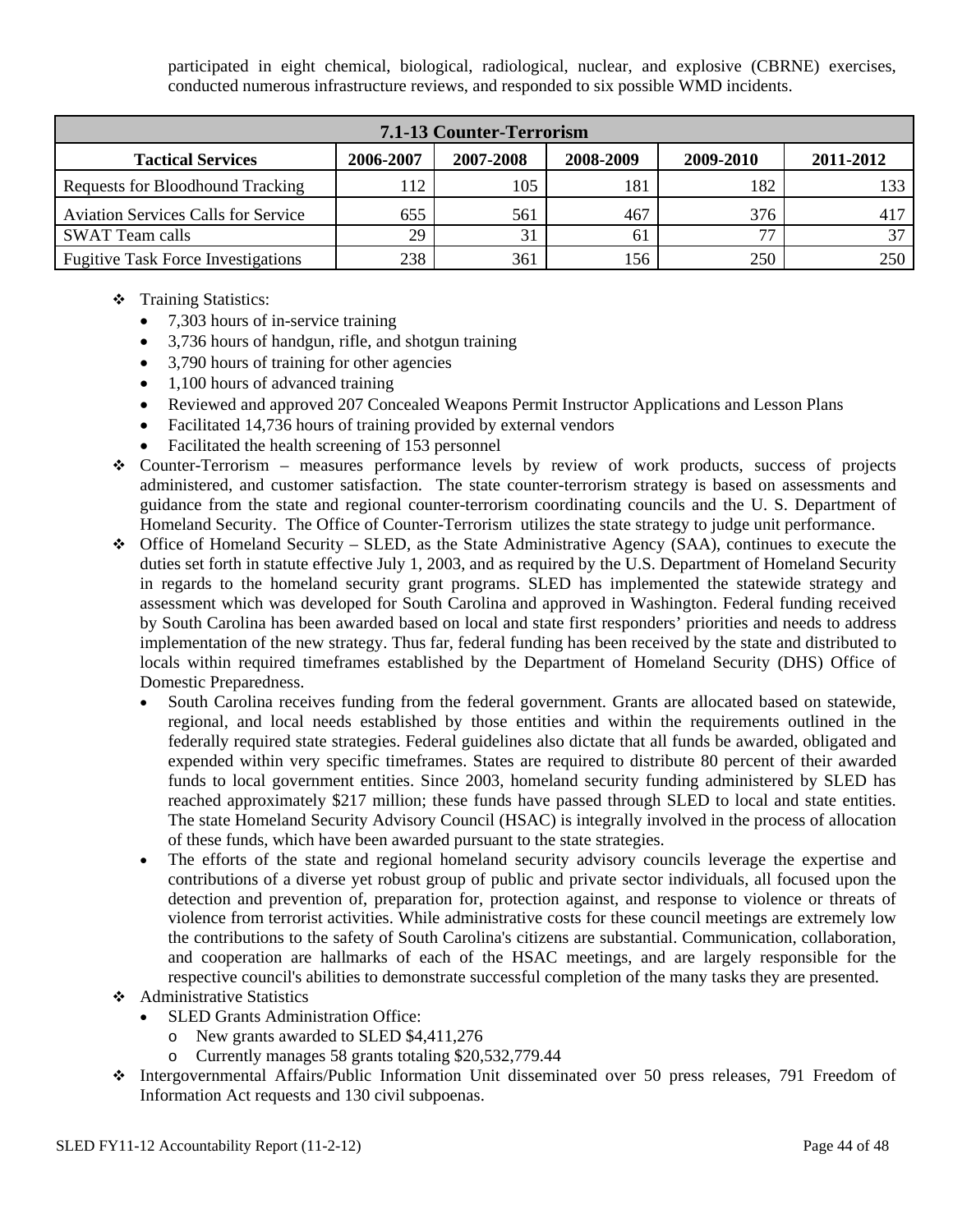- 7.2 What are your performance levels and trends for the key measures of customer satisfaction? (Mention factors such as the numbers of commendation letters from customers or awards received in the program areas. If possible, provide specific data.)
	- Forensic Services Laboratory During the past year, laboratory personnel received numerous commendation letters from various elements of the criminal justice community. These letters discuss employees' professionalism and scientific expertise along with other desirable qualities. Accreditation standards of the American Society of Crime Laboratory Directors/Laboratory Accreditation Board (ASCLD/LAB) also require that each employee who testifies be monitored. Forms are completed by other SLED personnel observing the testimony or by criminal justice personnel (prosecutors, defense attorneys, etc.). The person testifying is given an overall rating of excellent, satisfactory, or needs improvement. These completed forms, both internal and external, consistently rate the performance of our employees as excellent.
	- Criminal Justice Information System (CJIS) The most critical measure of customer satisfaction is the response time for messages moving through the two primary network interfaces. When a trooper, deputy sheriff, or police officer approaches a suspicious vehicle or other dangerous situation, it is imperative that the system is in operation and is operating efficiently. The central site processor is operational close to 100 percent of the time (less preventive or corrective maintenance), and the message response time is typically three to five seconds for both intrastate and interstate messages.
	- Investigative Services Customer satisfaction is first measured by the outstanding work product produced. In the fiscal year ending June 30, 2012, agents assigned to Investigations components received numerous letters of commendation from our customers, as well as, internal recognition for noteworthy accomplishments. Additionally, letters from solicitors regarding case review for prosecution often mention the thoroughness of case reports. Employee Management Performance System (EPMS) is continuing to be updated and designed to more accurately reflect work duties and functions of the employee as opposed to generic goals and responsibilities.
	- Office of Regulatory Services– Performance levels and trends for key measures of customer satisfaction is gauged by the numbers of complaints and requests for service which are dealt with in a timely and professional manner. Also, repeat requests for services are a measure of customer satisfaction. Several letters of commendation and satisfaction were received last year.
	- $\div$  Office of Homeland Security This office has received numerous letters of commendation for services rendered to customers. The key measures of customer satisfaction are contained within the Homeland Security Advisory Council's ability to complete its mission. This is accomplished with logistical support supplied by the SLED Office of Homeland Security. The trend, as noted thus far, is that customer satisfaction is at a high level.
- 7.3 What are your performance levels for your key measures on financial performance, including measures of cost containment as appropriate?
	- Financial performance and responsibility is based on a continual analysis of agency operations, both at the current level and what is anticipated for the future. During previous fiscal years, the agency was required to do more with less and as such developed strategies to be more fiscally prudent with available funds. Some of these measures included rotating work shifts of personnel to replace overtime with compensatory time, fuel savings for agency vehicles, and maintaining existing equipment versus purchasing newer expensive equipment. As budgetary conditions improve, re-evaluation of cost containment measures may be necessary to better meet the needs of the customer.
	- Forensic Services Laboratory's key measure on financial performance is the demand for services provided by the laboratory. If a service is no longer requested or if a more cost efficient way to provide the service is found, the current service is eliminated. This de-obligates the funds used to support the old service and provides funding for other services. Supervisors are also constantly evaluating the work flow in the laboratory to find ways to streamline the process of examining evidence submitted.
- 7.4. What are your performance levels and trends for the key measures of employee satisfaction, involvement and development? (At the program level, what are your performance measurements that related to the employees and what has been the recent trend in this data? If possible, provide specific data.)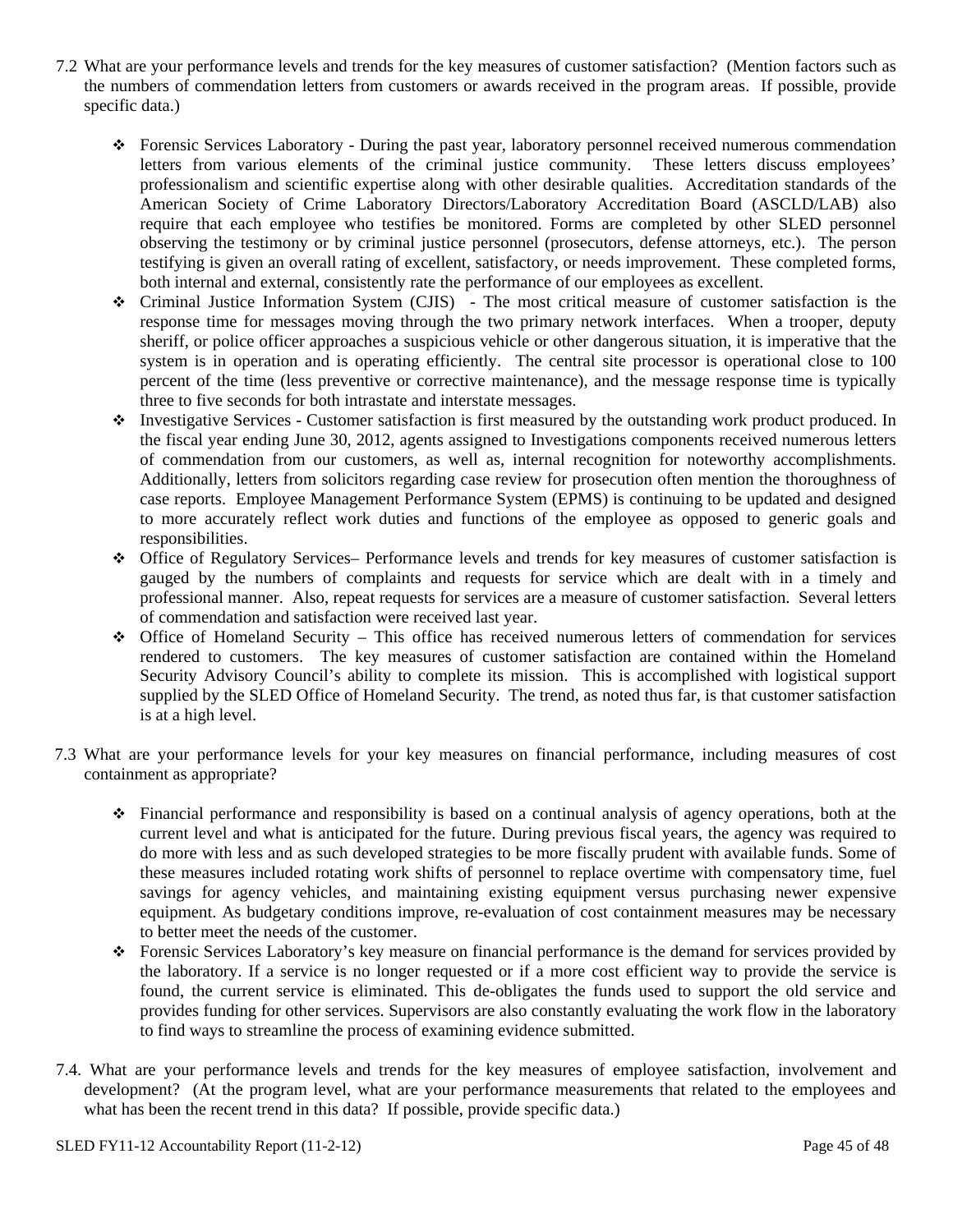- Forensic Services Laboratory All employees are encouraged to voice any comments, suggestions, or complaints through several mechanisms. Comments are encouraged on the EPMS evaluations. In addition, departmental supervisors and laboratory administration maintain an open door policy for employees. The laboratory also has a suggestion box that is checked regularly. Indications from these areas demonstrate a high level of employee satisfaction and involvement.
- The development of each employee is promoted through training opportunities. These opportunities involve training by SLED personnel and also outside entities. Each departmental supervisor evaluates the training needed for the employees under his/her supervision and attempts to obtain such training. Due to budgetary constraints, grants are used extensively to fund training needs. The Laboratory Quality Manager maintains an electronic employee development file on each laboratory employee. Accreditation criteria of the American Society of Crime Laboratory Directors/Laboratory Accreditation Board (ASCLD/LAB) address the employee development program.
- $\div$  Criminal Justice Information System (CJIS) Formal and informal assessment methods and measures are used to determine employee satisfaction. Management personnel are available to employees to assist them when necessary. This provides an informal mechanism for employees to express concerns and gives management a direct conduit to employees.
- $\bullet$  Investigative Services Employee satisfaction is first measured by the outstanding work product produced. In the fiscal year ending June 30, 2012, agents assigned to Investigations components received numerous letters of commendation from SLED customers. Additionally, letters from solicitors regarding case review for prosecution often mention the thoroughness of case reports. The retention of and loyalty of agents to the division is a direct reflection of employee satisfaction.
- Office of Regulatory Services Formal and informal assessment methods and measures are used to determine employee satisfaction. Management personnel are available to employees to assist them when necessary. This provides an informal mechanism for employees to express concerns and gives management a direct conduit to employees.
- $\bullet$  Counter-Terrorism Formal and informal assessment methods and measures are used to determine employee satisfaction. Leadership maintains close interaction with employees who are encouraged to express concerns and to participate in problem resolution.
- $\triangle$  Human Resources Organizational development is a key element of addressing work system performance and includes restructuring and redesign throughout the agency which will increase efficiencies and improve communications. Human Resources is committed to updating and creating career path plans to recruit and retain qualified personnel. In addition, Human Resources is working with the Training Unit to offer more training opportunities internally and externally. Mandatory training will be conducted on the topics of EPMS, disciplinary actions, and preventing harassment and discrimination for supervisors in order to promote a fair and reasonable work environment. Employees are being encouraged to discuss their career goals and interests with their supervisors in conjunction with their annual performance reviews. Also, joint efforts with Prevention Partners and other agencies have included an on-site health screening program and seminars to promote healthy initiatives for employees.
- 7.5 What are your performance levels and trends for your key measures of organizational effectiveness/operational efficiency, and work system performance?
	- $\div$  Human Resources Feedback from employees, supervisors and senior leadership as well as performance reviews are used to identify effectiveness and work system performance.
	- Investigative Services Agency personnel are routinely evaluated through performance reviews and investigative case reviews to ensure operational efficiency and effective work products are achieved.
- 7.6. What are your performance levels and trends for the key measures of regulatory/legal compliance and community support? (List any significant statutes or regulations affecting any departments within the program areas and define our level of compliance. Explain how our compliance level is measured. If possible, provide specific data.)
	- Forensic Services Laboratory Due to the nature of forensic laboratory work, many regulatory and legal aspects are involved. In Chapter 73 of the South Carolina Code of Regulations, the following laboratory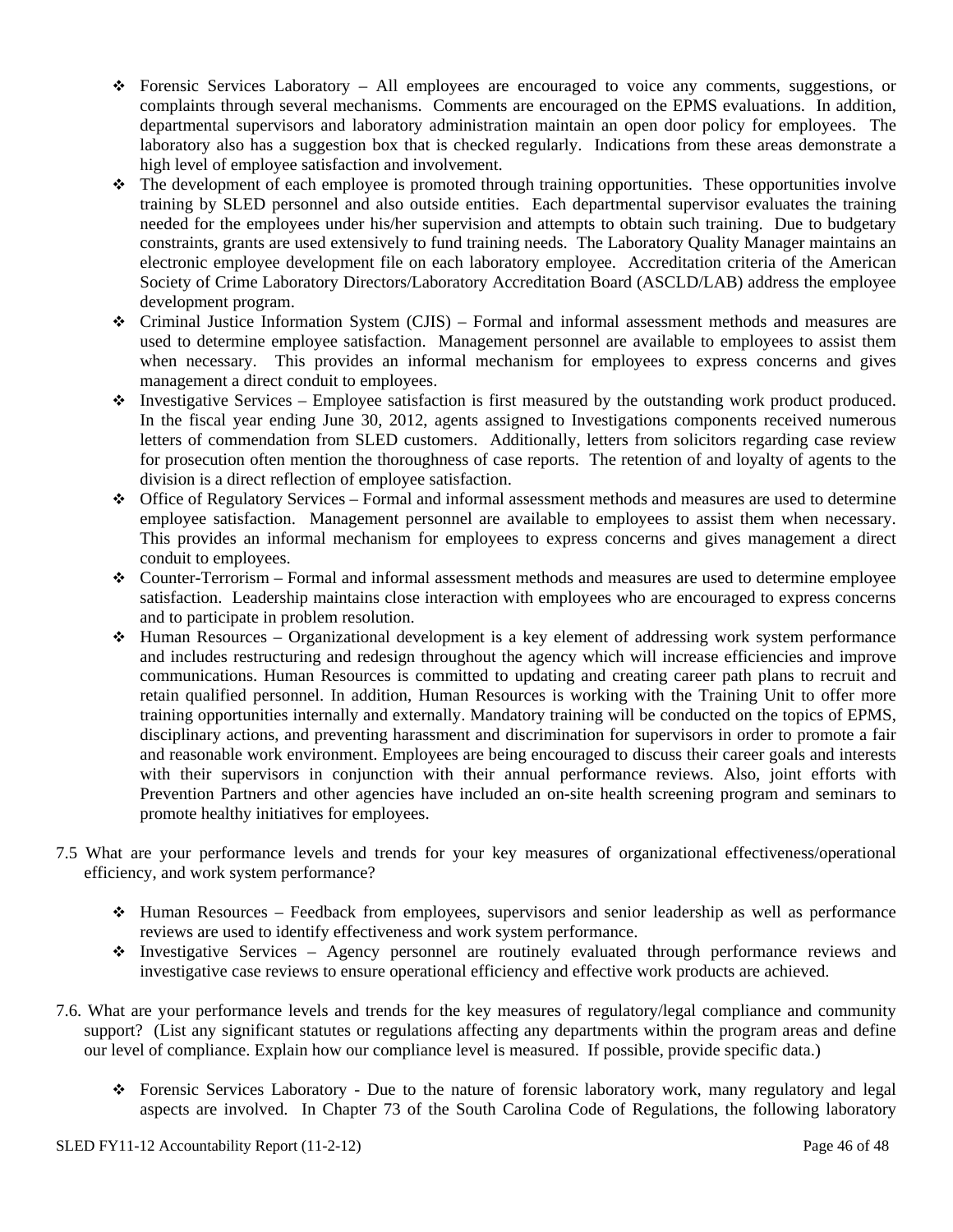departments have regulations: Drug Analysis, Implied Consent, DNA Casework, and Toxicology. In addition, many statutes concerning drug and alcohol testing affect the work of the Implied Consent and Toxicology Departments. The main statutes are Sections 16-1-90, 16-17-470, 17-7-80, 23-3-15(A)(2), 23-31-400, 23-31- 410, 50-21-112, 50-21-113, 50-21-114, 55-1-100, 56-1-10, 56-1-286, 56-1-2120, 56-1-2130, 56-5-2930, 56-5- 2933, 56-5-2934, 56-5-2941, 56-5-2945, 56-5-2950, 56-5-2953, and 56-5-2954. The DNA Casework Department continues to comply with the effect of Section 23-3-600 (DNA Database Act). Effective July 1, 2004, the statute was amended to require any individual convicted of a felony offense to provide a DNA sample for inclusion into the South Carolina State DNA Database.

- $\div$  Criminal Justice Information System (CJIS) Federal privacy laws and FBI rules distinguished between NCIC access for criminal justice purposes and access for non-criminal justice purposes. Access for noncriminal justice purposes is limited. These restrictions are enforced through use of a closed network, requirements to certify the purpose of each inquiry, and other controls. Audits are conducted to ensure compliance with requirements, and investigations are conducted following complaints. If improper or illegal use is identified, sanctions range from a warning to termination of access or even prosecution in extreme instances. SLED CJIS conducts audits of its customers and suppliers, and the FBI audits SLED CJIS. In the FY11-12, the SCIBRS Audit Section conducted 21 audits of law enforcement agencies. The NCIC Audit Unit completed 124 on-line agency audits. There are a total of 11,788 active NCIC operators certified for NCIC access in South Carolina.
- South Carolina laws which address criminal justice information operations include the following: Section 23- 31-110 through 23-31-150 authorizes SLED to regulate pistol purchases through implementation of a permitting program; Sections 23-31-205 through 23-31-235 created the "Law Abiding Citizens Self Defense Act of 1996" authorizing SLED to issue Concealed Weapons Permits (CWP) upon positive completion of a background investigation; Section 23-1-65 outlines appointment of deputies, constables, security guards and detectives to assist with the detection of crime; SLED is responsible for ensuring that state constables, security guards, and detective appointees have received adequate training and meet the standards required for appointment; Section 40-17-10 through 40-17-170 outlines the powers and duties of the Chief of the South Carolina Law Enforcement Division regarding private security businesses or private detectives.
- Investigative Services- Investigative Services provides a wide range of services to customers. The statutory authority to conduct investigations on behalf of the State are as follows: Section 23-3-10 establishes authority for the creation of the South Carolina Law Enforcement Division; Section 23-3-15 through 23-3-160 provides that SLED shall have specific and exclusive jurisdiction and authority statewide, on behalf of the State, in matters including but not limited to the following functions and activities: investigation of organized criminal investigations, arson investigation, and covert investigation of illegal activities pertaining to and the interdiction of narcotics and other illicit substances; the maintenance and operation of a statewide comprehensive forensic sciences laboratory; covert investigation of illegal activities pertaining to and the interdiction of narcotics and other illicit substances; operation and maintenance of a central, statewide criminal justice data base and data communication system; establishment and operation of highly specialized, rapid response law enforcement units within the division; operation and regulation of state polygraph examination services; Section 63-11-1940 establishes the Department of Child Fatality within the South Carolina Law Enforcement Division; Section 23-3-810 establishes the Vulnerable Adults Investigations Unit; Section 38-55-550 establishes the Insurance Fraud Unit within the Attorney General's Office and requires SLED to investigate matters of insurance fraud referred to the agency by the Attorney General. Sections 12- 21-2703 through 12-21-2804; and 16-19-50; establish South Carolina's video gaming laws which are enforced by this unit.
- Investigative Services conducted 750 backgrounds on applicants who applied for the South Carolina Bar Association. Also, 32 backgrounds were completed on Judicial Applicants and 118 on confidential informants.
- Investigations completed 43 criminal histories for the Court Administration, S.C. Judicial Department, S.C. Senate, Legislative Screening Committee (Board of Trustees of S.C. Colleges & Universities). The unit also completed 36 criminal histories for the Governor's Office for award presentations and 743 criminal histories and credit reports for the Governor's Office for applicants applying to boards and commissions.
- Regulatory Services Section 23-3-10 establishes authority for the creation of the South Carolina Law Enforcement Division; Sections 23-3-15 through 23-3-160 provide that SLED shall have specific and exclusive jurisdiction and authority statewide, on behalf of the State, in matters including but not limited to;